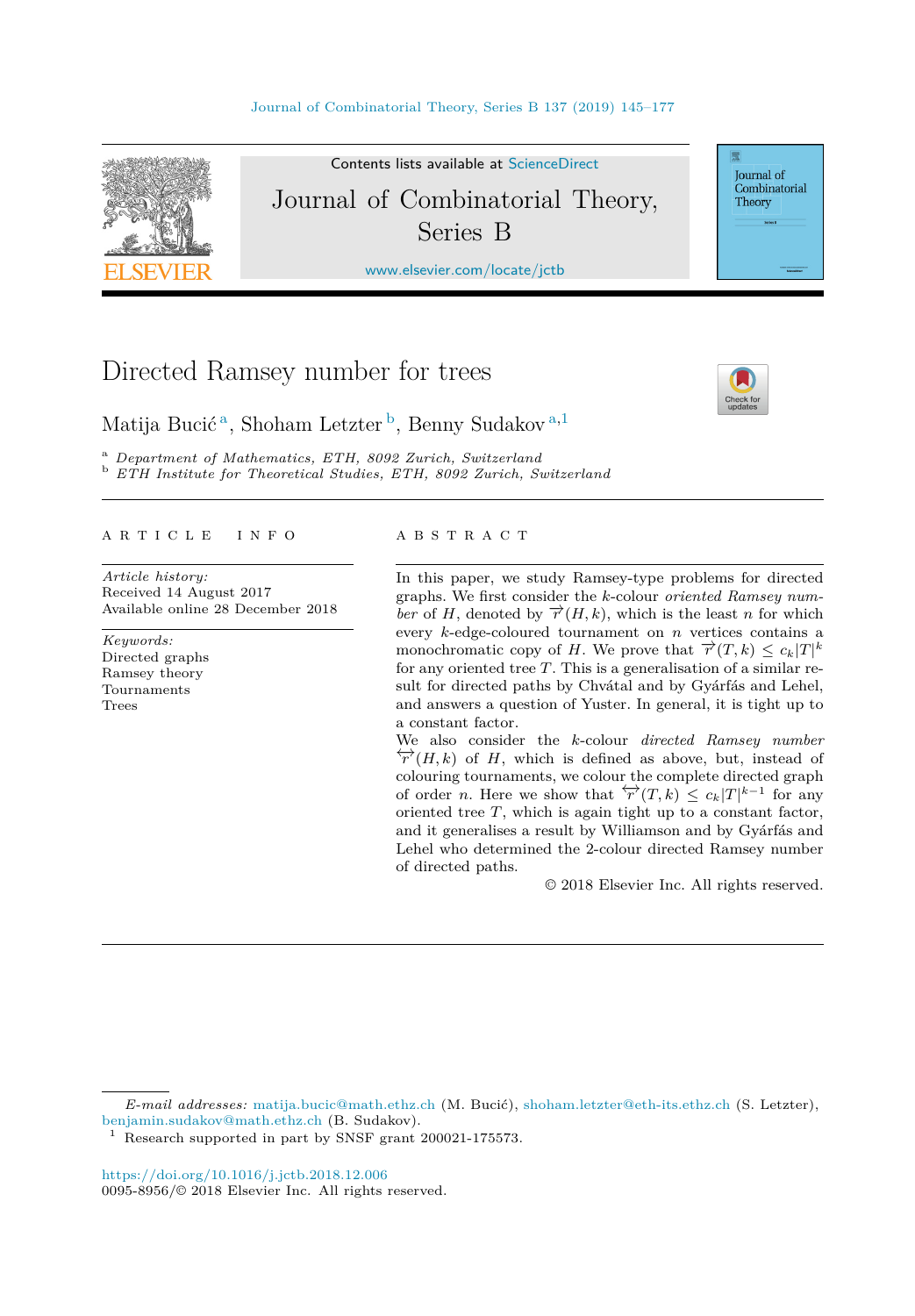### 1. Introduction

An *oriented graph* is a directed graph in which between any two vertices there is at most one edge. The *underlying graph* of a directed graph is the graph obtained by removing orientation from its edges.

One of the most classical results in the theory of directed graphs is the Gallai–Hasse– Roy–Vitaver theorem [\[16,21,27,29\]](#page-32-0), abbreviated here as the GHRV theorem, which states that any directed graph, whose underlying graph has chromatic number<sup>2</sup> at least  $n$ , contains a directed path of length  $n-1$ . Note that, by the length of a path we mean the number of *edges* in the path.

It is natural to ask if there are directed graphs, other than the directed path, which are guaranteed to exist in any *n*-chromatic oriented graph. We note that if *H* is a directed graph whose underlying graph contains a cycle, then for every *k*, the graph *H* is not guaranteed to be a subgraph of every *k*-chromatic directed graph, due to the existence of graphs with arbitrarily large girth and chromatic number. Furthermore, if *H* contains a bidirected edge, it is clearly not a subgraph of any oriented graph. Hence, we remain with oriented trees (and forests). This question was first asked by Burr [\[7\]](#page-31-0) in 1980, who conjectured that every  $(2n - 2)$ -chromatic digraph contains every oriented tree of order *n*. If true, this is best possible, as a regular tournament on  $2n-3$  vertices is clearly  $(2n-3)$ -chromatic, but has maximum out-degree  $n-2$ , so it does not contain an out-directed star on *n* vertices. The conjecture is still widely open and even a weaker version of it, where  $2n - 2$  is replaced by *cn* for a large constant *c*, is not known. Burr showed that the statement holds for  $(n-1)^2$ -chromatic digraphs, and the best general result in this direction is due to Addario-Berry, Havet, Sales, Reed and Thomassé [\[2\]](#page-31-0) who proved it for  $(n^2/2 - n/2 + 1)$ -chromatic digraphs. It is of note that the conjecture is open even for relatively simple trees, such as arbitrarily oriented paths (though the very special case of directed paths with two blocks is solved [\[1](#page-31-0)[,15\]](#page-32-0)).

The GHRV theorem has the following interesting application to Ramsey theory: any 2-edge-colouring of a tournament on  $n^2 + 1$  vertices contains a monochromatic directed path of length *n*. Indeed, denote the subgraph of red edges by *T<sup>R</sup>* and the subgraph of blue edges by  $T_B$ . The union  $T_R \cup T_B$  has chromatic number  $n^2 + 1$ . Recall that the chromatic number of a union of two graphs *F* and *H* is at most the product of the chromatic numbers of *F* and *H*. Thus, without loss of generality, the chromatic number of  $T_R$  is at least  $n+1$ , so by the GHRV theorem, it contains a directed path of length *n*. In particular, there is a monochromatic directed path of length *n*.

The above argument extends easily to more colours, showing that every *k*-edgecolouring of any tournament on  $n^k + 1$  vertices contains a monochromatic path of length *n*. This was observed by Chvátal [\[10\]](#page-32-0) and Gyárfás and Lehel [\[18\]](#page-32-0) who also obtained a similar result for paths of different lengths. Gyárfás and Lehel also observed that there is a simple grid construction that shows that the bound  $n^k + 1$  is tight.

<sup>2</sup> Throughout the paper by chromatic number we always mean *vertex* chromatic number.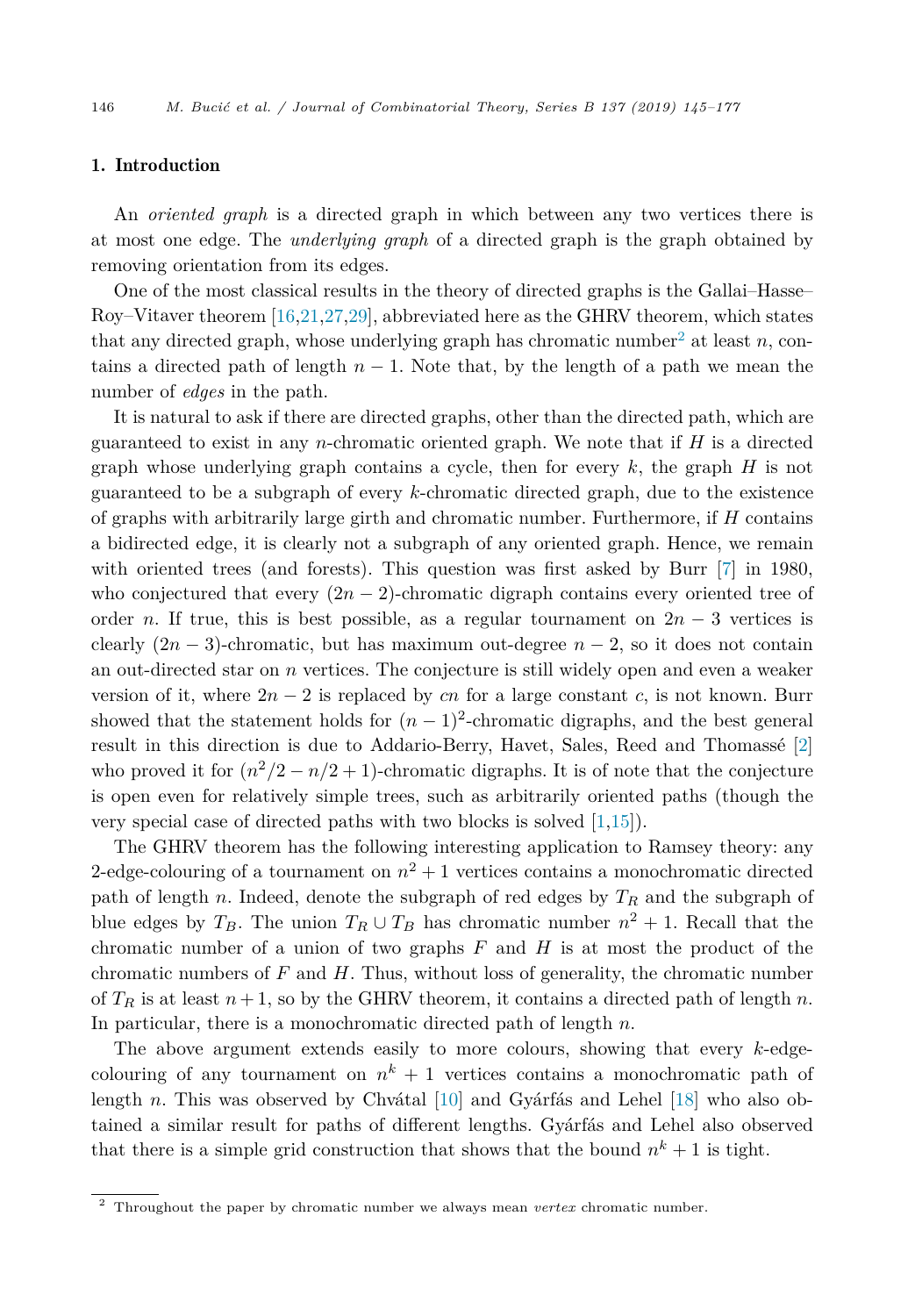<span id="page-2-0"></span>Generalising this example, we define the *k*-colour *oriented Ramsey number* of an oriented graph *H*, denoted by  $\overrightarrow{r}(H, k)$ , to be the least integer *n*, for which every *k*-edge-coloured tournament on *n* vertices contains a monochromatic copy of *H*. The aforementioned results show that  $\overrightarrow{r}(\overrightarrow{P_n}, k) = (n-1)^k + 1$ , where  $\overrightarrow{P_n}$  is the directed path of order *n*.

It is natural to consider the extension of the above example to oriented trees. Namely, what can one say about the *k*-colour oriented Ramsey number of trees? Even for  $k = 1$ , this questions is interesting and difficult. The celebrated conjecture of Sumner from 1971, states that any tournament on  $2n - 2$  vertices contains any oriented tree on *n* vertices (where  $n > 2$ ; note that this is a special case of Burr's conjecture). It is clear that we cannot hope for a better result in general, because, as before, a regular tournament on 2*n* − 3 vertices does not contain an out-directed star of order *n*. Thomason [\[28\]](#page-32-0) proved that for sufficiently large  $n$ , every tournament on  $n + 1$  vertices contains every orientation of a path of order *n*, thus proving Sumner's conjecture for oriented paths (and large *n*). Häggkvist and Thomason [\[19\]](#page-32-0) were the first to show that the statement for general trees holds for tournaments on at least *cn* vertices, where *c* is a constant. Following improvements by Havet [\[22\]](#page-32-0) and Havet and Thomassé [\[23\]](#page-32-0), El Sahili [\[14\]](#page-32-0) used the notion of median orders, first used as a tool for Sumner's conjecture in [\[23\]](#page-32-0), to show that the statement holds for tournaments on  $3n-3$  vertices; this is currently the best known upper bound for general *n*. More recently, Sumner's conjecture was proved for sufficiently large *n* by Kühn, Mycroft and Osthus [\[24\]](#page-32-0).

We note that Burr's conjecture, if true, would imply that  $\overrightarrow{r}(T, k) \leq c_k |T|^k$  for every oriented tree, where  $c_k$  is a constant that depends only on  $k$ . Indeed, consider a  $k$ -edgecolouring of a tournament on  $(2n-3)^k + 1$  vertices. Let  $G_i$  be the subgraph consisting of all edges in colour *i*, for  $i \in [k]$ . Then there exists  $i \in [k]$  for which  $G_i$  has chromatic number at least  $2n - 2$ ; hence, by Burr's conjecture,  $G_i$  contains a copy of *T*. In this paper we prove that  $\overrightarrow{r}(T, k) \leq c_k |T|^k$  using a different approach.

**Theorem 1.1.** *There is* a *constant*  $c_k$  *such that for any oriented tree*  $T$  *the following holds.* 

$$
\overrightarrow{r}(T,k) \leq c_k |T|^k.
$$

This result is tight up to a constant factor for some trees, including directed paths. With Theorem 1.1 we make progress towards answering a question of Yuster [\[31\]](#page-32-0), who asked the following question: given *k* and *t*, what is the minimum *n* such that  $\overrightarrow{r}(T, k) \leq n$ for every oriented tree *T* of order at most *t*. Indeed, we show that this minimum is at most  $c_k t^k$ , which is a constant factor away from the lower bound  $(t-1)^k$  which follows from Theorem [1.2](#page-3-0) below. We note that Yuster proved that this lower bound is tight when  $k \geq t \log t$ . Note that if we fix the number of colours then Yuster's result only applies for trees of relatively small order, while our result applies for trees of any order. In the case of arbitrarily oriented paths, our proof of Theorem 1.1 simplifies significantly and we obtain a stronger bound. Given an oriented path  $P$ , we denote by  $l(P)$  the length of the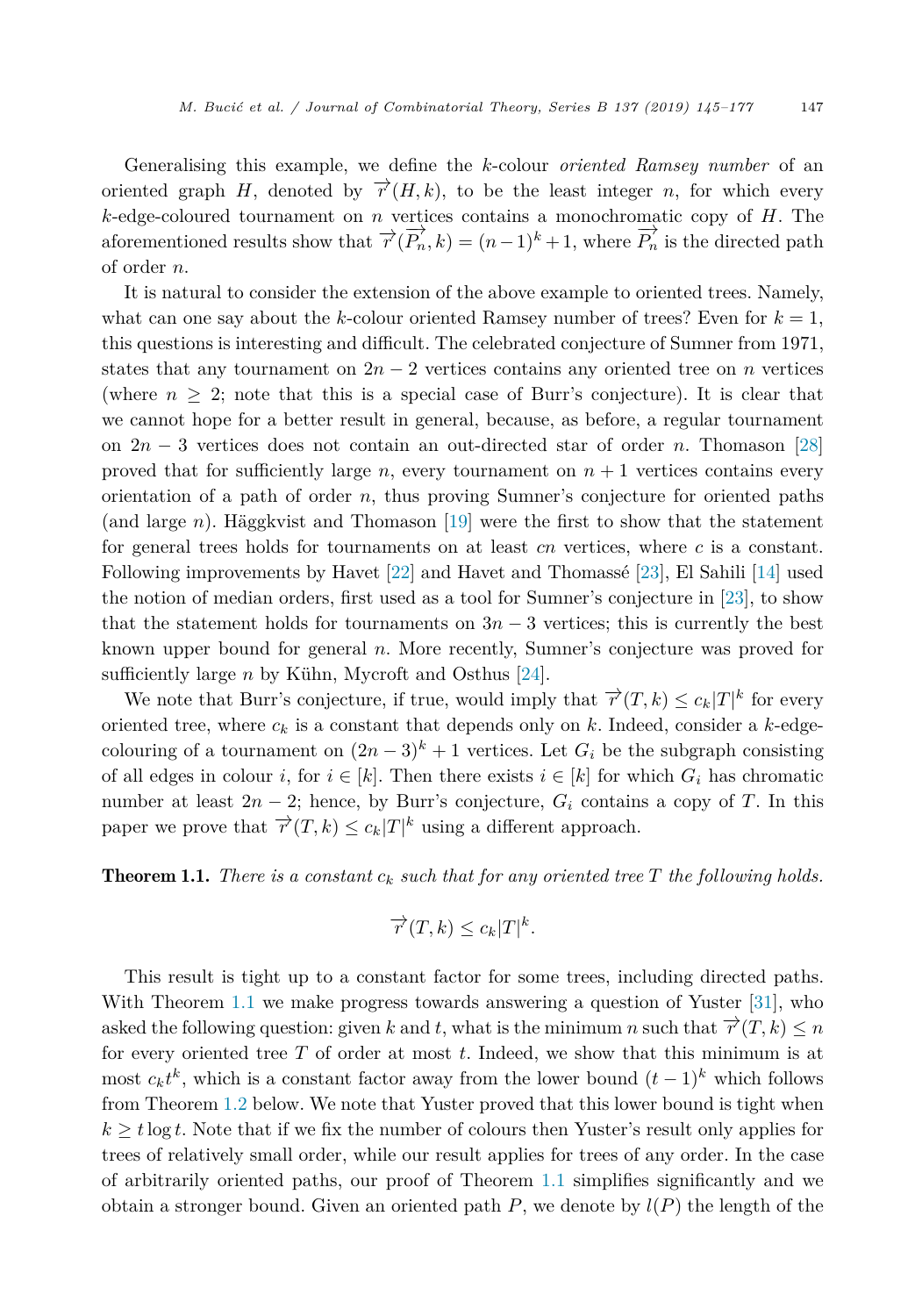<span id="page-3-0"></span>longest directed subpath of *P*. Our second theorem provides a tight upper bound (up to a constant factor) on the oriented Ramsey number of an arbitrarily oriented path *P*, in terms of  $l(P)$  and its length  $n = |P| - 1$ .

**Theorem 1.2.** Let P be a path of length n with  $l = l(P)$ . Then the following holds for  $c_k = 8^k \cdot k!$ .

$$
n \cdot l^{k-1} \le \overrightarrow{r}(P,k) \le c_k \cdot n \cdot l^{k-1}.
$$

It is worth noting that this result is generally stronger than the bound which would be implied by Burr's conjecture.

An important distinction between the usual notion of Ramsey theory, and the variant of oriented Ramsey that we have introduced, is the fact that there is only one complete graph on *n* vertices, while there are many tournaments on *n* vertices. In particular, the answer to how large a monochromatic tree we can find in an edge colouring of a tournament  $T$  on  $n$  vertices, depends on  $T$  as well as the colouring. For example, if  $T$  is the transitive tournament on *n* vertices, there is a 2-edge-colouring with no monochromatic directed path of length  $\sqrt{n}$ . Contrasting this, in a recent paper [\[6\]](#page-31-0), we prove that if *T* is a random tournament on *n* vertices then, with high probability, in every 2-edge-colouring of *T* there is a monochromatic path of length at least  $\frac{cn}{\sqrt{\log n}}$ , where  $c > 0$  is an absolute constant.

Keeping this in mind, an underlying structure more analogous to undirected Ramsey case is the complete directed graph on *n* vertices, which we denote by  $\overleftrightarrow{K_n}$ . Following Bermond [\[5\]](#page-31-0), we define the *k*-colour *directed Ramsey number* of an oriented graph *H*, denoted by  $\overleftrightarrow{r}(H, k)$ , to be the least integer *n* for which every *k*-edge-colouring of  $\overleftrightarrow{K_n}$ contains a monochromatic copy of *H*; we emphasize that the edges *xy* and *yx* are allowed to have different colours. It is easy to see that the *k*-colour directed Ramsey number of a directed graph *G*, for  $k \geq 2$ , is finite if and only if *G* is acyclic.

Very few directed Ramsey numbers are known; here we outline some of the few results in this area. Harary and Hell [\[20\]](#page-32-0) introduced the notion of directed Ramsey numbers (for two colours) and determined its value for certain small graphs. Gyárfás and Lehel [\[18\]](#page-32-0) and independently Williamson [\[30\]](#page-32-0), deduce from a result of Raynaud [\[25\]](#page-32-0) that  $\overleftrightarrow{r}(\overrightarrow{P_n}, 2)$  =  $2n-3$  for  $n \geq 3$ . Bermond studied a related question for more colours; specifically, he considered the directed Ramsey number of a Hamiltonian graph (in one colour) vs. directed paths (of distinct lengths; in the remaining colours). He obtained a sharp bound for this Ramsey number, but his methods are not applicable, say, to the Ramsey number of directed paths.

In this paper we determine the directed Ramsey number of trees, up to a constant factor.

**Theorem 1.3.** For every  $k \geq 2$  there is a constant  $c_k$ , such that the following holds for *every oriented tree T.*

$$
\overleftrightarrow{r}(T,k) \leq c_k |T|^{k-1}.
$$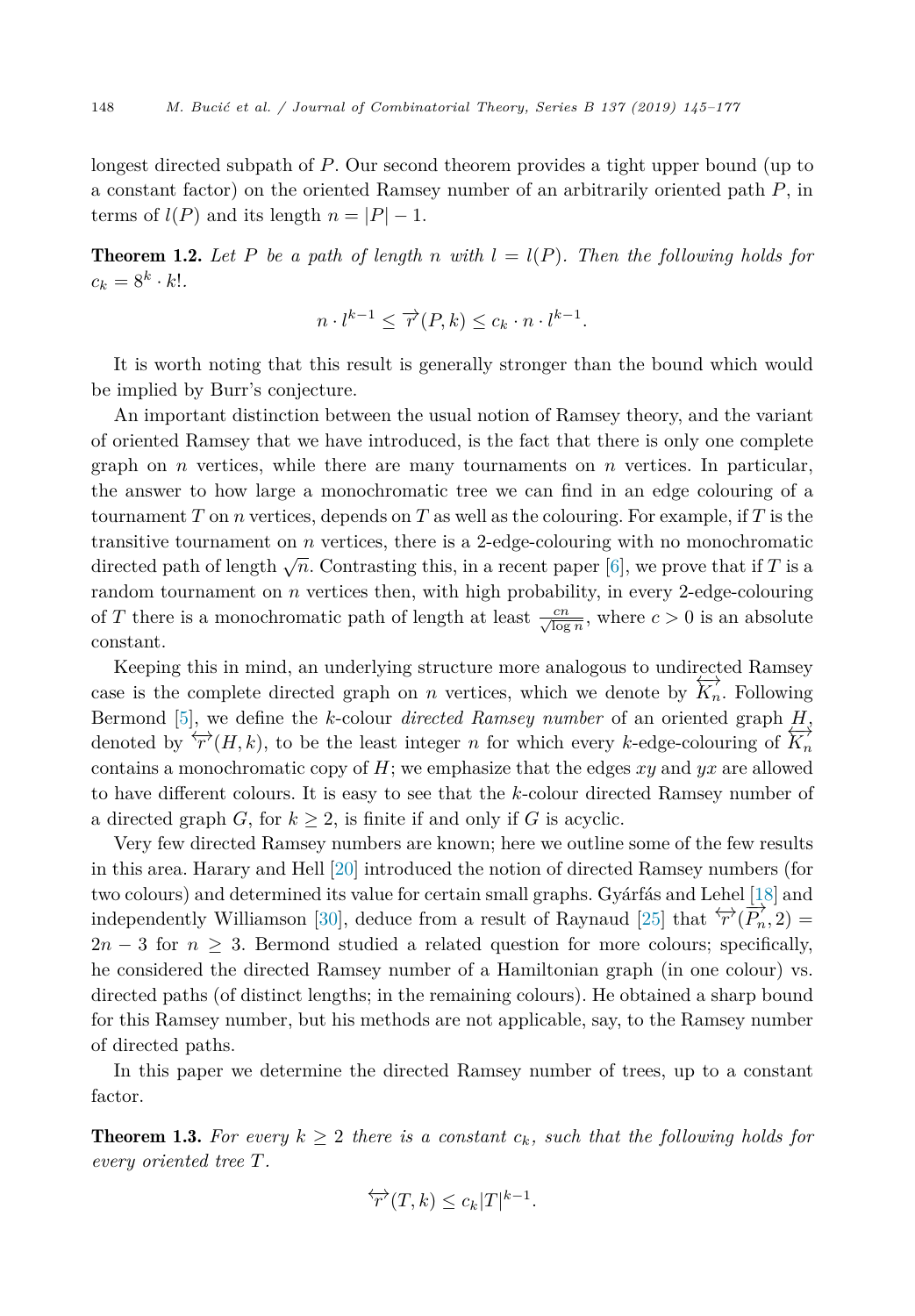<span id="page-4-0"></span>It is very interesting to note the different behaviour in comparison with the oriented case, where the Ramsey number of *T* is  $c_k|T|^k$ . This is best illustrated by noticing that for two colours, the directed Ramsey number of a tree is linear in its order, while in the oriented setting it is quadratic. This difference prevents the usage of GHRV Theorem or of Burr's conjecture, even if it were true. Perhaps for this reason, our proof of Theorem [1.3](#page-3-0) is longer and more difficult than the proof of Theorem [1.1,](#page-2-0) and requires additional ideas.

# *1.1. Organisation of the paper*

In the following section, Section 2, we present our results for oriented Ramsey numbers; in particular, we prove Theorems [1.1](#page-2-0) and [1.2.](#page-3-0) We turn our focus to directed Ramsey in Section [3,](#page-10-0) where we prove Theorem [1.3;](#page-3-0) to do so, we built up on ideas that appear in Section 2 but we also require new ingredients. We conclude the paper in Section [4](#page-30-0) with some remarks and open problems.

Throughout this paper, by a *colouring* of a graph we mean an edge-colouring. Whenever we have a *k*-colouring, we denote the colours by  $[k] = \{1, 2, \ldots, k\}$ , and when  $k = 2$ we call the colours red and blue. If a directed tree contains a bidirected edge, then both its oriented and directed Ramsey numbers, for  $k \geq 2$ , are infinite. Hence, throughout the paper, all the paths and trees are assumed to be oriented, i.e. they contain no bidirected edges. For a similar reason, we assume that there are no loops. A *directed path* is a path in which all edges follow the same direction, while by saying *oriented path*, we stress that the edges are allowed to be oriented arbitrarily.

#### 2. Colouring tournaments

In this section we focus on oriented Ramsey numbers; in particular, we prove Theorems [1.1](#page-2-0) and [1.2.](#page-3-0)

## *2.1. Preliminaries*

We start by recalling the GHRV theorem, mentioned in the introduction.

Theorem 2.1 *(Gallai [\[16\]](#page-32-0), Hasse [\[21\]](#page-32-0), Roy [\[27\]](#page-32-0), Vitaver [\[29\]](#page-32-0)). Every directed graph whose underlying graph has chromatic number at least n contains a directed path of length n*−1*.*

We also recall El-Sahili's result regarding Sumner's conjecture.

Theorem 2.2 *(El Sahili [\[14\]](#page-32-0)). Every tournament on* 3*n*−3 *vertices contains every oriented tree of order n.*

In order to enable inductive arguments, we need to work with asymmetric Ramsey numbers. To this end we define  $\overrightarrow{r}(G_1, G_2, \ldots, G_k)$  to be the least *n* such that in any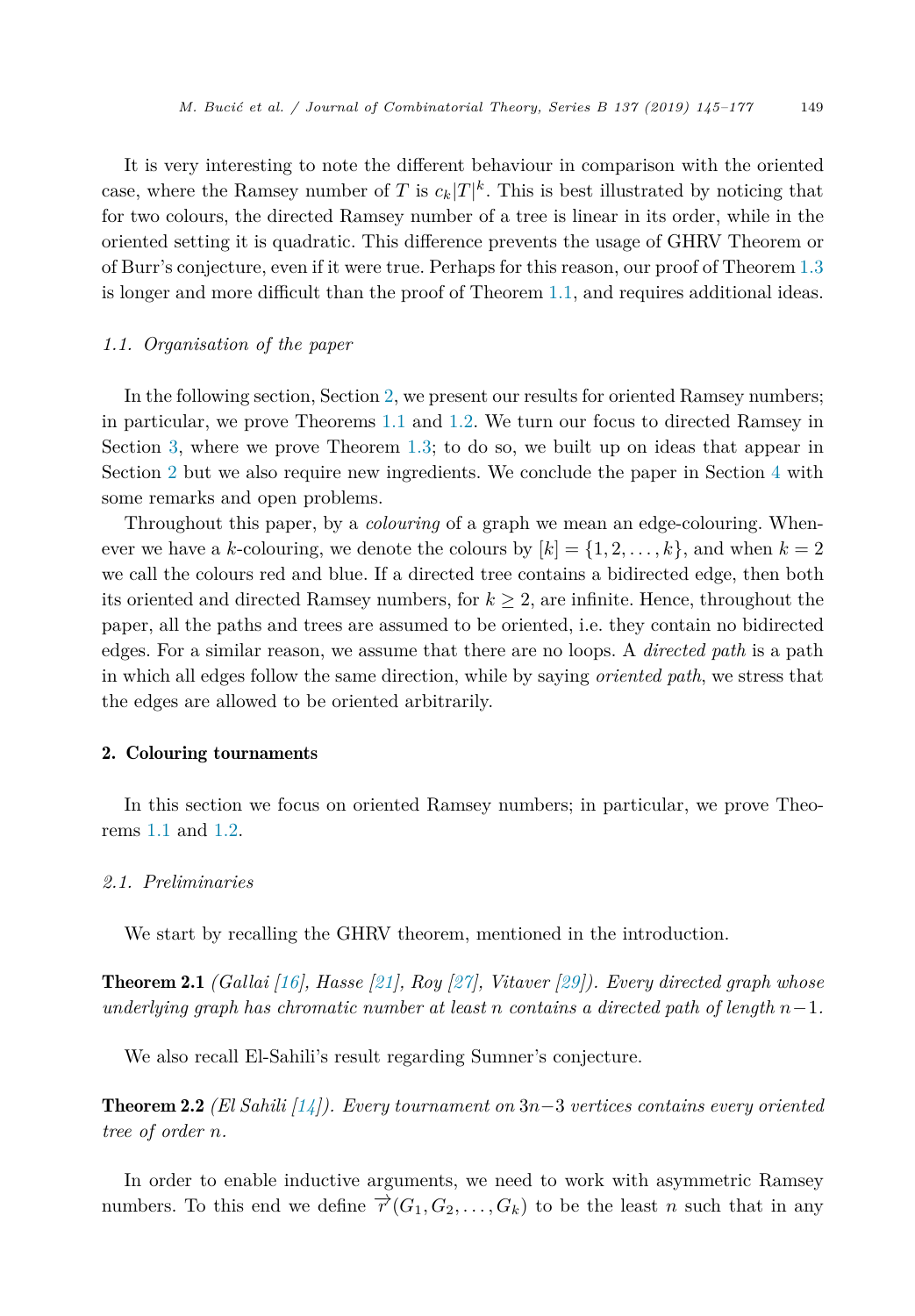<span id="page-5-0"></span>

Fig. 1. A 5-core of a tree on 19 vertices.

tournament of order *n* whose edges are *k*-coloured, there is an *i* such that we can find a copy of  $G_i$  in the *i*-th colour.

Let  $\text{If}(T)$  denote the number of leaves of a tree T. We shall need the following definition.

**Definition 2.3.** Given a rooted oriented<sup>3</sup> tree *T* we define the *k-core* of *T* to be the subtree *T*' of *T* consisting of all vertices with more than  $\frac{1}{k}|T|$  descendants. Note that *T*' can have at most *k* leaves, as each non-root leaf has more than  $\frac{1}{k}|T|$  descendants and these sets of descendants are mutually disjoint, so there are at most *k* − 1 such leaves. Including the possibility of the root being a leaf, there are at most *k* leaves in total. See Fig. 1.

The following definition and a simple lemma, first proved in [\[8\]](#page-31-0), will be very useful for the study of both the oriented and the directed Ramsey numbers.

Definition 2.4. Given a graph *G* and two disjoint subsets of vertices *X* and *Y* , we say that the pair  $(X, Y)$  is a *k*-*mindegree pair of G* if every vertex in *X* has at least *k* out-neighbours in *Y* and every vertex in *Y* has at least *k* in-neighbours in *X*.

**Lemma 2.5.** Let G be a directed graph on *n* vertices with at least  $\varepsilon \binom{n}{2}$  edges. Then G *contains an εn* <sup>8</sup> *-mindegree pair.*

Proof. Given two sets *A* and *B*, we denote the number of edges directed from *A* to *B* by  $e(A, B)$ . Let  $\{A, B\}$  be a partition of the vertices, obtained by putting each vertex in *A* independently with probability 1*/*2 (and putting it in *B* otherwise). It is easy to see that the expected number of edges from *A* to *B* is  $e(G)/4$ . Hence, there is a choice of a partition  $\{A, B\}$  where  $e(A, B) \geq e(G)/4 \geq \varepsilon n(n-1)/8$ .

We now consider the bipartite graph that consists of edges of *G* going from *A* to *B*, from which we remove orientations. As long as we can, we remove a vertex of degree less than  $\frac{\varepsilon n}{8}$  in the current subgraph. Denote the sets of vertices remaining in *A* and *B* by *X* and *Y*, respectively. We note that less than  $(n-1) \cdot \frac{\varepsilon n}{8} \le e(A, B)$  edges were removed in this process (since after  $n-1$  steps we are left with only a single vertex, so no edges), hence both *X* and *Y* are non-empty. It follows that  $(X, Y)$  is an  $\frac{\varepsilon n}{8}$ -mindegree pair.  $\Box$ 

<sup>&</sup>lt;sup>3</sup> In fact, this definition will be independent of the orientation of the edges.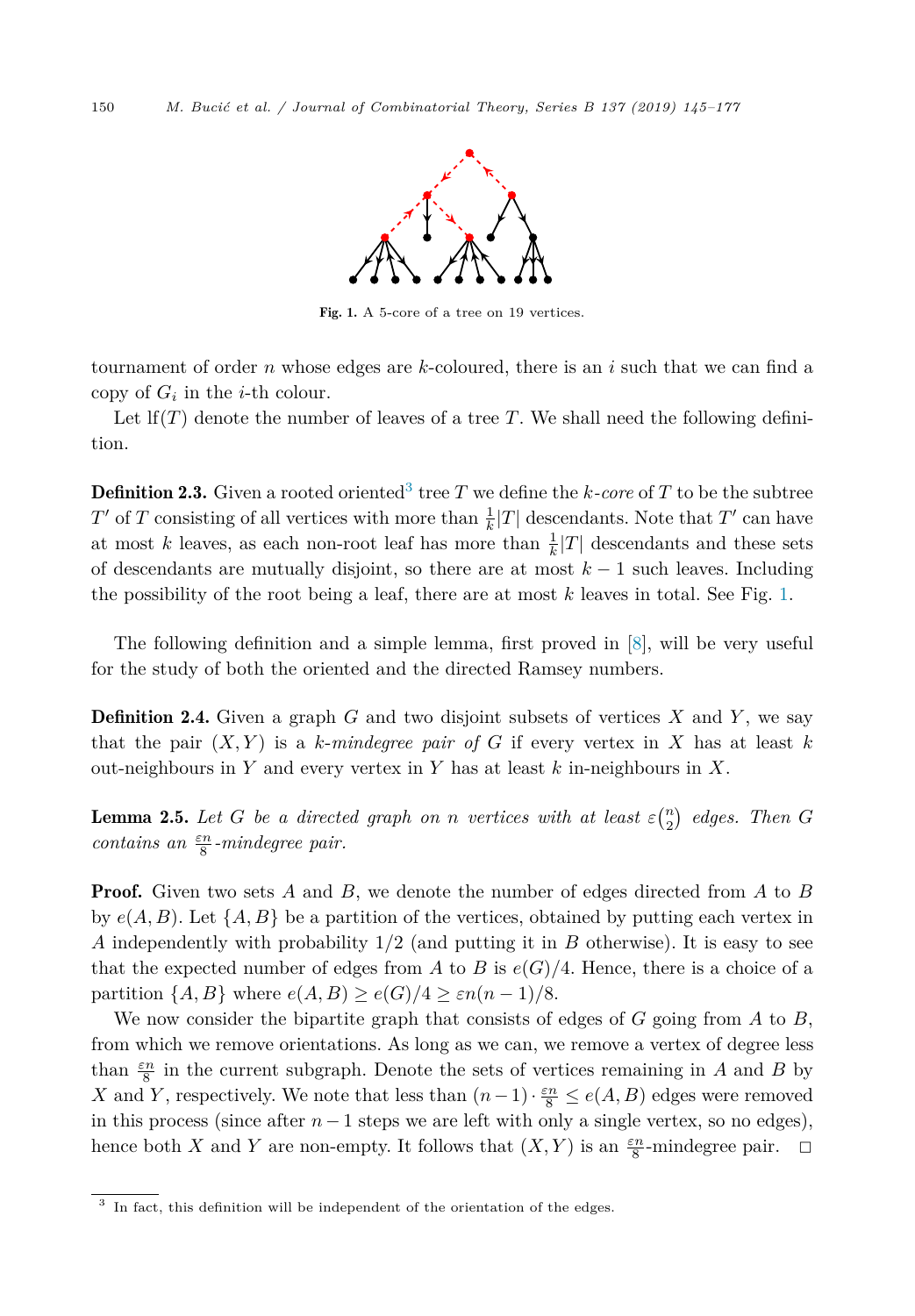

<span id="page-6-0"></span>Let  $\overrightarrow{P}_{n_1,\dots,n_t}$  denote an oriented path consisting of *t* blocks of maximal directed subpaths, the *i*-th of which has order  $n_i \geq 2$  (see Fig. 2). The following lemma is one of the main tools that we use in our proofs of Theorems [1.1](#page-2-0) and [1.2](#page-3-0) (recall that  $l(P)$  is the length of the longest directed subpath of *P*).

Lemma 2.6. *Let G be an oriented graph and let P be an oriented path of length n, with*  $l = l(P)$ . If G has a k-mindegree pair, then either P is a subgraph of G, or G contains *an independent set of size at least*  $\frac{k-n}{l}$ .

Proof. Assume, for the sake of contradiction, that *G* contains no independent set of size at least  $\frac{k-n}{l}$ . For every subset *S* of more than  $k-n$  vertices of *G*, such that the chromatic number of the induced subgraph  $G[S]$  is at least  $|S|/\frac{k-n}{l} > l$ , Theorem [2.1](#page-4-0) implies that *G*[*S*] contains a directed path of length *l*.

Let  $P = \overrightarrow{P}_{n_1,\dots,n_t}$ ; without loss of generality, we assume that the first edge of P is directed away from the first vertex of *P*.

Let  $(X, Y)$  be a *k*-mindegree pair in *G*, and let  $u_0 \in X$ . Since  $u_0$  has at least *k* out-neighbours in *Y* and  $n_1 - 1 \leq l$ , we can find a  $\overrightarrow{P_{n_1-1}}$  within the out-neighbourhood of  $u_0$  in *Y*, which together with  $u_0$  forms a  $\overrightarrow{P_{n_1}}$ . Let  $u_1$  be the last vertex of this path. Continuing this process for *i* steps, suppose that we already embedded  $\overrightarrow{P}_{n_1,\dots,n_i}$  such that the last vertex  $u_i$  is in  $X$  if  $i$  is even, and in  $Y$  if  $i$  is odd. We assume that  $i$  is even, so  $u_i \in X$ ; the case where *i* is odd can be treated similarly. Let *S* be the set of out-neighbours of  $u_i$  in  $Y$  that do not belong to  $\overrightarrow{P}_{n_1,\dots,n_i}$ . Then, by the *k*-mindegree pair assumption  $|S| > k - n$ , as at most  $n - 1$  vertices of *Y* belong to  $\overrightarrow{P}_{n_1,\dots,n_i}$ . Thus, as explained above, *S* contains a  $\overrightarrow{P_{n_{i+1}-1}}$ . By connecting  $u_i$  to the first vertex of this path we obtain a copy of  $\overrightarrow{P}_{n_1,...,n_{i+1}}$  whose last vertex is in *Y* (see Fig. [3](#page-7-0) for an illustration of this process). By continuing this process until  $i = t$  we obtain a copy of P, as required.  $\Box$ 

#### *2.2. Oriented paths*

In this subsection we prove Theorem [1.2.](#page-3-0)

**Theorem 1.2.** Let P be a path of length n with  $l = l(P)$ . Then the following holds for  $c_k = 8^k \cdot k!$ .

$$
n \cdot l^{k-1} \le \overrightarrow{r}(P,k) \le c_k \cdot n \cdot l^{k-1}.
$$

**Proof.** We start with the lower bound. Let *T* be the tournament on vertex set  $[l]^{k-1} \times [n]$ with edges oriented according to the lexicographic order, i.e. if  $x = (x_i)_{i \in [k]}$  and  $y =$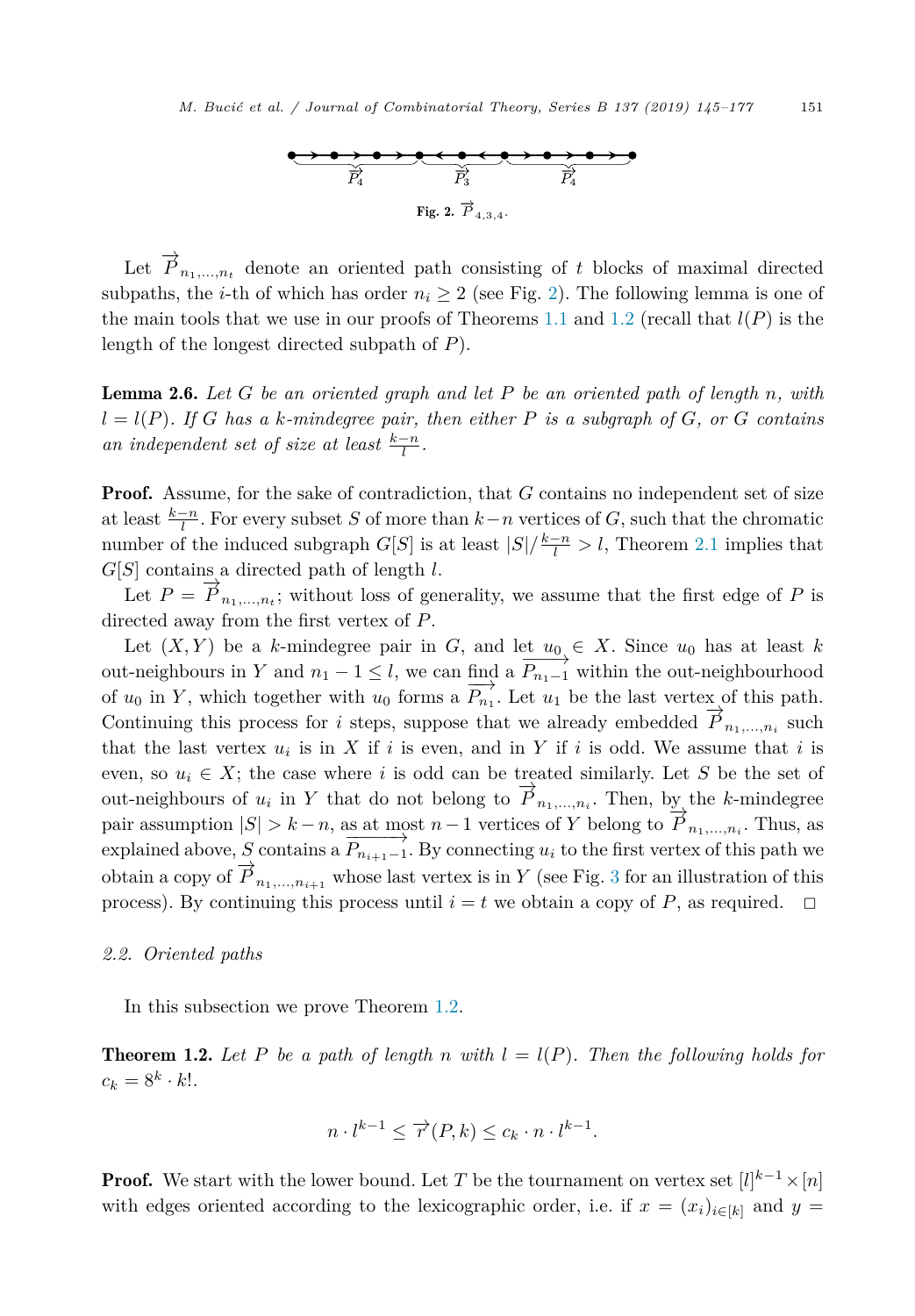<span id="page-7-0"></span>

Fig. 3. The setting of the above argument.



Fig. 4. A depiction of the above example for  $k = 3, l = 2, n = 3$ .

 $(y_i)_{i\in[k]}$  are distinct vertices, and *i* is the first coordinate in which they differ, then *xy* is an edge in *T* if and only if  $x_i \, \langle y_i \rangle$  (so, *T* is a transitive tournament). We colour an edge *xy* with colour  $i \in [k]$  if the first coordinate in which *x* and *y* differ is *i*. Note that edges of colour *k* form a disjoint union of *n*-vertex tournaments, hence there is no copy of *P* in colour *k*. Moreover, given a directed path whose edges have colour  $i < k$  then the *i*-th coordinates of the vertices of the path are increasing, hence there is no *i*-coloured directed path of length *l*. It follows that there is no monochromatic copy of *P*. See Fig. 4.

For the upper bound, we proceed by induction on k, proving the result with  $a_k =$  $(8<sup>k</sup> - 2) \cdot k!$  in place of  $c_k$ . If  $k = 1$ , the statement follows from Theorem [2.2](#page-4-0) (and in fact from an earlier, slightly better result which only applies for paths in [\[26\]](#page-32-0)). Assuming  $k \geq 2$  and that the statement holds for  $k-1$  we proceed.

Let  $m = a_k \cdot n \cdot l^{k-1}$ , and let *T* be a *k*-coloured *m*-vertex tournament. Let *c* be the majority colour, and let  $T_c$  be the subgraph of  $T$  consisting of edges in  $T$  whose colour is *c*. Then  $e(T_c) \geq \frac{1}{k} {m \choose 2}$ . By Lemma [2.5,](#page-5-0) with  $\varepsilon = \frac{1}{k}$ ,  $T_c$  contains an  $\frac{m}{8k}$ -mindegree pair.

By Lemma [2.6,](#page-6-0)  $T_c$  either has a copy of  $P$ , in which case we are done, or it contains an independent set of size at least

$$
\frac{\frac{m}{8k} - n}{l} \ge \frac{\frac{m}{8k} - l^{k-1}n}{l} = \left(\frac{a_k}{8k} - 1\right)l^{k-2}n \ge a_{k-1}l^{k-2}n.
$$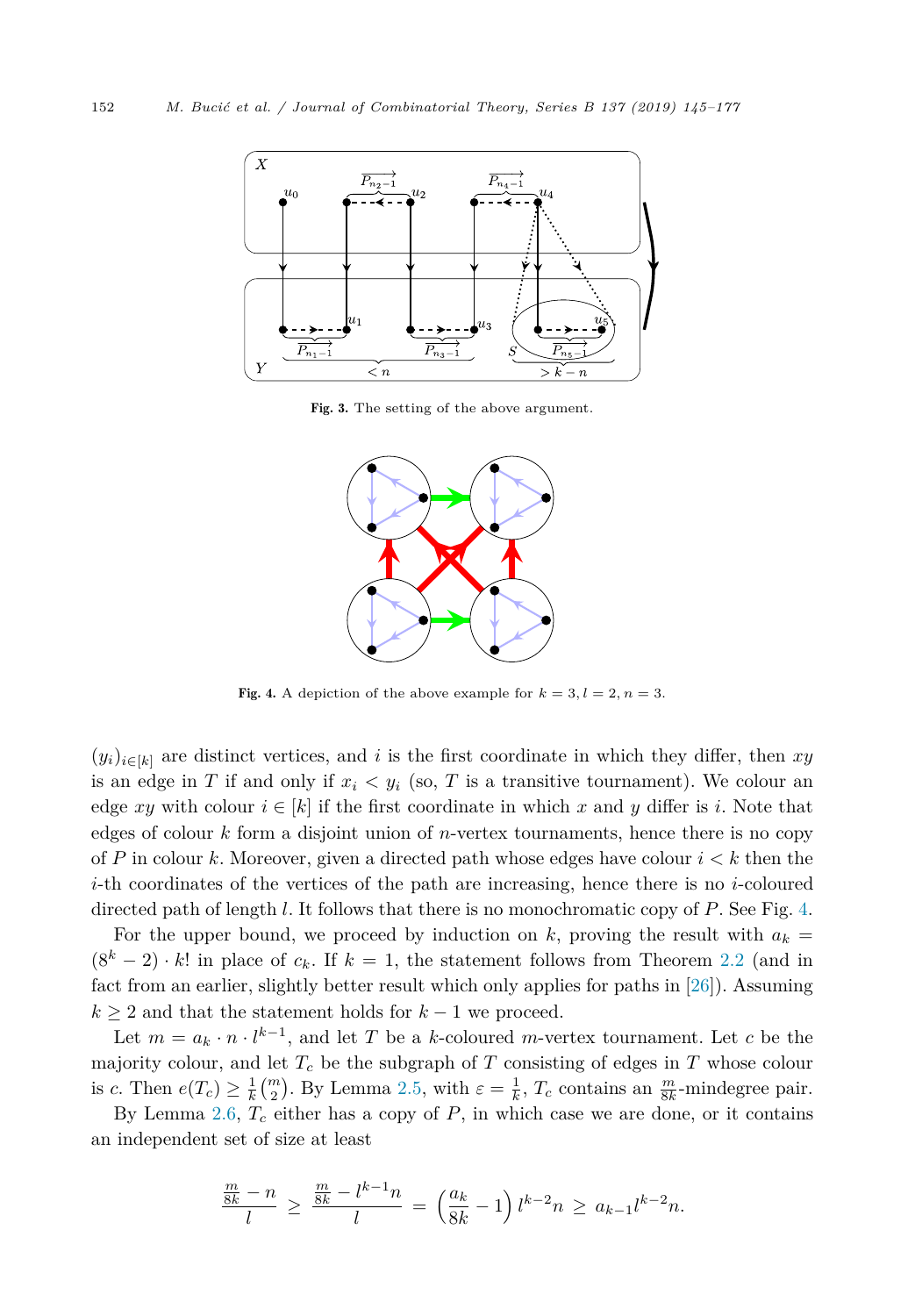This independent set corresponds to a subtournament *T'* of *T* whose edges avoid colour *c*, so they use only  $k-1$  colours. Hence, by induction,  $T'$  contains a monochromatic copy of  $P$ , as required.  $\Box$ 

Our argument easily extends to prove the following asymmetric version of Theorem [1.2.](#page-3-0)

**Theorem 2.7.** Let  $P_1, \ldots, P_k$  be oriented paths, and denote  $l_i = l(P_i)$  and  $L_i = |P_i| - 1$ . *Then the following holds*, *where*  $c_k > 0$  *is a constant that depends only on k*.

$$
l_1 \cdot \ldots \cdot l_k \cdot \max_{i \in [k]} \left\{ \frac{L_i}{l_i} \right\} \leq \overrightarrow{r}(P_1, \ldots, P_k) \leq c_k \cdot l_1 \cdot \ldots \cdot l_k \cdot \max_{i \in [k]} \left\{ \frac{L_i}{l_i} \right\}.
$$

*2.3. Trees*

In this subsection we prove Theorem [1.1.](#page-2-0) We shall prove the following lemma; taking  $l = 0$  and  $T_1 = \ldots = T_k = T$ , Theorem [1.1](#page-2-0) follows.

**Lemma 2.8.** Let  $0 \leq l \leq k$ . There exists a function  $f(k, l)$  such that the following holds *for any collection of oriented trees*  $T_1, \ldots, T_k$ *,* 

$$
\overrightarrow{r}(T_1,\ldots,T_k) \le f_{k,l} \big( \operatorname{lf}(T_1),\ldots,\operatorname{lf}(T_l) \big) \cdot |T_1| \cdots |T_k|. \tag{1}
$$

**Proof.** Let  $a = a_k = (8k)^k$ ; we will prove the statement of Lemma 2.8 with  $f_{k,l}(x_1,\ldots,x_l) = (2a)^{x_1+\ldots+x_l+(k-l)(2a+1)}$ . The proof is by induction over triples  $(k, k-l, \text{If}(T_1) + \ldots + \text{If}(T_l) + |T_{l+1}| + \ldots + |T_k|)$  ordered lexicographically. We denote by  $A_{k,l}(T_1,\ldots,T_k)$  the inductive claim (1), with parameters  $k, l, T_i$ .

As the basis, we note that for *k* = 1 the result follows from Theorem [2.2](#page-4-0) which gives  $\vec{r}(T_1) \leq 3|T_1|$ . We now assume  $k \geq 2$ . For the step of the induction we will prove  $A_{k,l}(T_1,\ldots,T_k)$  while assuming that the following inequalities hold:  $A_{k-1,l'}(T'_1,\ldots,T'_{k-1})$  for any  $l' \leq k-1$  and any trees  $T'_i$ ;  $A_{k,l+1}(T'_1,\ldots,T'_k)$  for any trees  $T'_{i}$ , unless  $l = k$ ; and  $A_{k,l}(T'_{1},...,T'_{k})$  for any trees  $T'_{i}$  satisfying  $\text{If}(T'_{1}) + ... + \text{If}(T'_{l}) + ...$  $|T'_{l+1}| + \ldots + |T'_{k}| < \text{If}(T_1) + \ldots + \text{If}(T_l) + |T_{l+1}| + \ldots + |T_k|.$ 

We note that when any  $T_i$  is a single vertex the claim is trivial, so we assume lf $(T_i) \geq 2$ for all *i*.

Let  $n = f_{k,l}(\text{If}(T_1),..., \text{If}(T_l)) \cdot |T_1| \cdots |T_k|$  and let us assume, for the sake of contradiction, that *T* is a tournament on *n* vertices, whose edges are *k*-coloured such that there is no  $T_i$  in colour *i* for any *i*.

Consider the following process, which finds a sequence of colours  $c_i$  and a sequence of pairs  $(X_i, Y_i)$  of sets of vertices (for convenience, let  $X_0$  denote the set of vertices in the tournament). Suppose that  $c_j$  and  $(X_j, Y_j)$  have been defined for  $j < i$ . Let  $c_i$  be a majority colour in the tournament induced by  $X_{i-1}$ ; by Lemma [2.5,](#page-5-0) we may pick a  $\frac{|X_{i-1}|}{8k}$ -mindegree pair  $(X_i, Y_i)$  in the subgraph of  $X_{i-1}$  consisting of all edges in colour  $c_i$ .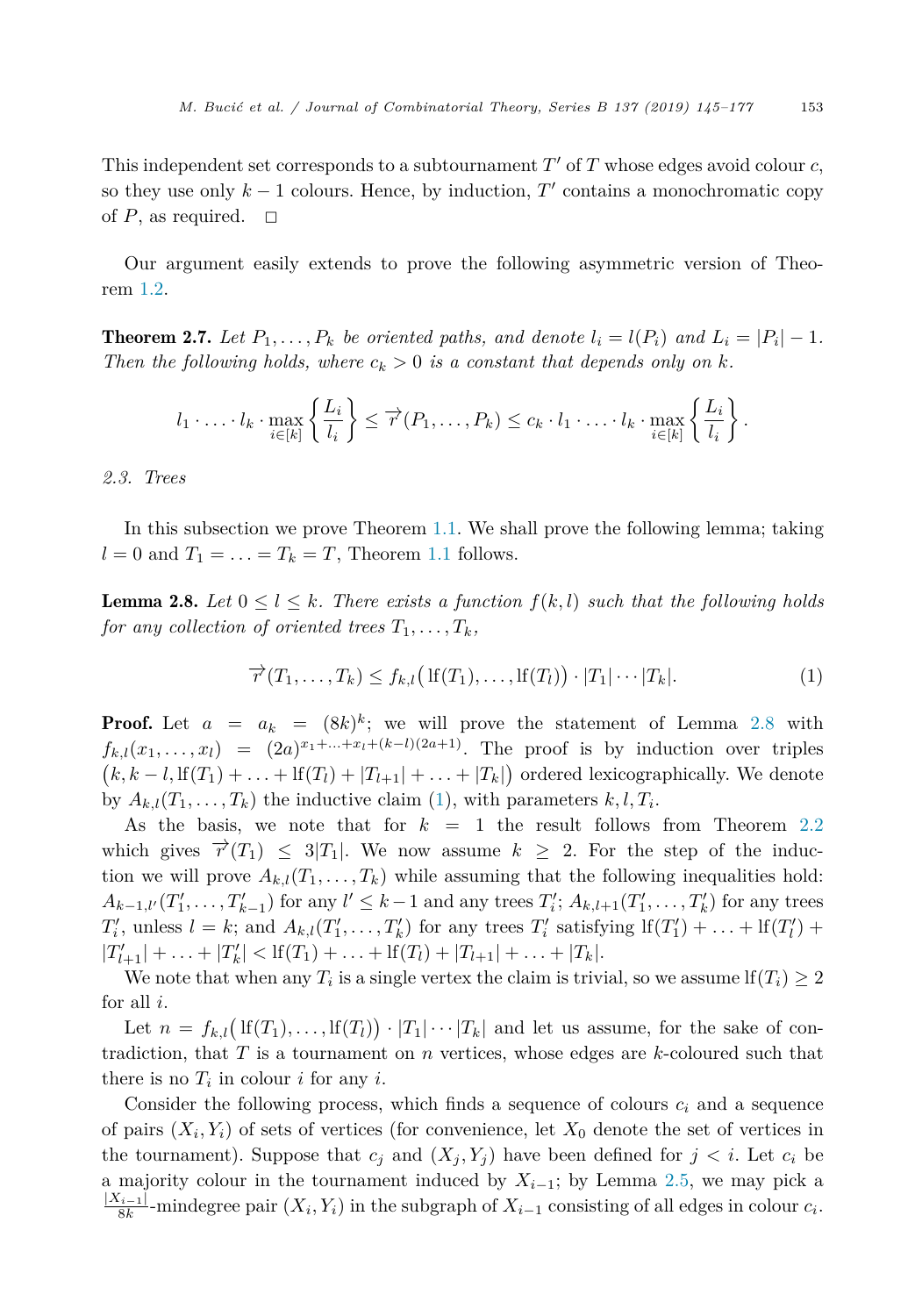

Fig. 5. The setting of the argument in Case 1.

If  $c_i \leq l$ , or if  $c_i = c_j$  for some  $j < i$ , we stop. Note that this process will go on for at most  $k - l + 1$  iterations; denote by *i* the number of steps taken until the process was stopped. Additionally, note that  $|X_j| \geq \frac{n}{(8k)^j}$  for  $j \leq i$ . If  $c_i \leq l$ , we may assume, without loss of generality, that  $c_i = 1$ , which leads us to Case 1 below. Otherwise, we have  $c_i = c_j > l$ , for some  $j < i$ ; without loss of generality,  $c_i = k$ , as in Case 2 below.

# Case 1. We found an  $\frac{n}{(8k)^k}$ -mindegree pair  $(X_i, Y_i)$  for colour 1.

Recall that  $a = (8k)^k$ , so  $(X_i, Y_i)$  is an  $\frac{n}{a}$ -mindegree pair.

If  $If(T_1) > 2$ , let *v* be a leaf of  $T_1$  and let *u* be the closest vertex to *v* which has degree at least 3 in the underlying graph. In particular, *v* is joined to *u* by a path *P*; let *T* <sup>1</sup> be the subtree obtained from *T*<sup>1</sup> by removing the vertices of *P*, except for *u*. Then  $\text{If}(T_1') = \text{If}(T_1) - 1$ , as *u* does not become a leaf upon removal of  $P - u$ . Without loss of generality, let us assume that the first edge (looking from  $u$  to  $v$ ) of  $P$  is directed away from *u*.

We have

$$
|X_i| \ge \frac{n}{a} = 2 \cdot (2a)^{\lfloor f(T_1) - 1 + \dots + \lfloor f(T_l) + (k-l)(2a+1) \rfloor} T_1 | \dots | T_k |
$$
  
>  $(2a)^{\lfloor f(T_1') + \dots + \lfloor f(T_l) + (k-l)(2a+1) \rfloor} T_1' | \dots | T_k |.$ 

Hence, using  $A_{k,l}(T_1', T_2 \ldots, T_k)$  and our assumption that there is no copy of  $T_i$  in colour  $i$ , for  $i > 1$ , there is a copy of  $T'_1$  in colour 1 within  $X_i$ .

Let  $u' \in X_i$  be the vertex corresponding to *u* in this embedding of  $T'_1$ , then *u'* has at least  $\frac{n}{a}$  out-neighbours in  $Y_i$ . So applying  $A_{k,l}(P-u, T_2, \ldots, T_k)$  within this neighbourhood, as there is no  $T_i$  in colour *i*, we can find  $P - u$  in colour 1 within this neighbourhood (see Fig. 5). The inductive assumption applies as  $\text{If}(P - u) = 2 < \text{If}(T_1)$ and  $\frac{n}{a} \ge f_{k,l}(2, \text{If}(T_2), \ldots, \text{If}(T_l))|P-u| \cdot |T_2| \cdots |T_k|$ . Using the out-edge from  $u'$  to the first vertex of the embedded  $P - u$  and appending  $P - u$  we find a copy of  $T_1$  in colour 1, a contradiction.

If  $If(T_1) = 2$ , then  $T_1$  is a path, so by Lemma [2.6](#page-6-0) we can find an independent set *S*, with respect to colour 1, of size at least the following.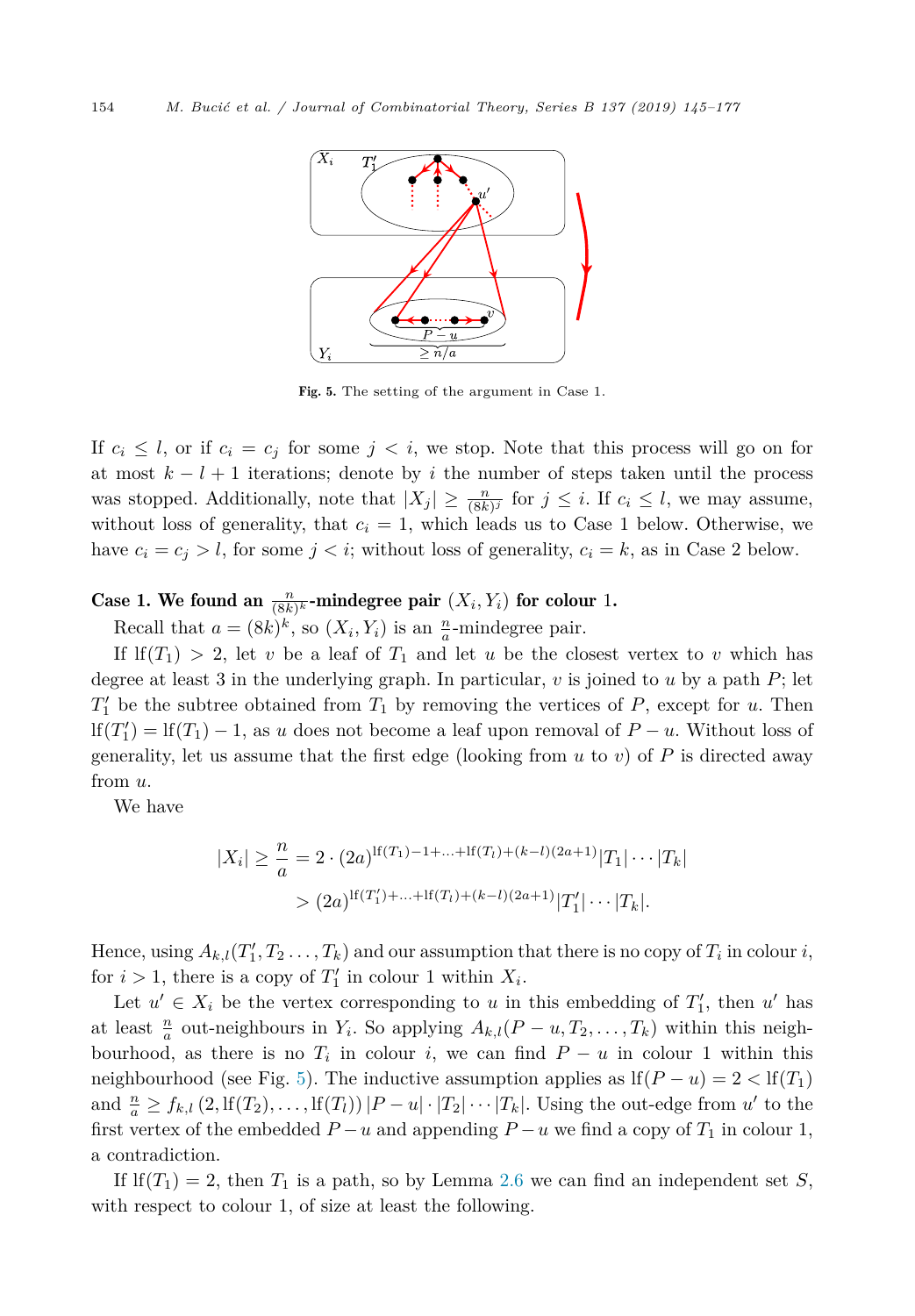<span id="page-10-0"></span>*M. Bucić et al. / Journal of Combinatorial Theory, Series B 137 (2019) 145–177* 155

$$
\frac{\frac{n}{a} - |T_1|}{|T_1|} = 2 \cdot (2a)^{\text{lf}(T_1) - 1 + \dots + \text{lf}(T_l) + (k-l)(2a+1)} |T_2| \cdots |T_k| - 1
$$
  
\n
$$
\geq (2a)^{\text{lf}(T_2) + \dots + \text{lf}(T_l) + (k-l)(2a+1)} |T_2| \cdots |T_k|.
$$

By  $A_{k-1,l-1}(T_2,\ldots,T_k)$ , applied to the set *S*, we find a copy of  $T_l$  in colour *l* for some  $2 \leq l \leq k$ , a contradiction to our assumption.

Case 2. We found  $i < j$  such that  $c_i = c_j = k$ .

Let  $X = X_j, Y = Y_j, Z = Y_i$ , then because  $(X_i, Y_i)$  and  $(X_j, Y_j)$  are  $\frac{n}{a}$ -mindegree pairs for edges of colour *k*, every vertex in *Y* has at least *n/a* in-neighbours in *X* and at least  $n/a$  out-neighbours in *Z* (since  $Y \subseteq X_i$  and  $(X_i, Y_i)$  is a  $\frac{n}{a}$ -mindegree pair), with respect to colour *k*.

We consider the 2*a*-core of  $T_k$  (with respect to an arbitrary root *r* of  $T_k$ ; see Defini-tion [2.3\)](#page-5-0), which we denote by  $T'_k$ . We know that  $\text{If}(T'_k) \leq 2a$ , so the following holds.

$$
\frac{n}{a} = 2 \cdot (2a)^{\text{lf}(T_1) + \dots + \text{lf}(T_l) + (k-l)(2a+1) - 1} \cdot |T_1| \cdots |T_k|
$$
  
>  $(2a)^{\text{lf}(T_1) + \dots + \text{lf}(T_l) + 2a + (k-l-1)(2a+1)} \cdot |T_1| \cdots |T_k|$   
>  $(2a)^{\text{lf}(T_1) + \dots + \text{lf}(T_l) + \text{lf}(T_k') + (k-l-1)(2a+1)} \cdot |T_1| \cdots |T_{k-1}| \cdot |T_k'|.$ 

Hence, we can find  $T'_{k}$  in colour *k* within *Y*, using  $A_{k,l+1}(T_1,\ldots,T_l,T'_{k})$  (note that we have  $l < k$  in this case, as when  $k = l$  we automatically end up in Case 1).

Within a subset of vertices of size  $t \geq \frac{n}{2a}$ , we can always find, in colour *k*, any tree  $T_k''$ of order up to  $\frac{|T_k|}{2a}$ . This follows from  $A_{k,l}(T_1,\ldots,T_{k-1},T''_k)$ , which in turn follows as

$$
t \geq \frac{n}{2a} = f_{k,l}(\text{If}(T_1), \dots, \text{If}(T_l)) \cdot |T_1| \cdots |T_{k-1}| \cdot \frac{|T_k|}{2a}
$$
  
 
$$
\geq f_{k,l}(\text{If}(T_1), \dots, \text{If}(T_l)) \cdot |T_1| \cdots |T_{k-1}| \cdot |T_k''|.
$$

Now given a vertex x of  $T'_k$ , we can embed its children (in  $T_k$ , with respect to  $r$ ), not already in  $T'_{k}$ , together with their subtrees in  $T_{k}$ , as follows. Let *y* be an out-child of *x* which is not in  $T'_k$ , and denote its subtree in  $T_k$  by *S*. Consider the set *U* of out-neighbours of *x* in *Z* (with respect to colour *k*) which were not already used. Then  $|U| \geq \frac{n}{a} - |T_k| \geq \frac{n}{2a}$ , hence we may find a copy of *S* in colour *k*, in *U*, as  $|S| \leq |T_k|/2a$  by the definition of a 2*a*-core (see Fig.  $6$ ). If *y* is an in-child of *x*, one can similarly embed its subtree in colour *k* within the in-neighbourhood of *x* in *X*. We thus obtain a copy of  $T_k$  of colour *k*, a contradiction to our assumptions.  $\Box$ 

#### 3. Ramsey number on the complete directed graph

We start by defining the asymmetric directed Ramsey numbers; let  $\overleftrightarrow{r}(G_1, G_2, \ldots, G_k)$ be the smallest integer *n* such that in any *k*-colouring of  $\overleftrightarrow{K_n}$  there is an *i* such that there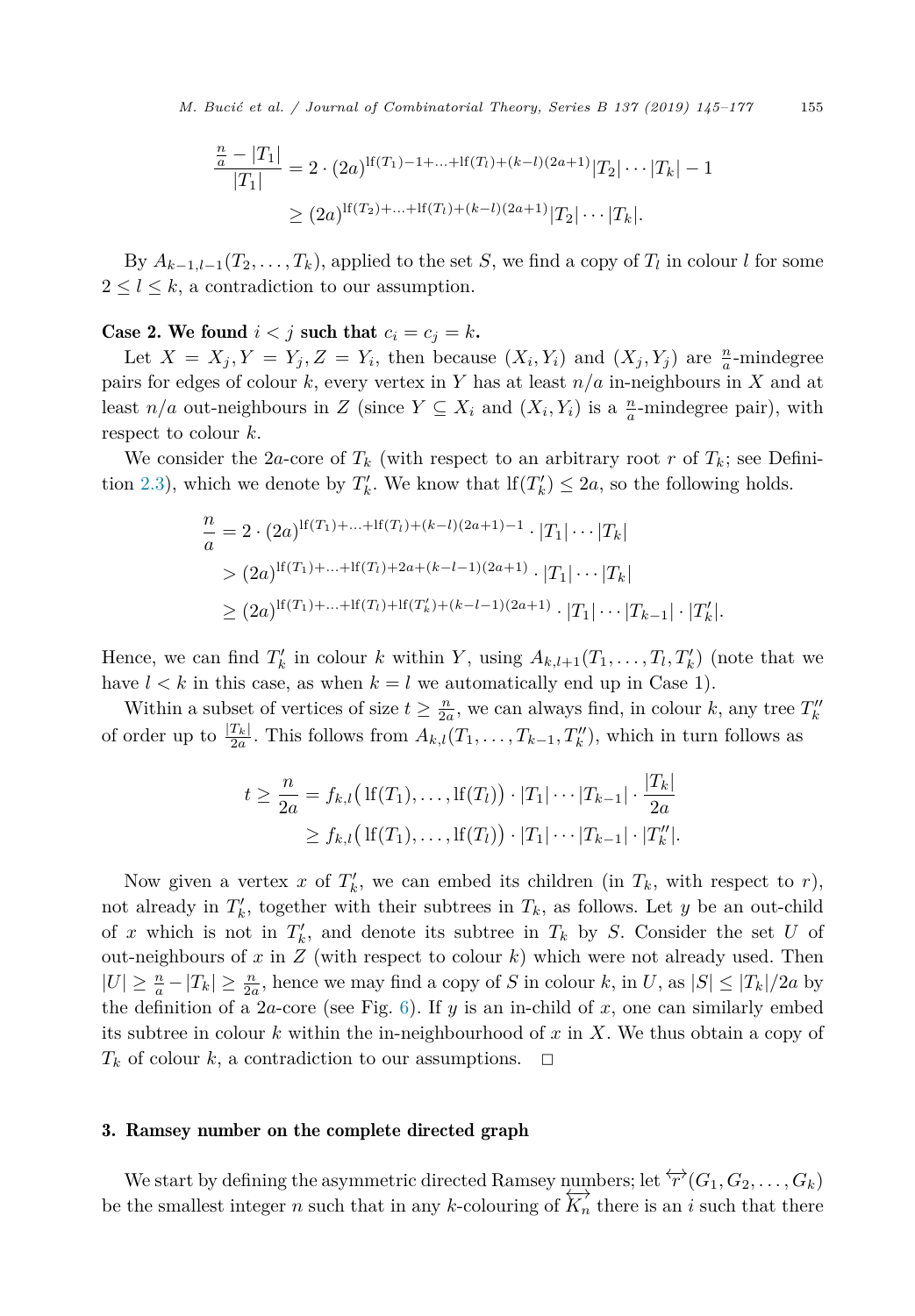<span id="page-11-0"></span>

Fig. 6. The setting of the argument in Case 2.



Fig. 7. An out-directed tree and an in-directed tree.

is a copy of  $G_i$  in colour *i*. The main result of this section is the following generalisation of Theorem [1.3](#page-3-0) to asymmetric directed Ramsey numbers.

**Theorem 3.1.** Let  $k \geq 2$ , there is a constant  $c_k$  such that for any oriented trees  $T_1, \ldots, T_k$ , *we have*

$$
\overleftrightarrow{r}(T_1,\ldots,T_k) \leq c_k |T_1|\cdots|T_k| \left(\sum_{i=1}^k \frac{1}{|T_i|}\right).
$$

We say that a tree *T* is *out-directed* if there is a vertex *r*, which we call the *root*, such that all edges of *T* are directed away from *r*. Similarly, *T* is an *in-directed* tree if all its edges are directed towards a certain vertex *r* (see Fig. 7).

Our proof strategy goes as follows.

- 1. In the following subsection, Subsection [3.1,](#page-12-0) we state and prove several preliminaries that we shall use throughout the proof. An important part of the preliminaries is a lemma that shows that, by paying a constant factor, we can focus our attention on out- or in-directed trees.
- 2. In Subsection [3.2,](#page-16-0) we prove the very special case of Theorem 3.1, of a directed path vs. an in- or out-directed tree. This requires considerable effort, especially when the path is fairly long in comparison with the tree, in which case we first find a cut with no red edges (where red is the colour of the required path), and then embed the tree in blue. Using the preliminary result mentioned above, this extends easily to the case when  $T_1$  is an arbitrary oriented path and  $T_2$  an arbitrary oriented tree.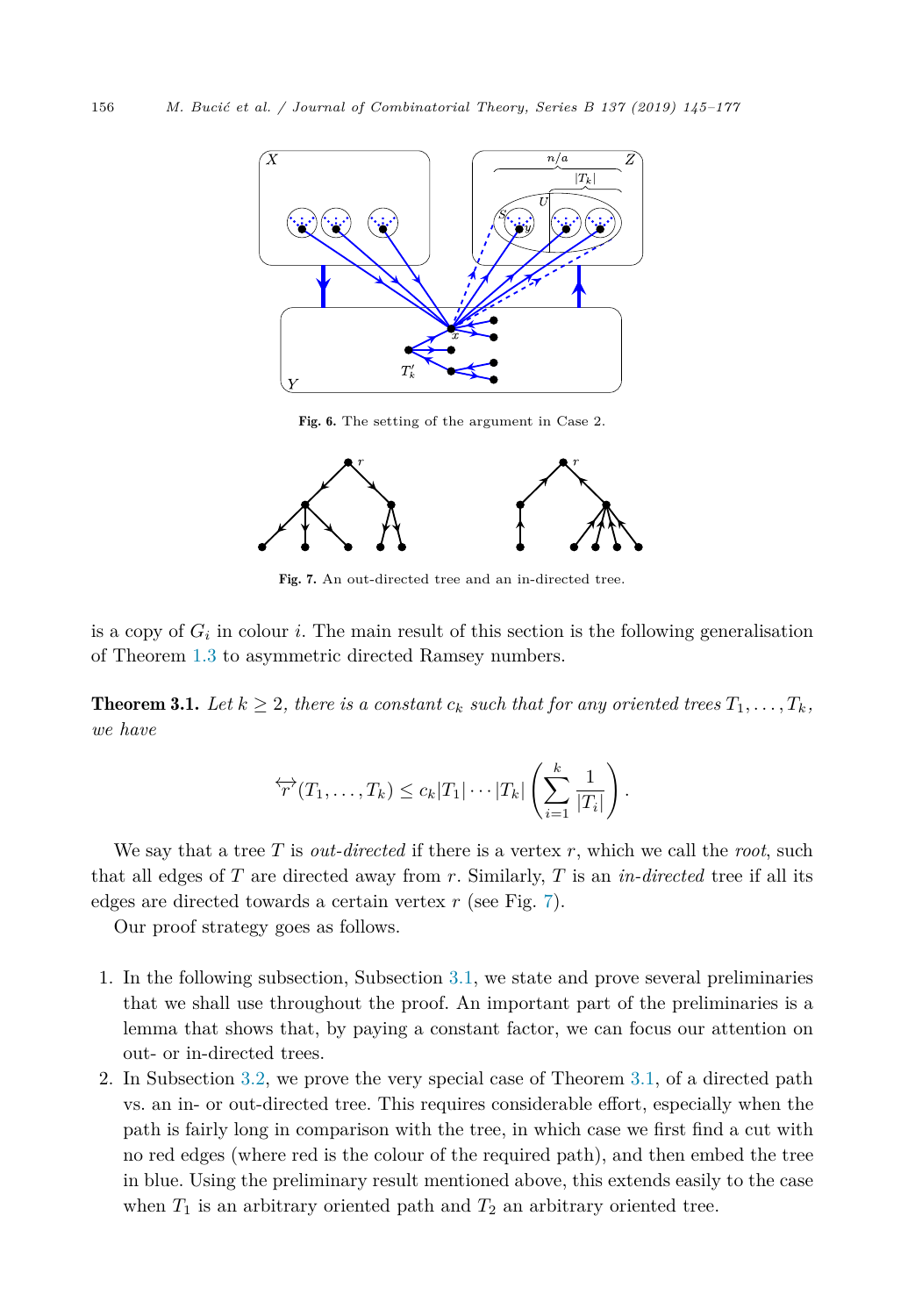- <span id="page-12-0"></span>3. In the subsequent subsection, Subsection [3.3,](#page-23-0) we prove Theorem [3.1](#page-11-0) for any two trees *T*<sub>1</sub> and *T*<sub>2</sub>. We do so by first proving that  $\overleftrightarrow{r}(T_1, T_2) \leq c(|T_1| + |T_2|)$  while allowing  $c$  to depend on the number of leaves of  $T_1$ . Then, considering cores and using some simple properties of the structure of a potential colouring, we remove the dependency on the number of leaves.
- 4. In the final subsection, Subsection [3.4,](#page-25-0) we show how to extend the result to more colours, thus completing the proof of Theorem [3.1.](#page-11-0) The proof here follows an argument which is morally similar to the corresponding proof in the oriented case, but we need an additional tool, namely the Ramsey number of an out-tree with constantly many leaves vs. a complete graph.

#### *3.1. Preliminaries*

We will use the following result of Gyárfás and Lehel [\[18\]](#page-32-0) and Williamson [\[30\]](#page-32-0), which finds the exact Ramsey number for two directed paths, in several places in our proof, although our methods would give an independent argument for a linear bound on this Ramsey number. Note that this is a special case of Theorem [3.1](#page-11-0) for two colours and directed paths.

Theorem 3.2 *(Gyárfás, Lehel [\[18\]](#page-32-0), Williamson [\[30\]](#page-32-0)).*

$$
\overleftrightarrow{r}(\overrightarrow{P_n}, \overrightarrow{P_m}) = \begin{cases} n+m-3 & n,m \ge 3 \\ n+m-2 & n = 2 \text{ or } m = 2 \\ 1 & n = 1 \text{ or } m = 1. \end{cases}
$$

The following simple embedding lemmas will prove surprisingly useful in controlling the number of vertices with small out or in-degree in a single colour.

**Lemma 3.3.** Let  $\varepsilon > 0, n \ge 2$ , given a colouring of  $\overleftrightarrow{K_n}$  in which there are at least  $(1+\varepsilon)\binom{n}{2}$ *blue edges, then there exists any directed tree of order at most*  $\lceil \frac{\varepsilon n}{2} \rceil$  *in blue.* 

**Proof.** As there are  $\binom{n}{2}$  pairs of vertices, there are at least  $\varepsilon \binom{n}{2}$  bidirected blue edges. Now remove, one by one, vertices that are incident with fewer than *εn/*2 bidirected blue edges. Since we remove fewer than  $(n-1)\varepsilon n/2$  edges in this process, we remain with a non-empty set of vertices in which the minimum blue bidirected degree is at least [ $\epsilon n/2$ ]. It is now easy to see that any blue directed tree on at most  $\lceil \epsilon n/2 \rceil$  vertices can be embedded.  $\square$ 

We will only use the ceiling in the above lemma to gain a tight result in the following lemma.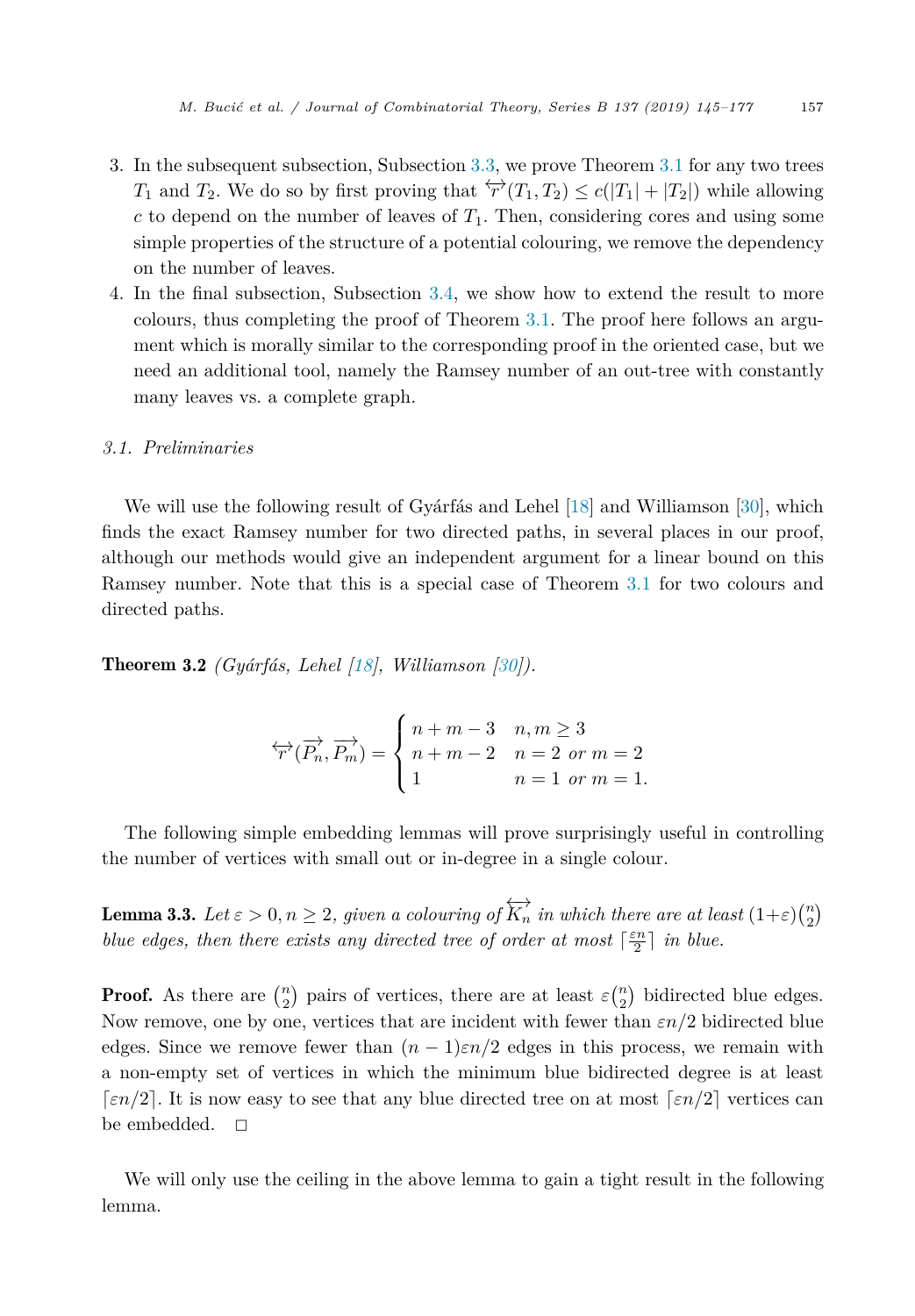<span id="page-13-0"></span>**Lemma 3.4.** *Given* a 2-colouring of a complete digraph, if there are at least  $2k+2l$  vertices *with at most k red out-neighbours, then there is a blue copy of any directed tree on at most l vertices.*

**Proof.** Suppose that *S* is a set of  $2k + 2l$  vertices with red out-degree at most k. Then the number of red edges in *S* is at most  $k|S|$ , hence the number of blue edges in *S* is at least  $|S|(|S|-1) - k|S| = \left(2 - \frac{2k}{|S|-1}\right) { |S| \choose 2}.$  By Lemma [3.3,](#page-12-0) there is a blue copy of any tree of order at most  $\left[ \left( 1 - \frac{2k}{|S| - 1} \right) \right]$  $\left| \frac{|S|}{2} \right| \geq l$ , where the inequality follows as  $\left(1 - \frac{2k}{|S| - 1}\right)$  $\int \frac{|S|}{2} = k + l - k - \frac{k}{|S| - 1} > l - 1$ , as required. □

The following lemma, based on the Depth-first-search (DFS) algorithm, is an easy generalisation, for trees, of the version for paths introduced by Ben-Eliezer, Krivelevich and Sudakov [\[3,4\]](#page-31-0); it will be very useful in several parts of this section.

Lemma 3.5 *(DFS). Let G be a directed graph and T an out-directed tree, which is not a* subgraph of G. Then there is a partition  $\{U, X, Y\}$  of  $V(G)$  such that U is the vertex set of a subgraph of G which is isomorphic to a subtree of T,  $|X| = |Y|$ , and every vertex in *X* has fewer than  $|T|$  *out-neighbours in*  $Y$ .

**Proof.** We construct the required *X*, *Y* and *U* using the following process. We maintain a partition  $\{U, X, Y\}$  of  $V(G)$  and an embedding T' of a subtree of T in G, with vertex set *U*. We keep the following properties invariant.

- $(P1)$   $|Y| \geq |X|$ .
- (P2) *T* is a subgraph of *G*, which is isomorphic to a subtree of *T* rooted at the same root, such that every vertex of  $T'$  either has the same number of children as in  $T$ or is an *out-leaf* (a leaf with out-degree 0) of *T* .
- (P3) Any vertex in *X* has fewer than |*T*| out-neighbours in *Y* .

We start with  $X = \emptyset$ ,  $Y = V$  and  $U = \emptyset$ . At each step, if  $|X| = |Y|$  we stop the process; otherwise we perform the following procedure.

- 1. If  $T'$  is empty, we remove an arbitrary vertex  $u$  from  $Y$ , and put it in  $U$ , thus letting *T* be a single vertex that corresponds to the root of *T*.
- 2. Otherwise, we pick an out-leaf  $v$  of  $T'$ , which does not correspond to a leaf of  $T$ ; denote its out-degree in *T* by *d*.
	- a) If *v* has at least *d* out-neighbours in Y we append them to T' via *v* and remove them from *Y*, unless this would cause |*Y*| to be smaller than  $|X|$ , in which case we only embed as many as needed to make  $|X| = |Y|$  and stop.
	- b) Otherwise, *v* has at most *d* − 1 out-neighbours in *Y* , so we add *v* to *X* and put every vertex of *U* back to *Y* .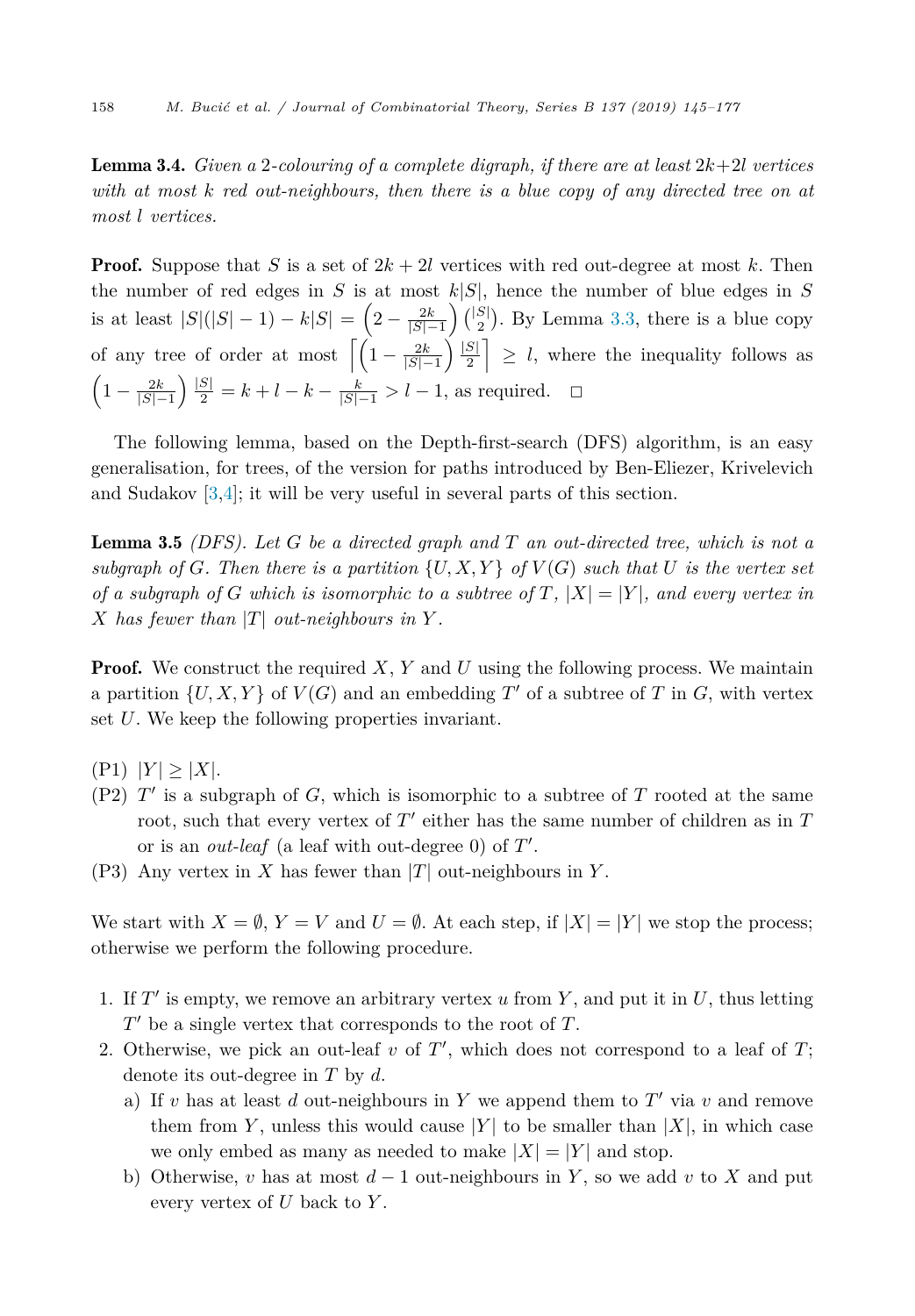<span id="page-14-0"></span>

Fig. 8. An illustration of the definition of  $U_i$ .

We note that  $(P1)$  is preserved throughout this process. Property  $(P2)$  also holds throughout the process, with a possible exception at the very end of the process (if case 2a occurs at the end, and removing *d* vertices from *Y* would cause a violation of (P1)), where U is still the vertex set of a subtree  $T'$  of T, but one of the vertices may not be an out-leaf or have all its children present. Finally, it is easy to see that (P3) is preserved, as a vertex *x* is moved to *X* only in Case 2b, in which case it has at most  $|T'| + d - 1 < |T|$  out-neighbours in *Y*, where  $T'$  is a subtree of *T* in which *x* is present but none of its children is, and *d* is the out-degree of *x* in *T*.

Finally, we note that in each step  $|X|$  does not decrease, and either  $|X|$  increases by 1, or  $|Y| - |X|$  decreases. Thus the process cannot run indefinitely, and once it terminates, we obtain a partition  $\{U, X, Y\}$  with the required properties.  $\Box$ 

Given oriented trees  $T_1, \ldots, T_k$ , let  $S_i(T_1, \ldots, T_k)$  denote the out- or in-directed subtree *S* of  $T_i$  that maximises  $\overleftrightarrow{r}(T_1,\ldots,T_{i-1},S,T_{i+1},\ldots,T_k)$ . The following results allow us to focus our attention on out- or in-directed trees.

**Lemma 3.6.** Let  $\varepsilon > 0$ , let  $T_1, \ldots, T_k$  be oriented trees and let  $S_j = S_j(T_1, \ldots, T_k)$ . Let G be a k-colouring of  $\overleftrightarrow{K_n}$  such that  $n \geq 8\varepsilon^{-1} (\overleftrightarrow{r}(T_1,\ldots,T_{j-1},S_j,T_{j+1},\ldots,T_k)+|T_j|)$ and there are at least  $\varepsilon\binom{n}{2}$  edges of colour j. Then there is a copy of  $T_i$  in colour i, for *some*  $i \in [k]$ *.* 

**Proof.** Without loss of generality, we assume  $j = 1$ . We assume that there is no copy of  $T_i$  in colour *i* for  $i \geq 2$ , and will deduce that there is a copy of  $T_1$  in colour 1.

Consider the graph of colour 1 edges; it has at least  $\varepsilon\binom{n}{2}$  edges, so by Lemma [2.5](#page-5-0) we can find an  $\varepsilon n/8$ -mindegree pair  $(X, Y)$  in it.

We select a vertex  $r$  of  $T_1$ . Let  $U_0$  consist of all vertices of  $T_1$  reachable by out-directed paths starting in *r*. For  $i \geq 1$ , let  $U_i$  consist of vertices not in any  $U_i$ , for  $j \leq i-1$ , which are reachable by out-directed paths starting in  $U_{i-1}$  if *i* is even, or in-directed paths if *i* is odd. We note that for even *i*, each  $T_1[U_i]$  is a forest of out-directed subtrees of  $T_1$ , whose roots are out-neighbours of vertices in  $U_{i-1}$ ; and, when *i* is odd,  $T_1[U_i]$  is a forest of in-directed subtrees whose roots are in-neighbours of vertices in  $U_{i-1}$  (see Fig. 8).

**Claim 3.7.** There is a copy of  $T_1[U_0 \cup \ldots \cup U_t]$  in colour 1, such that  $U_t$  is embedded *within Y if t is even and within X if it is odd.*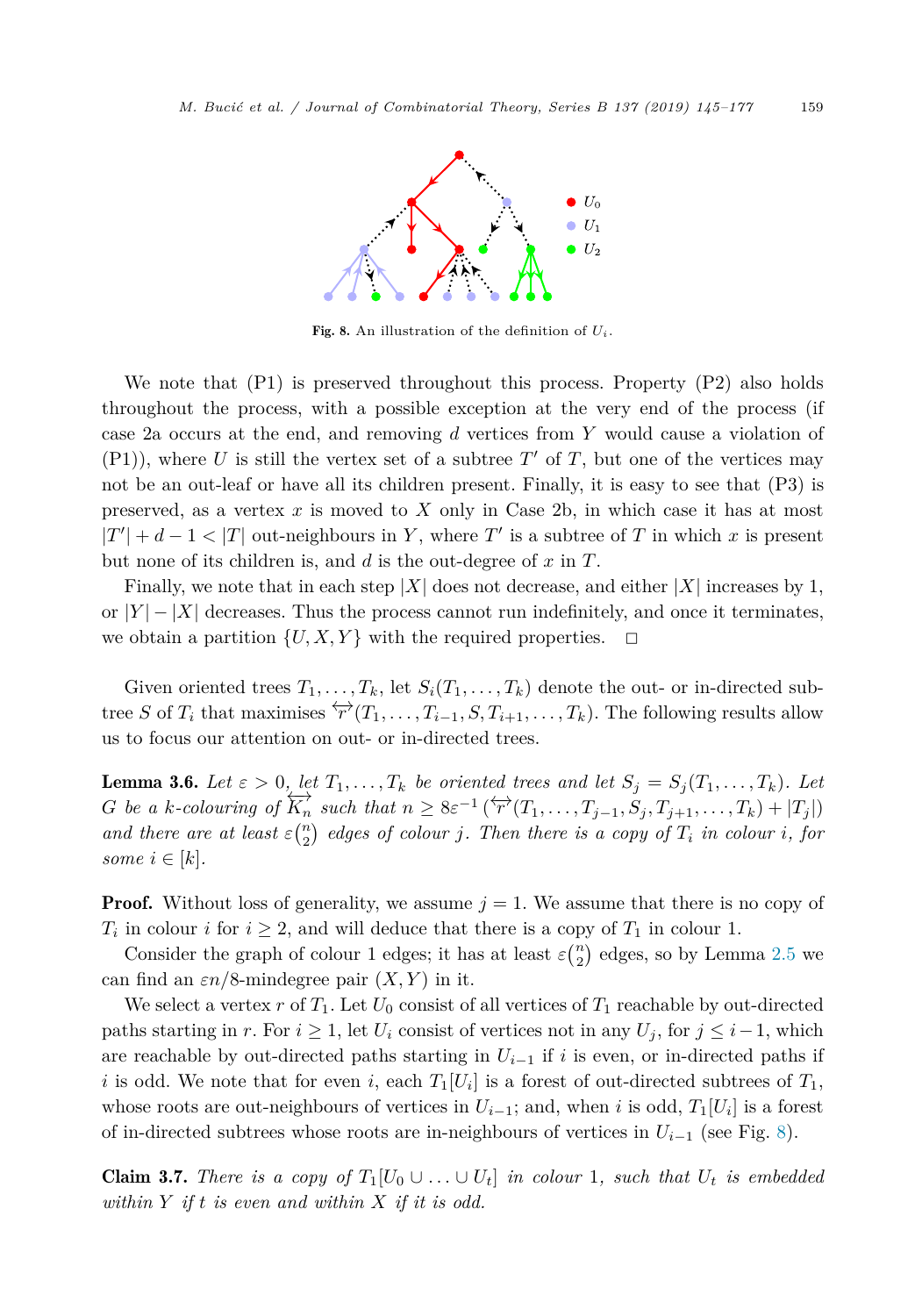<span id="page-15-0"></span>**Proof.** We show this inductively. For the basis, we can embed  $U_0$  in colour 1 within  $Y$  as  $|Y| \ge \frac{\varepsilon n}{8} \ge \overleftarrow{r}(S_1, T_2, \ldots, T_k) + |T_1| \ge \overleftarrow{r}(T_1[U_0], T_2, \ldots, T_k)$ , and  $T_1[U_0]$  is an out-directed subtree of  $T_1$ , and there are no copies of  $T_i$  in colour *i*, for  $i \geq 2$ . Suppose that the claim holds for  $i - 1$ , and suppose that i is even; the case where i is odd can be treated similarly. Consider an embedding of  $T_1[U_0 \cup \ldots \cup U_{i-1}]$  where  $U_{i-1}$  is embedded within *X*. For each tree *S* in  $T_1[U_i]$ , we need to embed it within the out-neighbourhood of its parent vertex *u* in  $U_{i-1}$  which is already embedded in *X*. Note that every vertex in *X* has out-neighbourhood in *Y* of size at least  $\frac{\varepsilon n}{8} \geq \frac{\langle \rightarrow}{r}(S_1, T_2, \dots, T_k) + |T_1|$ , and so far we used at most  $|T_1|$  vertices, hence we can find a copy of *S* in colour 1 within the out-neighbourhood of *u* in *Y* , avoiding used vertices. We do this one by one for each subtree of *T* in  $T_1[U_i]$ , thus completing an embedding of  $T_1[U_0 \cup \ldots \cup U_i]$  with the required properties. This completes the inductive claim.  $\Box$ 

Applying Claim [3.7](#page-14-0) for the largest  $t$  such that  $U_t$  is non-empty shows there is a copy  $T_1$  in colour 1, and we are done.  $\Box$ 

**Lemma 3.8.** Given oriented trees  $T_1$  and  $T_2$ , we have  $\overleftrightarrow{r}(T_1, T_2) \leq 16^2 \max\{\overleftrightarrow{r}(R_1, R_2) +$  $|T_1| + |T_2|$ , where the maximum is taken over out- or in-directed subtrees  $R_1$  and  $R_2$  of *T*<sup>1</sup> *and T*<sup>2</sup> *respectively.*

**Proof.** Let  $S_1 = S_1(T_1, T_2)$ , so  $S_1$  is the out or in-directed subtree S of  $T_1$  which maximizes  $\overleftrightarrow{r}(S,T_2)$ .

 $\text{Claim 3.9.} \overset{\leftrightarrow}{r}(T_1, T_2) \leq 16(\overset{\leftrightarrow}{r}(S_1, T_2) + |T_1|).$ 

**Proof.** Let  $n = 16(\overleftrightarrow{r}(S_1, T_2) + |T_1|)$ , and let *G* be a 2-colouring of  $\overleftrightarrow{K_n}$ . If there are at least  $\frac{1}{2} {n \choose 2}$  edges in red, the proof follows from Lemma [3.6](#page-14-0) (with  $k = 2$ ,  $j = 1$  and  $\varepsilon = 1/2$ ). Otherwise, there are at least  $\frac{3}{2} {n \choose 2}$  blue edges. Lemma [3.3](#page-12-0) implies that there is a blue copy of any tree of order  $n/4 \geq |T_2|$ ; in particular, *G* has a blue copy of  $T_2$ .  $\Box$ 

Let  $S_2 = S_2(S_1, T_2)$ . Applying Claim 3.9 we get,  $\overleftrightarrow{r}(S_1, T_2) \leq 16(\overleftrightarrow{r}(S_1, S_2) + |T_2|)$ . Hence,

$$
\begin{aligned} \n\overleftrightarrow{r}(T_1, T_2) &\le 16\big(\overleftrightarrow{r}(S_1, T_2) + |T_1|\big) \\ \n&\le 16\Big(16\big(\overleftrightarrow{r}(S_1, S_2) + |T_2|\big) + |T_1|\Big) \\ \n&\le 16^2\big(\overleftrightarrow{r}(S_1, S_2) + |T_1| + |T_2|\big), \n\end{aligned}
$$

as desired.  $\square$ 

The following corollary, which is a special case of Theorem [3.1,](#page-11-0) illustrates how we can use Lemma 3.8, and will prove useful in its own right.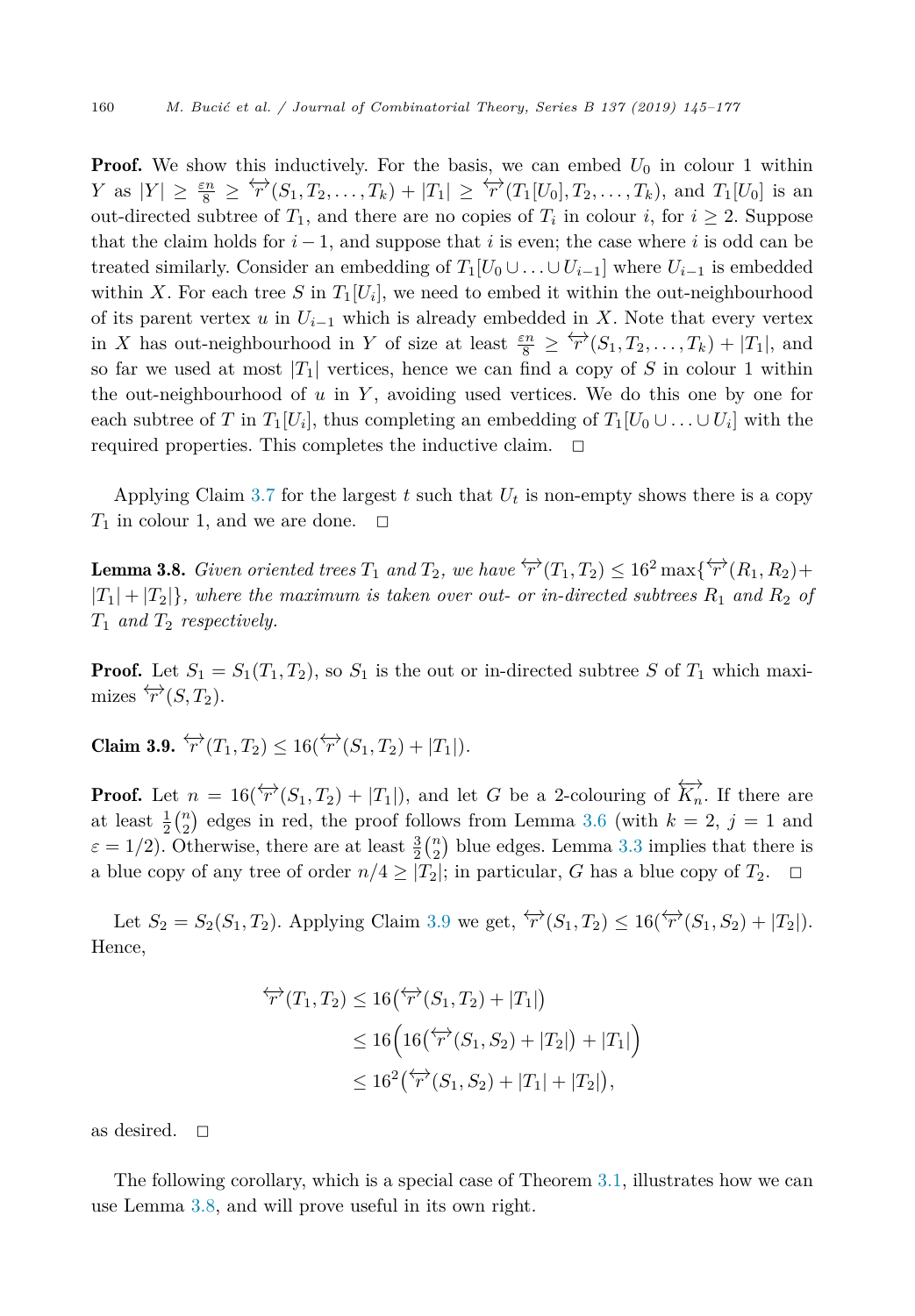<span id="page-16-0"></span>Corollary 3.10. *Let P and Q be arbitrarily oriented paths. Then*

$$
\overleftrightarrow{r}(P,Q) \le 2 \cdot 16^2(|P|+|Q|).
$$

**Proof.** Note that any out- or in-directed subtree of an oriented path is a directed path. The in- or out-directed subtrees  $R_1$  and  $R_2$  of  $P$  and  $Q$  which maximize  $\overleftrightarrow{r}(R_1, R_2)$  are directed subpaths of maximum length, so by Lemma [3.8](#page-15-0) and by Theorem [3.2,](#page-12-0)

$$
\begin{aligned} \overleftrightarrow{r}(P,Q) &\le 16^2 \left( \overleftrightarrow{r} \left( \overrightarrow{P_{l(P)}}, \overrightarrow{P_{l(Q)}} \right) + |P| + |Q| \right) \\ &\le 16^2 (l(P) + l(Q) + 1 + |P| + |Q|) \\ &< 2 \cdot 16^2 (|P| + |Q|), \end{aligned}
$$

as desired.  $\square$ 

The following simple lemma will provide us with a way to control the degrees of an out-directed tree using the number of *out-leaves*, which we define to be leaves with out-degree 0. We remark that, as in the remainder of this section, we consider only out-leaves in order to avoid the possibility of counting the root when it is a leaf.

**Lemma 3.11.** Let  $v_1, \ldots, v_k$  be some vertices of an out-directed rooted tree T of size n, *with a out-leaves.* If  $v_i$  *has out-degree*  $d_i$  *then* 

$$
d_1+d_2+\ldots+d_k-k+1\leq a.
$$

**Proof.** Let  $v_{k+1}, \ldots, v_n$  be the remaining vertices of the tree (with out-degrees marked by  $d_i$ ). Then,

$$
d_1 + d_2 + \ldots + d_k - k + 1 = 1 + (d_1 - 1) + \ldots + (d_k - 1)
$$
  
\n
$$
\leq 1 + (d_1 - 1) + \ldots + (d_n - 1) + a
$$
  
\n
$$
= 1 + d_1 + \ldots + d_n - n + a
$$
  
\n
$$
= 1 + n - 1 - n + a = a.
$$

The first inequality follows as  $d_i - 1$  is non-negative, unless it comes from an out-leaf in which case it is  $-1$ . The penultimate equality follows since  $d_1 + \ldots + d_n$  is the number of edges, which is  $n-1$ .  $\Box$ 

#### *3.2. Path vs. tree*

In this subsection we prove a special case of Theorem [3.1](#page-11-0) for two colours, where one of the trees is an oriented path. The following is the key result of this subsection.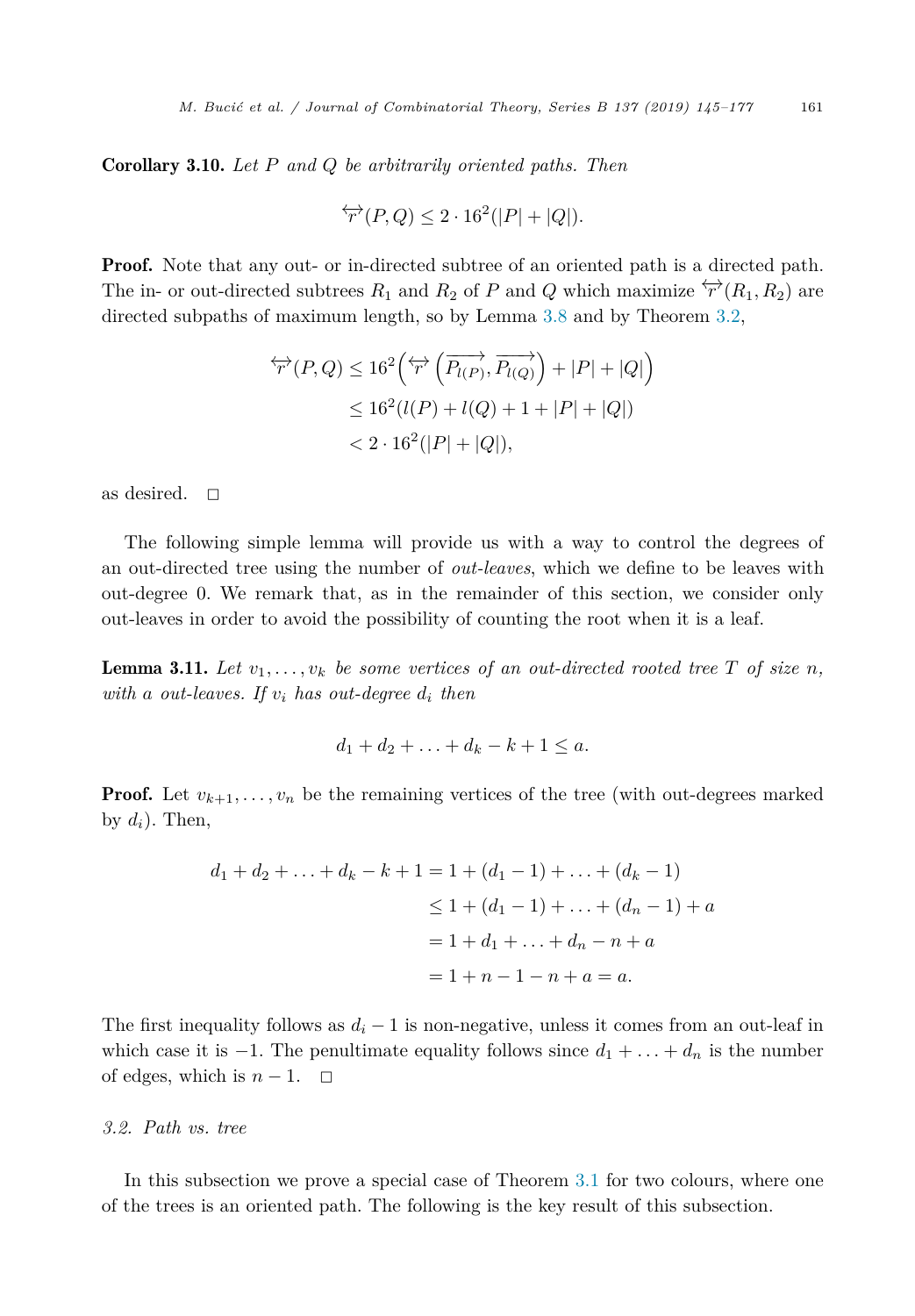<span id="page-17-0"></span>Theorem 3.12. *Let T be an out-directed tree on m vertices. Then the following holds for every n, where c is some absolute constant.*

$$
\overleftrightarrow{r}(\overrightarrow{P_n},T) \le c(n+m).
$$

**Proof.** Let  $c = 79$ . We use induction on  $n + m$  to prove that  $\overleftrightarrow{r}(\overrightarrow{P_n}, T) \leq c(n + m - 2)$ given  $n + m \geq 3$ , or equivalently  $n \geq 1$  or  $m \geq 1$ ; we require this slightly stronger statement in order to avoid separate treatment of small cases, but it requires us to make sure that at least one of the trees we are invoking induction on has order greater than one. For the basis notice that case  $n = 1$  or  $m = 1$  is trivial, hence we may assume that  $n, m \geq 2.$ 

Let  $N = c(n + m - 2)$ . Let us assume, for the sake of contradiction, that there is a 2-colouring of  $\overleftrightarrow{K_N}$ , whose vertex set we denote by *V*, with no red  $\overrightarrow{P_n}$  or blue *T*. We consider two cases:  $n \leq 16m$  and  $n \geq 16m$ ; the proof in the first case is relatively simple, whereas the proof in the second case requires significant effort.

#### **Case 1.**  $n \leq 16m$ .

Let  $T'$  be the 2-core of  $T$  (see Definition [2.3\)](#page-5-0), so  $T'$  is a directed path. Let  $S$  be the set of vertices with blue out-degree at least  $c(n + m/2 - 2) + m$ . If  $|S| \ge n + m$ , then, as  $\overleftrightarrow{r}(\overrightarrow{P_n}, \overrightarrow{P_m}) \leq n + m - 2$  (see Theorem [3.2\)](#page-12-0), we can find a blue *T'* in *S*. We now show that it is possible to embed the trees of the forest  $T \setminus V(T')$  one by one in the blue out-neighbourhood of the corresponding parent in *T* . Indeed, let *R* be such a tree, and let  $u \in T'$  be the parent of the root of R. Then *u* has at least  $c(n+m/2-2)$  unused blue out-neighbours, hence by induction (recall that  $n \geq 2$ , so we can use induction), and by the assumption that there is no red  $\overrightarrow{P_n}$ , we find a blue *R*. Having done this for all the trees in  $T \setminus V(T')$ , we obtain a blue *T*, a contradiction.

We are left with the case where  $|S| < n+m$ . Every vertex not in *S* has red out-degree at least  $N-1-(c(n+m/2-2)+m) = cm/2-m-1$ . So, in the graph induced by  $V \setminus S$ every vertex has red out-degree at least  $cm/2 - m - 1 - (n + m - 1) = cm/2 - 2m - n \ge$  $(c/2-2)n/16-n \ge n$  where we used  $n \le 16m$  and  $c \ge 68$ . But this implies that there is a red  $P'_n$ , a contradiction. This completes the proof of Theorem 3.12 in the first case.

#### **Case 2.**  $n \ge 16m$ .

We start by proving the following claim which gives us a handle on the structure of the colouring.

**Claim 3.13.** There is a partition  $\{U, W\}$  of V, such that there are no red edges from U *to W,* and  $|U|, |W| \geq N/5$ *.* 

**Proof.** Let *A* be the set of vertices with red out-degree at least  $3N/4$ . If  $|A| \leq N/5$  then in *V*  $\setminus$  *A* every vertex has blue out-degree at least  $N/4 - N/5 = N/20 = c(n+m-2)/20 ≥$  $c \cdot 15m/20 > m$ . Hence, we can embed a blue *T*, a contradiction. It follows that  $|A| \ge N/5$ .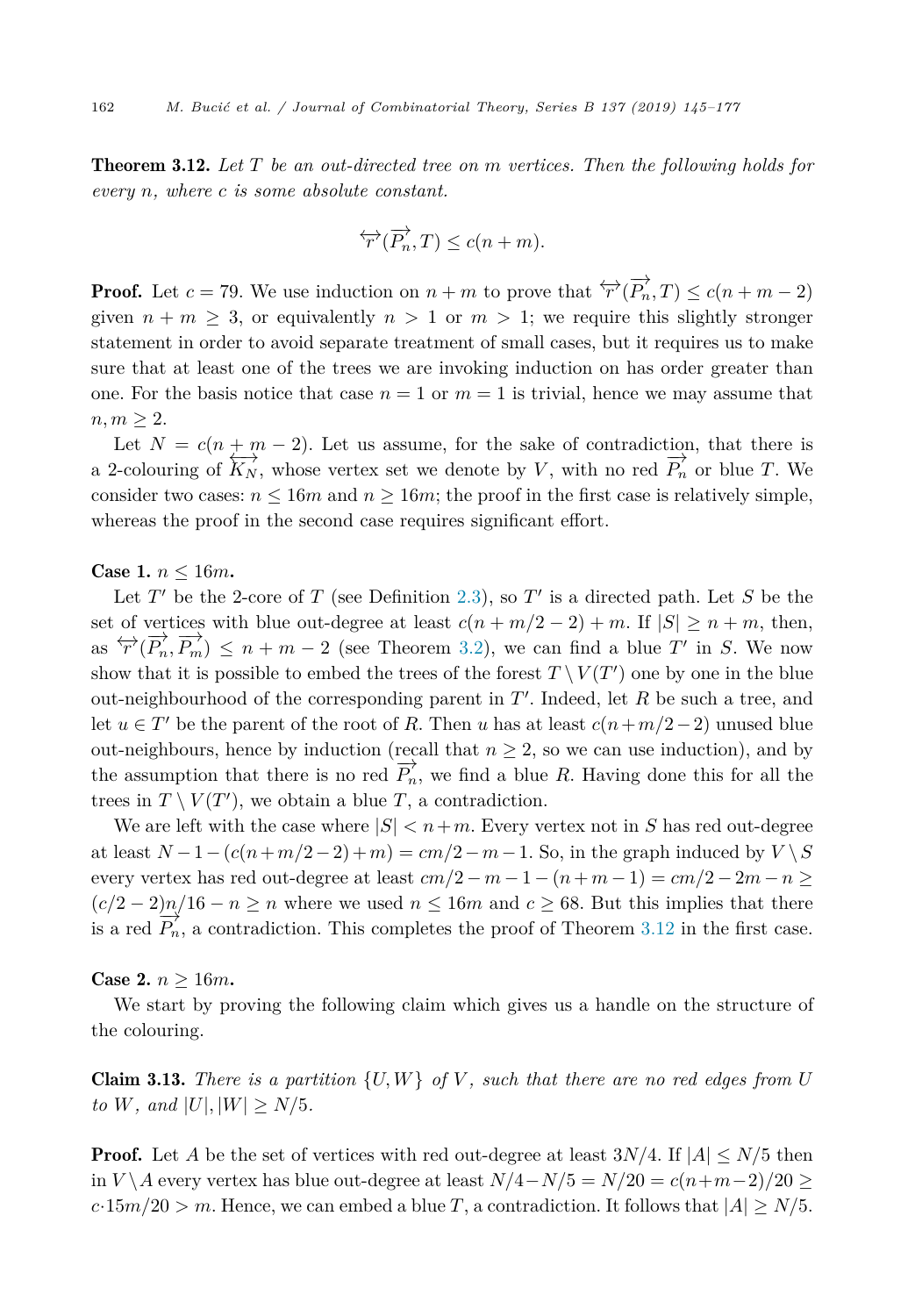

Fig. 9. An illustration of the construction in Claim [3.13.](#page-17-0)

Let *B* be the set of vertices with red in-degree at least *N*/3. By Lemma [3.5](#page-13-0) (DFS), applied to the graph of blue edges, as there is no blue *T* and  $|T| = m$ , we can find two disjoint sets *X* and *Y* satisfying  $|X| = |Y| \ge N/2 - m/2$ , such that there are at most  $m|X|$  blue edges from *X* to *Y*. Note that every vertex in *Y* \ *B* has at least  $|X| - N/3$ blue in-neighbours in  $X$ . Hence, by double counting blue edges from  $X$  to  $Y$ , we obtain the following inequality.

$$
m|X| \ge (|Y| - |B|) \cdot (|X| - N/3).
$$

Since  $N = c(n+m-2) \ge 15m$ , we have

$$
|B| \ge |X| \left( 1 - \frac{m}{|X| - N/3} \right)
$$
  
\n
$$
\ge (N/2 - m/2) \left( 1 - \frac{m}{N/6 - m/2} \right)
$$
  
\n
$$
\ge \frac{2N}{5} \left( 1 - \frac{m}{5m/2 - m/2} \right) = \frac{N}{5}.
$$

Suppose that there is a red path  $P$  from a vertex  $v$  in  $B$  to a vertex  $u$  in  $A$ ; write  $|P| = l$  and note that  $l < n$  as there is no red  $\overrightarrow{P_n}$ . Let  $S_v$  be the set of red in-neighbours of *v* which are not in *P*; as  $v \in B$  and  $|P| \leq n$ , we have  $|S_v| \geq N/3 - n$ . Let  $Q_1$  be the longest red directed path in  $S_v$  and denote its number of vertices by  $n_1$ ; note that  $n_1 + l < n$ , as  $Q_1$  and *P* combine to a red directed path of order  $n_1 + l$ . Similarly, let  $S_u$  be the set of red out-neighbours of *u* which are not in *P* or in  $Q_1$ . Then, as  $u \in A$ , we have  $|S_u| \geq 3N/4 - n$ . Let  $Q_2$  be the longest red path in  $S_u$ , and denote its number of vertices by  $n_2$ . Note that we can combine  $Q_1$ ,  $P$  and  $Q_2$  (in this order) to form a red path of order  $l + n_1 + n_2 < n$  (see Fig. 9). Also, by induction (which applies here as  $m \geq 2$ , we have

$$
N/3 - n \le |S_v| \le c(n_1 + m - 1),
$$
  
3N/4 - n \le |S\_u| \le c(n\_2 + m - 1).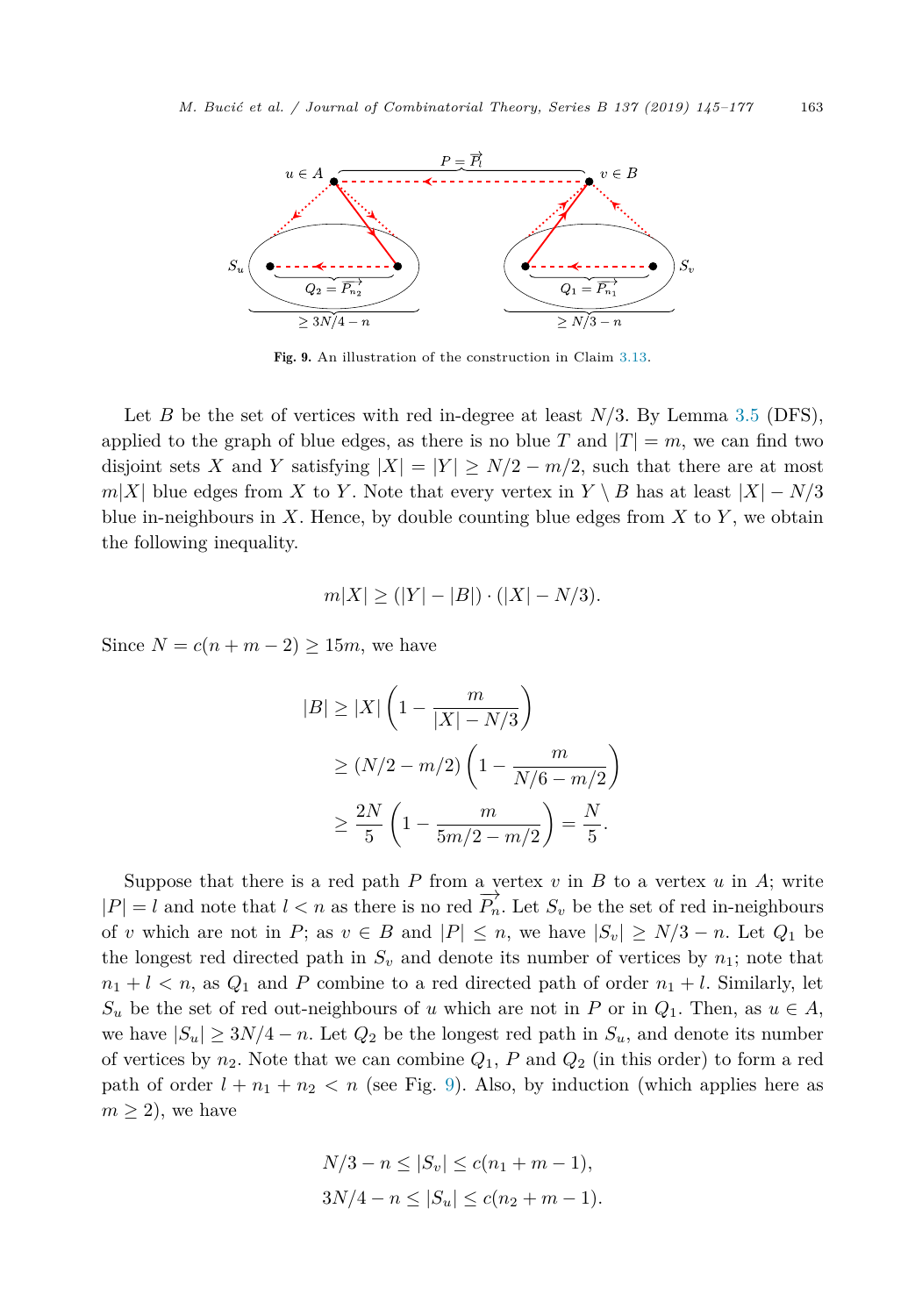

Fig. 10. An illustration of the state of the above process at step *k*.

Summing up the two inequalities and recalling that  $N = c(n + m - 2)$ , we obtain the following.

$$
13c(n+m-2)/12 - 2n = 13N/12 - 2n \le c(n+2m-3).
$$

This, in turn, shows that

$$
(c/12 - 2)n \le 11cm/12 - 5c/6 \le 11cm/12.
$$

Hence,

$$
n \le \frac{11c/12}{c/12 - 2} \cdot m = \frac{11c}{c - 24} \cdot m < 16m,
$$

a contradiction. It follows that there are no red paths from *B* to *A*.

Let *U* be the set of vertices that can be reached by following a red path from *B*, and let  $W = V \setminus U$ . By the definition of *U*, we have no red edges from *U* to *W*. As  $B \subseteq U$  and  $A \subseteq W$  we also have  $|U|$ ,  $|W| > N/5$ , as desired.  $\square$ and  $A \subseteq W$  we also have  $|U|, |W| \ge N/5$ , as desired.

Let (*U, W*) be a pair as given by the above claim. Let *a* be the number of out-leaves of *T*, let  $d_1 \geq \ldots \geq d_{m-a}$  be the out-degrees of the vertices of *T* with out-degree at least 1. Consider the following process, which we run for *i* from 1 to at most *m* − *a*. At step *i*, we take  $w_i$  to be the vertex in W whose blue out-degree towards U is largest. If  $d_U^+(w_i) < d_i$  we stop; otherwise, we remove  $w_i$  from *W* and remove from *U* a set  $B_i$  of  $d_i$  blue out-neighbours of  $w_i$  in  $U$  (see Fig. 10).

**Claim 3.14.** If in the above process we have  $d_U^+(w_i) \geq d_i$  for all  $i = 1, ..., m - a$ , that is, *the process does not terminate early, then there is a blue copy of T.*

**Proof.** Let f be an injective (and hence surjective) function from the vertices of T with out-degree at least 1 to  $[m - a]$ , such that the out-degree of a non-out-leaf vertex *v* is  $d_{f(v)}$ .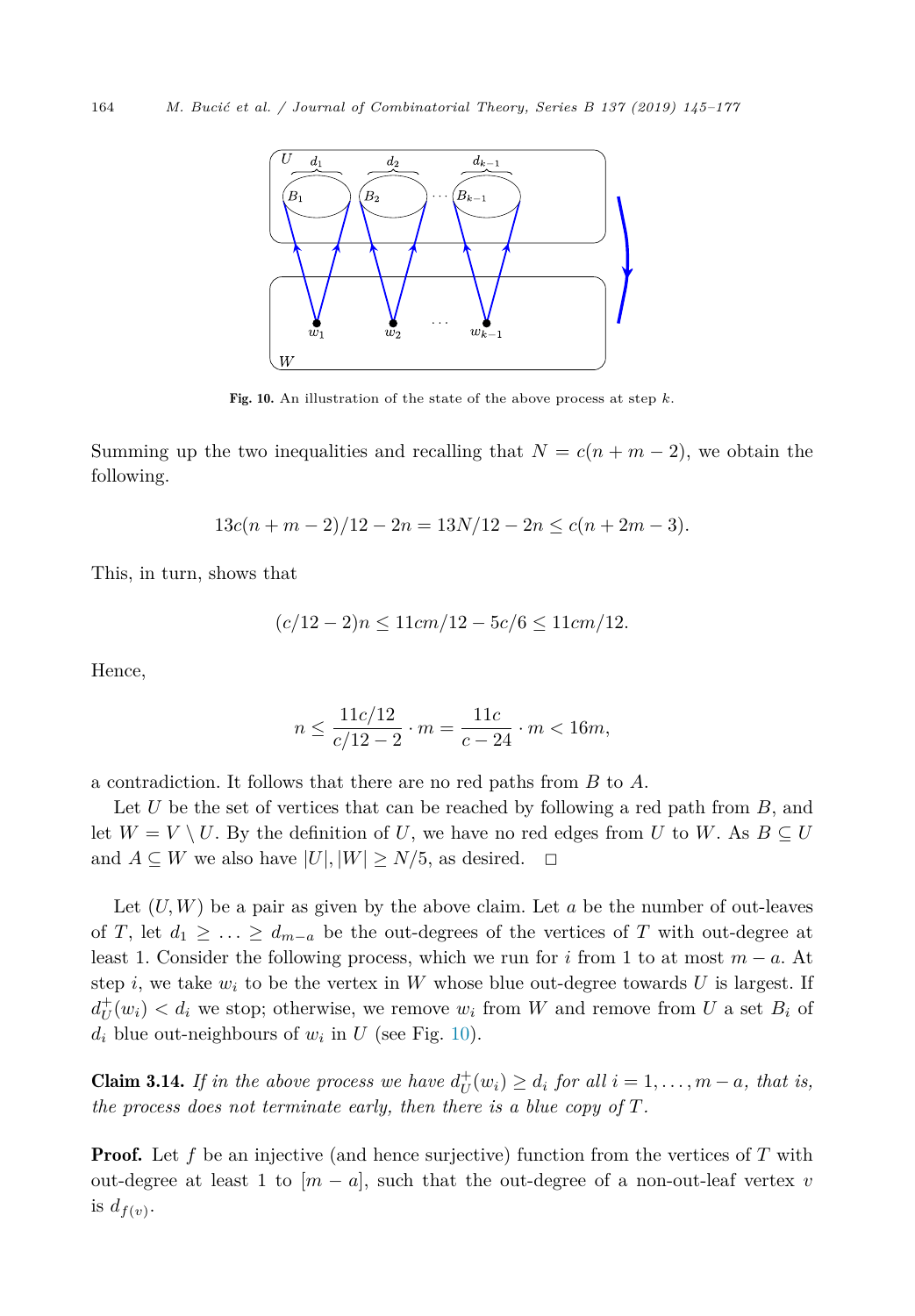

Fig. 11. An illustration of the above setting.

We now embed the tree as follows. We say that a vertex is *fully embedded* if all its children in *T* are embedded; we say that it is *partially embedded* if none of its children are embedded. We will embed *T*, such that at each stage, every embedded vertex is either fully or partially embedded. We start by embedding the root *r* in  $w_{f(r)}$ . At each step we choose a partially embedded vertex *v* and embed its children, according to the following plan.

- 1. If  $v \in U$  we embed its children one by one, according to the following instructions, where *u* is a child of *v*.
	- (a) If *u* is not an out-leaf of *T*, we embed it in  $w_{f(u)}$ .
	- (b) If *u* is an out-leaf of *T*, then we embed it in an arbitrary unused vertex in *W* distinct from all *wi*.
- 2. If  $v \in W$ , we embed its children in  $B_{f(v)}$ .

Note that in each stage of this process, every vertex is indeed partially or fully embedded. Furthermore, it is easy to see that the process runs until all vertices of *T* are embedded, as each  $w_i$  can only be used to embed  $f^{-1}(i)$ . We thus obtain a blue copy of *T*, as all edges of *T* are embedded in edges from *U* to *W* (which are all blue), or in edges from some  $w_i$  to  $B_i$ , which are also blue. This completes our proof that a blue copy of  $T$ exists.  $\square$ 

By this claim we are done unless there is a  $k \leq m - a$  such that every vertex from  $W' = W \setminus \{w_1, \ldots, w_{k-1}\}\$ to  $U' = U \setminus (B_1 \cup \ldots \cup B_{k-1})$  has blue out-degree smaller than  $d_k$ .

Let  $n_2$  be the order of a longest red path in W'. Denote the end of this path by  $u$ , and denote by  $U''$  the red out-neighbourhood of  $u$  in  $U'$  (see Fig. 11). As  $u$  has blue out-degree in  $U'$  of at most  $d_k$ , we have  $|U \setminus U''| \leq |U \setminus U'| + d_k = d_1 + \ldots + d_k$ . Let  $n_1$ be the order of a longest red path in  $U''$ . By our assumptions,  $n_1 + n_2 < n$ .

We now distinguish two cases, depending on how  $d_1 + \ldots + d_k$  and  $k-1$  compare.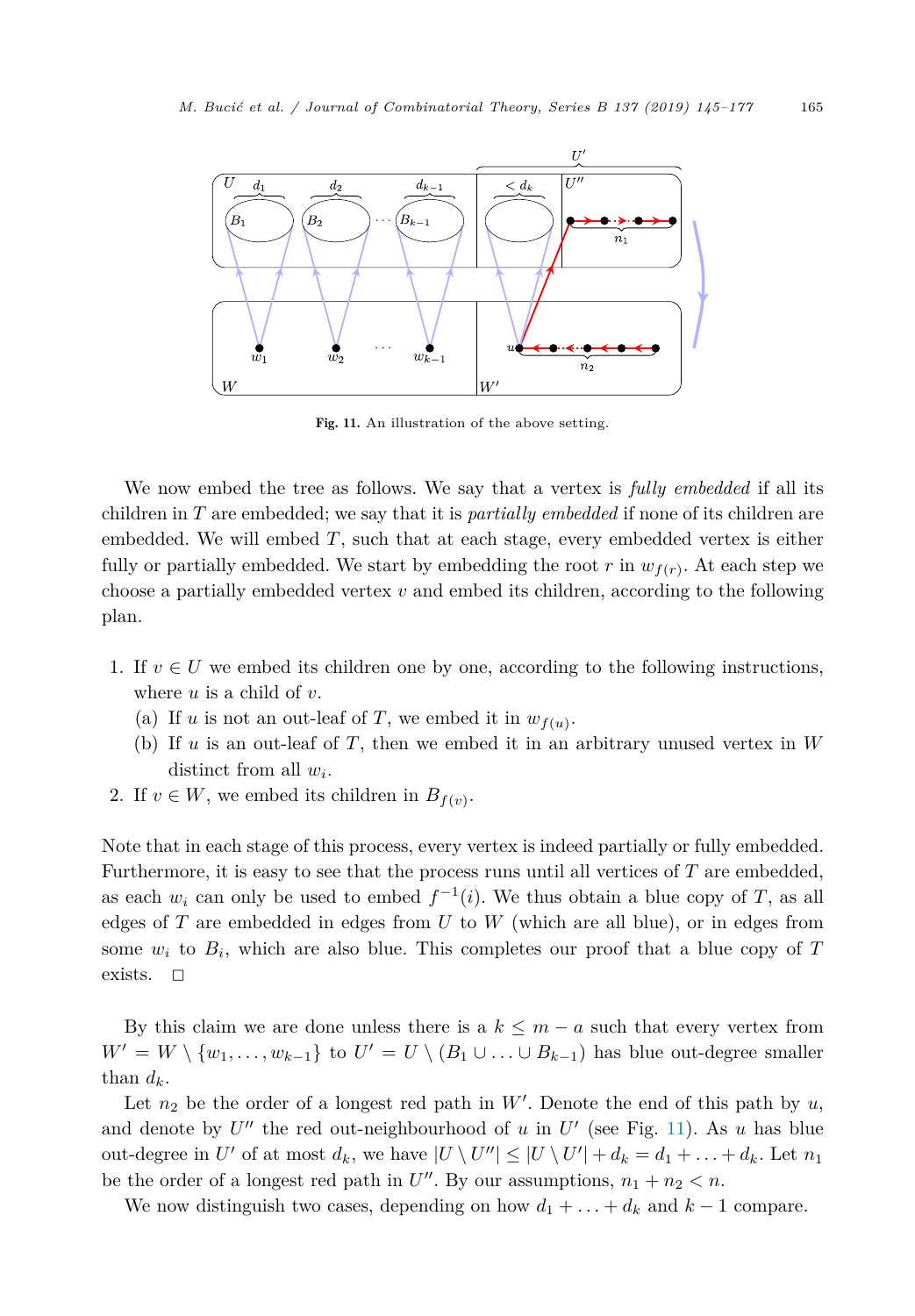Case 2a.  $d_1 + d_2 + \ldots + d_k \leq 4(k-1)$ .

We now embed  $T$  in the blue graph in stages; denote by  $T_1$  the currently embedded subtree of *T*. Initially, let  $T_1$  be a largest subtree of *T*, rooted at *r* (which is the root of *T*), which can be found in blue in  $U''$ ; write  $m_1 = |T_1|$ . We say that an embedded vertex of *T* is *incomplete* if not all its children in *T* have already been embedded. We repeat the following. At step *j* we take an unembedded child  $v_j$  of an incomplete vertex and embed it in  $w_i$ , where  $i \leq k - 1$  is the largest *i*, such that  $d_i \geq d^+_{T}(v_j)$  and  $w_i$  is not already used; note that we can always do this by the following Claim 3.15 applied to  $i_j = f(v_j)$ . We then embed the children of  $v_j$  in  $B_i$ . Note that throughout this process, we preserve the property that all incomplete vertices are in *U*.

Claim 3.15. *Let* {*i*1*,* ··· *,i<sup>k</sup>*−<sup>1</sup>} ⊆ [*m*−*a*]*. Let g*<sup>1</sup> = min(*i*1*, k* −1)*, then for each j* ≤ *k* −1 there exists an  $i \leq \min(i_j, k-1)$  not in  $S_{j-1} := \{g_1, \ldots, g_{j-1}\}\$ , and we define  $g_j$  to be *the largest such i.*

**Proof.** We inductively show that at step  $j$ , there is a  $t_j$  such that the following holds.

$$
S_j = \bigcup_{l \leq j, i_l \leq k-1} \{i_l\} \bigcup \{t_j, t_j + 1, \dots, k-1\}.
$$

For the basis, if  $i_1 < k - 1$  then  $S_1 = \{i_1\}$  so the claim holds with  $t_1 = k$ ; otherwise,  $t_1 = k-1$  works. We assume this holds at step  $j-1$ . If  $i_j \ge t_{j-1}$  then there is an  $l < t_{j-1}$ such that  $l \notin S_{j-1}$  (as otherwise  $S_{j-1} = [k-1]$ ), and as  $g_j$  is the largest such *l* the claim holds with  $t_j = l$ . If  $i_j < t_{j-1}$ ,  $i_j$  is not used as  $i_j \neq i_l$  for any  $l < j$ , so  $g_j = i_j$  and  $t_j = t_{j-1}$  works. Claim 3.15 easily follows.  $\Box$ 

Hence, we embedded a subtree  $T_1$  of  $T$  of order at least  $m_1+k-1$ , with all incomplete vertices in U. Let  $m_2$  be the largest integer such that any out-tree of order up to  $m_2$  can be found in blue in  $W'$ . Note that if we can embed any out-tree of order up to  $m_2$  we can also embed any out-directed forest of order up to *m*2, as any such forest is a subgraph of an out-tree of the same order. We conclude that  $m_1 + k - 1 + m_2 < m$  as, otherwise, we can embed  $T \setminus V(T_1)$  within W'. As all edges from U to W are blue and all incomplete vertices of  $T_1$  are in U, this would combine to create a blue  $T$ .

Induction implies that  $|W'| < c(n_2 + m_2)$  and  $|U''| < c(n_1 + m_1)$  (note that  $n_1 \geq 2$ , as otherwise there are no red edges in  $U''$  and a blue copy of  $T$  could easily be found; similarly,  $n_2 \geq 2$ ; hence, we may apply the induction hypothesis). Combining these inequalities, we get the following.

$$
N = |U| + |W| = |U''| + |U \setminus U''| + |W'| + |W \setminus W'|
$$
  
< 
$$
< c(n_1 + m_1) + d_1 + \dots + d_k + c(n_2 + m_2) + k - 1
$$
  

$$
\leq c(n_1 + n_2) + c(m_1 + m_2) + 5(k - 1)
$$
  

$$
\leq c(n_1 + n_2) + c(m_1 + m_2 + k - 1)
$$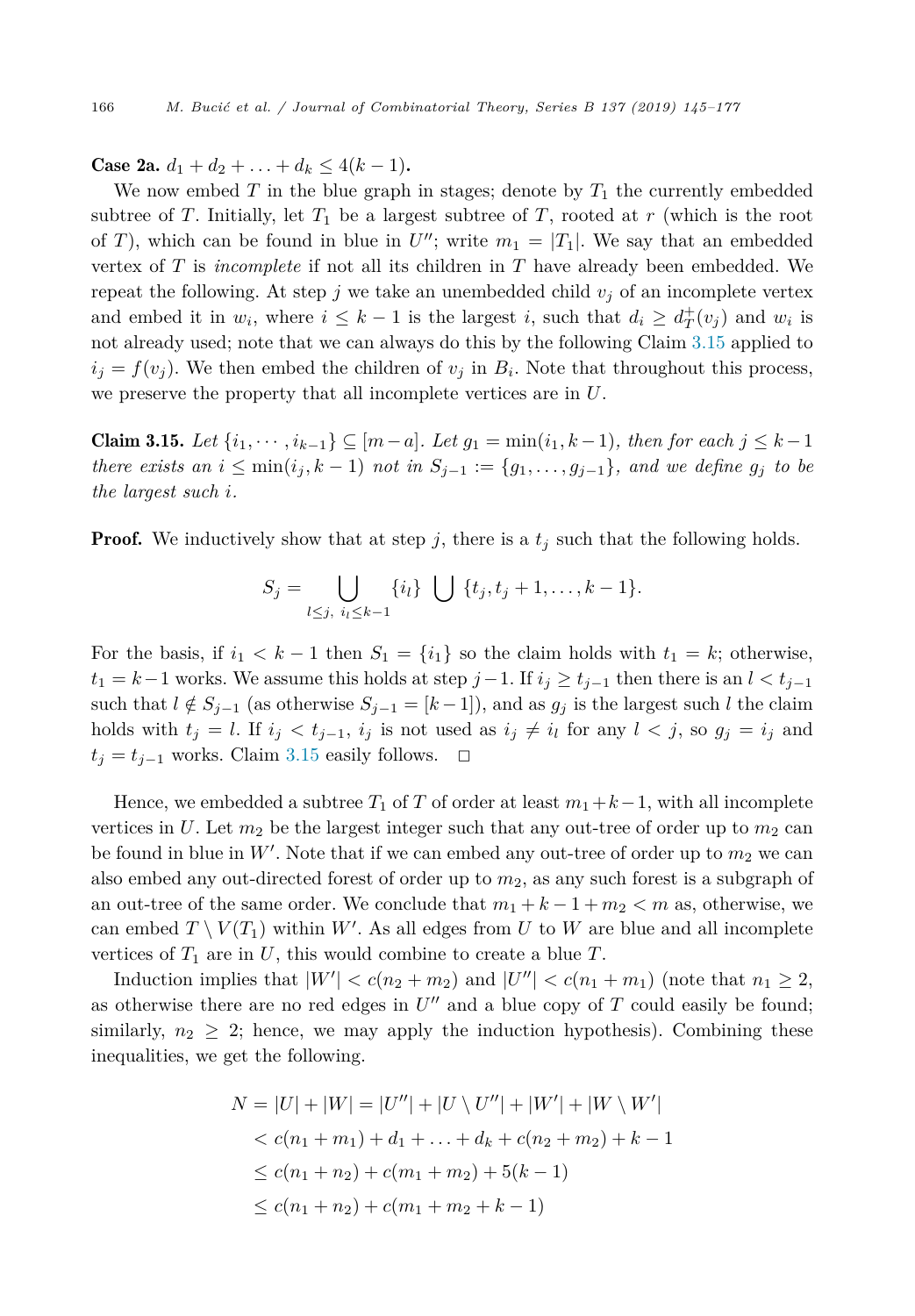$$
\leq c(n-1) + c(m-1) = c(n+m-2) = N,
$$

a contradiction.

Case 2b.  $d_1 + d_2 + \ldots + d_k > 4(k-1)$ .

Let  $T'$  be the subtree of  $T$  consisting of vertices whose subtrees have more than  $a/2$ out-leaves. As each vertex can have at most one child in *T* , *T* must be a directed path.

As  $|U''| \ge N/5 - m \ge n + m$ , we can find a blue T' in U'' by Theorem [3.2](#page-12-0) (path vs. path). Let  $T''$  be the subtree of *T* obtained by removing all its out-leaves. Let  $T_1$  be a maximal subtree of  $T''$ , containing  $T'$ , which can be found in blue in  $U''$ . Let  $m_1 = |T_1|$ .

If  $T_1 = T''$  then we simply embed out-leaves of *T* arbitrarily in *W*, and we thus find a blue *T*. Otherwise, by the inductive assumption  $|U''| < c(m_1 + n_1)$  (as before,  $n_1 \geq 2$ , so we can apply induction).

Let  $S_1, \ldots, S_t$  be the trees in the forest  $T \setminus T_1$ . By definition of  $T'$ , each  $S_i$  has at most  $\frac{a}{2}$  out-leaves. If we can find a copy of  $S_1$  in  $W'$ , we remove it from  $W'$ . We repeat, so at step *i* we have removed vertex-disjoint blue copies of  $S_1, \ldots, S_{i-1}$  from  $W'$ , and, if we can find a blue  $S_i$ , we remove it. If the process runs until  $i = t$ , using the fact that all edges from *U* to *W* are blue, we can join  $T_1$  with the copies of the  $S_i$ 's that we found to obtain a blue copy of  $T$ , a contradiction. So there is an  $i$ , such that we cannot find a blue  $S_i$  in  $W'' = W' \setminus (V(S_1) \cup ... \cup V(S_{i-1}))$ . This implies, by the inductive assumption that  $|W''| < c(n_2 + |S_i| - 1)$  (the inductive assumption applies as  $n_2 \geq 2$ , as before). We obtain the following upper bound on |*W* |.

$$
|W'| < |S_1| + \ldots + |S_{i-1}| + cn_2 + c|S_i| - c
$$
  
\n
$$
\leq c(|S_1| + \ldots + |S_t|) - (c - 1)(|S_1| + \ldots + |S_{i-1}| + |S_{i+1}| + \ldots + |S_t|) + cn_2 - c
$$
  
\n
$$
\leq c(m - m_1) - (c - 1)a/2 + cn_2 - c.
$$

Where the last inequality follows as  $\bigcup_{i=1}^{t} S_i$  contains all *a* out-leaves of *T* and  $S_i$  can contain at most  $a/2$  so  $\cup_{i\in[t]\setminus\{i\}}S_j$  has at least  $a/2$  out-leaves, so, in particular, it has at least *a/*2 vertices.

By Lemma [3.11,](#page-16-0) we have  $d_1 + d_2 + \ldots + d_k \le a + k - 1 < a + (d_1 + \ldots + d_k)/4$ , which in turn implies that  $d_1 + \ldots + d_k < 4a/3$ . Combining these inequalities we get the following.

$$
N = |U| + |W|
$$
  
\n
$$
< d_1 + ... + d_k + c(m_1 + n_1) + k - 1 + c(m - m_1) - (c - 1)a/2 + cn_2 - c
$$
  
\n
$$
< 4a/3 + a/3 - (c - 1)a/2 + c(n_1 + n_2 + 1) + cm - 2c
$$
  
\n
$$
\le 5a/3 - (c - 1)a/2 + c(n + m - 2)
$$
  
\n
$$
\le c(n + m - 2) = N,
$$

a contradiction. This completes the proof of Theorem [3.12.](#page-17-0)  $\Box$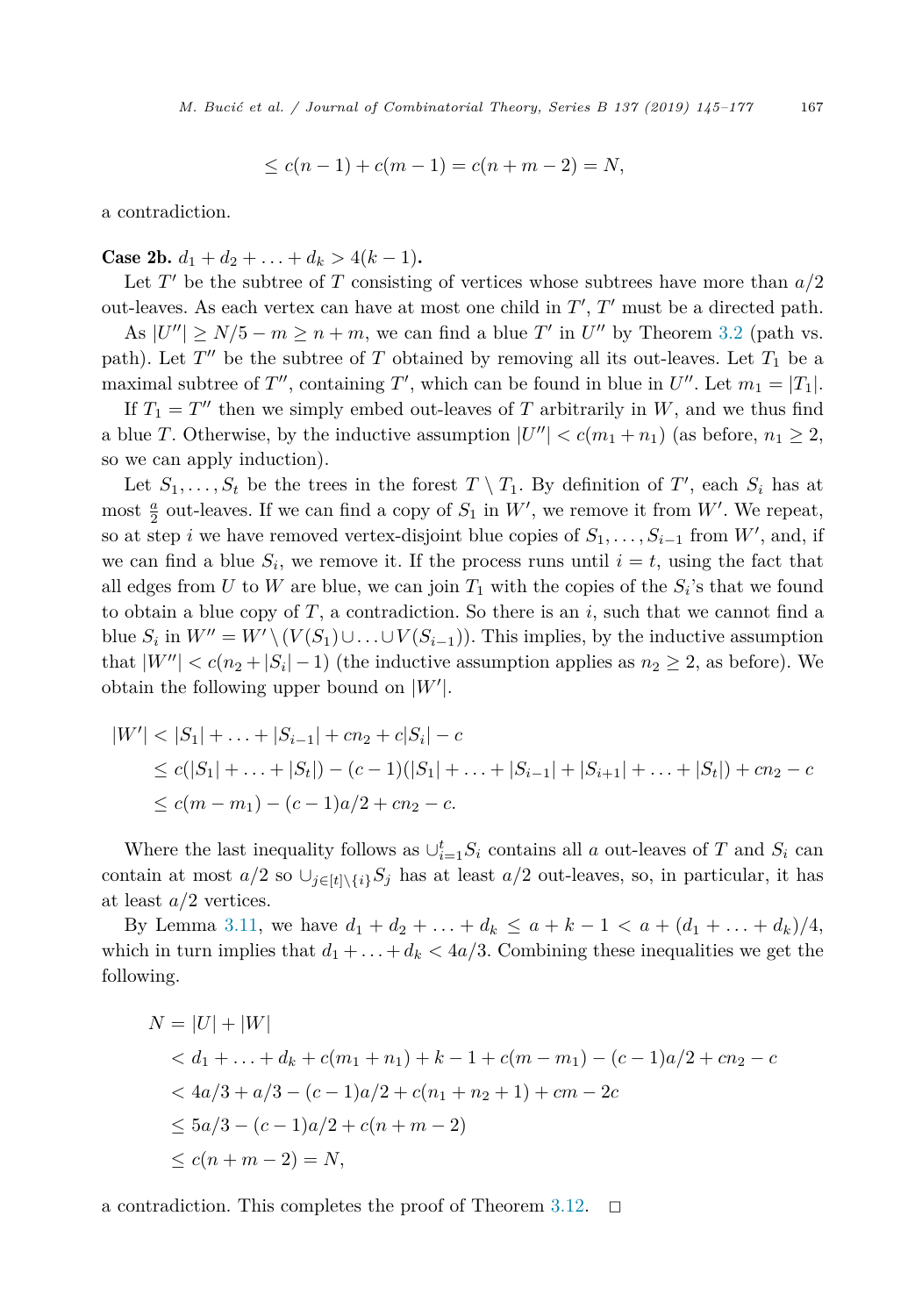<span id="page-23-0"></span>Corollary 3.16. *Let P be an oriented path and T any tree, then*

$$
\overleftrightarrow{r}(P,T) \le 16^2(c+1)(|P|+|T|),
$$

*where c is the constant given in Theorem [3.12.](#page-17-0)*

**Proof.** Theorem [3.12](#page-17-0) applies for a path vs. in-directed tree as well by symmetry, as directed paths are both in and out-directed trees. Corollary 3.16 follows from Lemma [3.8.](#page-15-0)  $\Box$ 

*3.3. Tree vs. tree*

In this subsection we prove the following result, which is the special case of Theorem [3.1](#page-11-0) for two colours.

**Theorem 3.17.** Let *S* and *T* be oriented trees. Then  $\overleftrightarrow{r}(S,T) \leq c(|S| + |T|)$ , where *c* is *an absolute constant.*

We first prove the following result, which is a special case of Theorem 3.17 where one of the trees has a bounded number of leaves.

Lemma 3.18. *Let S and T be directed trees of orders n and m respectively. Then*  $\overleftrightarrow{r}(S,T) \leq c_1(n+m)$ , where  $c_1 = c_1(\text{If}(T))$ .

**Proof.** We say that a vertex of a tree is *branching* if it has degree at least 3 in the underlying graph. We will need the following two simple properties of branching vertices: a tree is an oriented path if and only if it has no branching vertices; and each subtree obtained by removing a branching vertex has strictly fewer leaves than the original tree.

Let *c* be a constant such that  $\overleftrightarrow{r}(P,T) \leq c(|P| + |T|)$  for every oriented path P and every oriented tree  $T$ ; the existence of  $c$  is guaranteed by Corollary 3.16. Write  $a_l = c \cdot 11^{l-2}$ . We show, by induction on *l*, that  $\overleftrightarrow{r}(S,T) \leq a_l(n+m)$ , for any oriented tree *T* of order *m* and any oriented tree *S* of order *n* with at most *l* leaves. The induction base, where  $l = 2$ , is exactly the above statement, as then *S* must be a path. Now suppose that  $l \geq 3$  and let *S* be a tree with *l* leaves. Then *S* has a branching vertex *u*. Write  $d = a_{l-1}(n+m)$ , and consider a 2-colouring of  $\overleftrightarrow{K_{11d}}$ . By Lemma [3.4,](#page-13-0) if there is no blue copy of *T*, then there are at most  $4d + 2m \leq 5d$  vertices whose red out-degree is at most 2*d*. Similarly, there are at most 5*d* vertices with red in-degree at most 2*d*. Hence, there is a vertex  $v$ , both of whose red in- and out-degrees are at least  $2d$ ; we assign  $u$ to *v*. We now embed, one by one, the trees in the forest  $S \setminus \{u\}$ . Let S' be such a tree, and suppose that the edge between  $u$  and  $S'$  in  $S$  is directed away from  $u$ . We seek to embed *S* in red within the set of out-neighbours of *v* not already used. As there are 2*d* such neighbours, and at most  $n \leq d$  were used, we have  $d = a_{l-1}(n+m)$  candidates for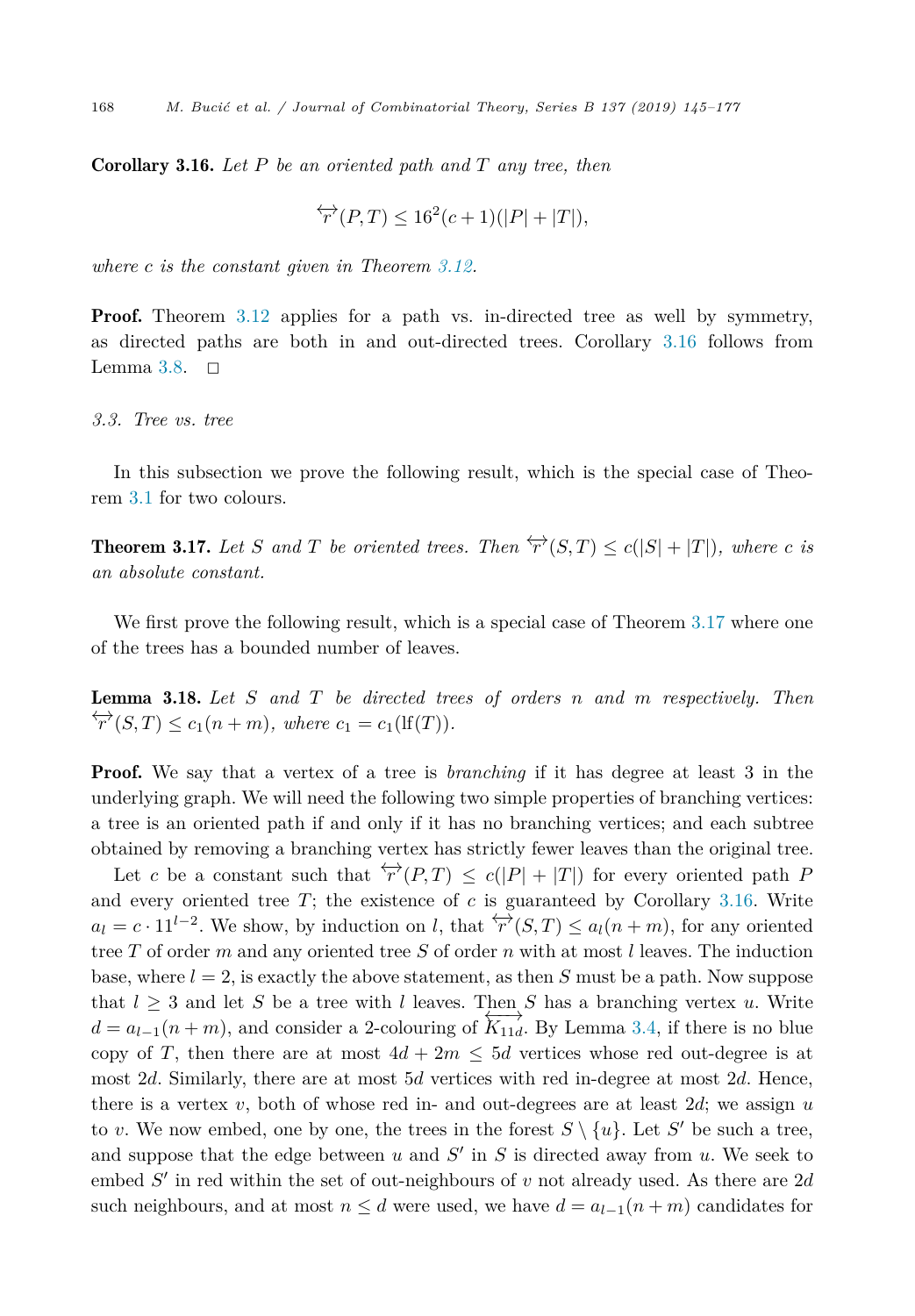<span id="page-24-0"></span>the embedding. By induction, either the desired red copy of *S* exists, or we find a blue copy of  $T$ .  $\Box$ 

We now prove Theorem [3.17](#page-23-0) when both  $T_1$  and  $T_2$  are out or in-directed.

**Lemma 3.19.** Let T and S be out or in-directed trees. Then  $\overleftrightarrow{r}(T, S) \leq c_2(|T| + |S|)$ , for *some constant*  $c_2$ *.* 

**Proof.** Let  $n = |T|, m = |S|$ , we proceed by induction on  $n + m$ . The base cases, when  $n = 1$  or  $m = 1$  are trivial. Without loss of generality,  $n \geq m$  and *T* is out-directed. Consider a 2-colouring of  $\overleftrightarrow{K_N}$ , where  $N = c_2(n+m)$ .

Let  $T'$  be the 16-core of  $T$ ; then  $T'$  has at most 16 leaves.

We call a vertex *red* if it has red out-degree at least  $c_2 \cdot (n/16+m)+n$ . Write  $c_1 = c_1(16)$ (see Lemma [3.18\)](#page-23-0). If there are at least  $c_1(n+m)$  red vertices, then by Lemma [3.18](#page-23-0) we can find a blue copy of *S* or a red copy of *T* among the red vertices. In the former case, we are done, so we assume the latter. In this case, we find copies of the missing subtrees, one by one, in the red out-neighbourhoods of the corresponding vertices of *T* , avoiding used vertices. By definition of red vertices, and as at most *n* vertices are used at any given moment, we always have at least  $c_2(n/16 + m)$  candidates for the embedding, hence we are always able to find a red copy of the desired subtree (or we find a blue *S*, and are done). We thus find a red copy of *T* in this case. From now on, we assume that there are more than  $c_1(n+m)$  red vertices.

We remove all red vertices and find that in the remaining graph every vertex has blue out-degree at least the following.

$$
N - 1 - c_2(n/16 + m) - n - c_1(n + m) + 1
$$
  
\n
$$
\geq c_2(n + m) - c_2(n/16 + m) - (n + m) - c_1(n + m)
$$
  
\n
$$
= \frac{15}{16}c_2n - (n + m) - c_1(n + m)
$$
  
\n
$$
\geq \frac{15}{32}c_2(n + m) - (n + m) - c_1(n + m)
$$
  
\n
$$
\geq \frac{7}{16}c_2(n + m) = \frac{7}{16}N,
$$

where the first inequality follows from the assumption that  $n \geq m$ , and the second inequality follows by taking  $c_2 \geq 32(c_1 + 1)$ .

Assuming that there is no blue *S*, Lemma [3.5](#page-13-0) (DFS), applied to the graph of blue edges induced by the non-red vertices, gives a partition  $\{U, X, Y\}$  of the remaining vertices with the following properties:  $|U| < m$ ;  $|X| = |Y|$ ; and every vertex in X has at most *m* blue out-neighbours in *Y* . Hence, the minimum blue out-degree in *X* is at least  $7N/16 - m - |U| > 7N/16 - 2m$ , so the maximum red out-degree in X is smaller than |*X*|+2*m*−7*N/*16. Lemma [3.4](#page-13-0) (with *k* = |*X*|+2*m*−7*N/*16*, l* = |*X*|*/*2−*k*) now implies that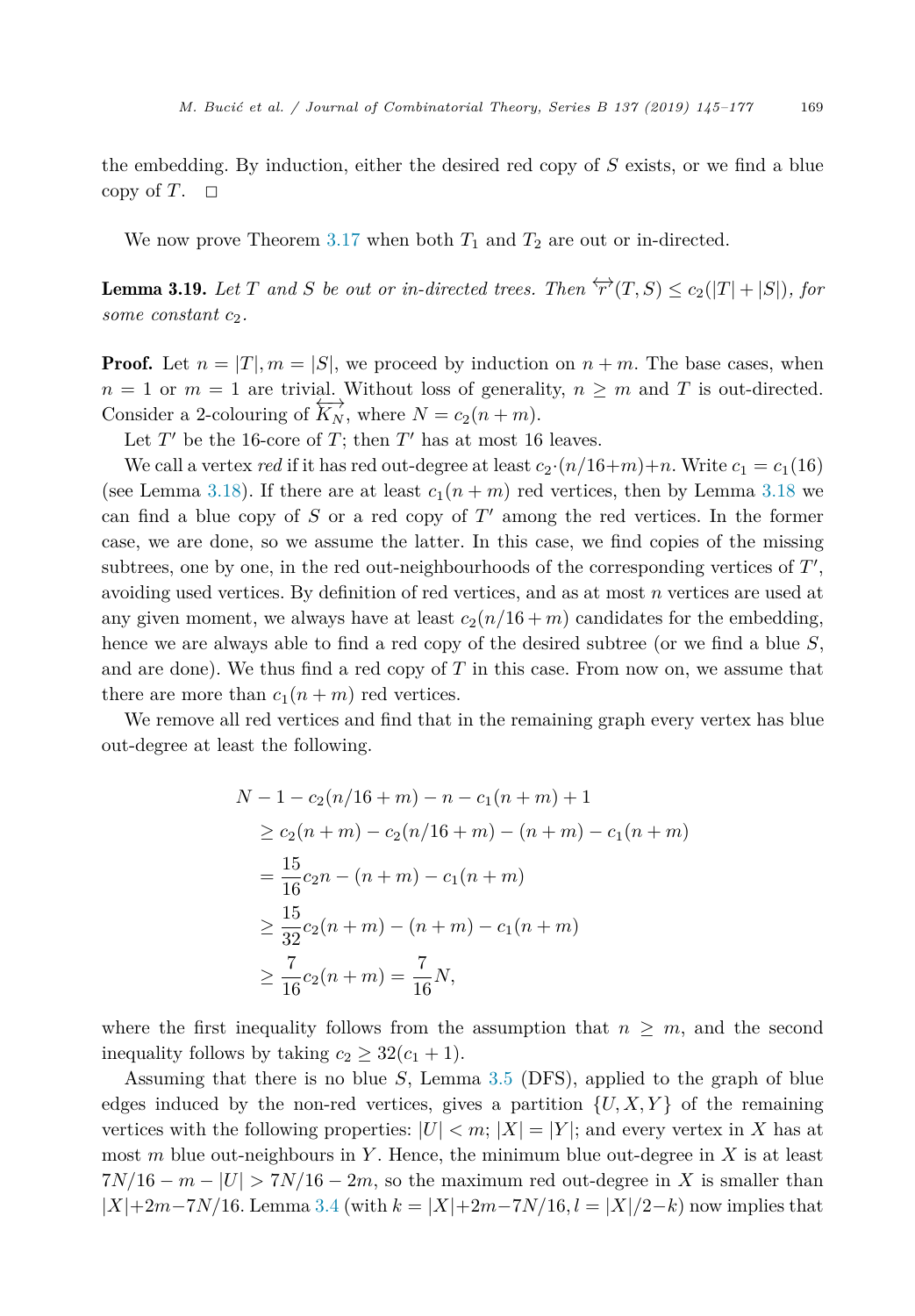<span id="page-25-0"></span>

Fig. 12. An example of a level-regular tree.

there is any blue tree on at most  $|X|/2 - (|X|+2m-7N/16) = 7N/16 - |X|/2 - 2m \ge m$ vertices, where we used  $|X| \leq N/2$  and  $N \geq 16m$ . So, there is a blue copy of *S* in *X*.  $\Box$ 

This essentially completes the proof of Theorem [3.17.](#page-23-0)

**Proof of Theorem [3.17.](#page-23-0)** Theorem [3.17](#page-23-0) follows by combining Lemma [3.19](#page-24-0) and Lem-ma [3.8.](#page-15-0)  $\Box$ 

#### *3.4. More colours*

Our next aim is to prove Lemma [3.21](#page-26-0) below, which we shall need in order to prove Theorem [3.1](#page-11-0) for more than two colours. To this end, we focus on out-directed trees. We say that an out-directed tree with root *r* is *level-regular* if all vertices at distance *i* from *r* have the same out-degree, for every  $i \geq 1$ . Recall that an out-leaf in an out-directed tree is a leaf whose out-degree is 0. See Fig. 12. We will need the following preliminary result.

Lemma 3.20. *Let T be an out-directed tree with l out-leaves. There is a level-regular tree*  $T'$  such that  $T$  is a subgraph of  $T'; T'$  has at most  $l^l$  out-leaves; and  $|T'| \leq l^l |T|$ .

**Proof.** Let  $d_i$  denote the maximum out-degree among vertices of *T* at distance  $i \geq 0$ from *r*, and let *k* be the maximum distance of a vertex of *T* from the root. We construct *T'* as follows. We start by taking *T'* to be a singleton and *i* to be 0, and at step  $i \geq 1$  we add exactly *d<sup>i</sup>*−<sup>1</sup> children to each vertex which was added in the previous step. Note that  $T'$  contains  $T$  as a subtree; indeed, we can greedily embed  $T$  in  $T'$ , starting by embedding the root of *T* in the root of *T*'. By construction, *T*' has exactly  $d_0 \cdots d_{i-1}$  vertices at distance *i* from the root. In particular, the number of out-leaves of  $T'$  is  $d_0 \cdots d_{k-1}$  and  $|T'|$  ≤ *d*<sub>0</sub> ···*d*<sub>*k*−1</sub>|*T*|. Note that by Lemma [3.11](#page-16-0) we have  $1 + (d_0 - 1) + ... + (d_{k-1} - 1) \le l$ , so  $d_i \leq l$  for every *i*, and at most *l* of the  $d_i$ 's are greater than 1. In particular,  $|T'| \leq$  $d_0 \cdots d_{k-1} |T| \le l^l |T|$  and *T'* has at most  $d_0 \cdots d_{k-1} \le l^l$  leaves. 
◯

The following result, interesting in its own right, is the main tool which enables us to prove the result for more colours.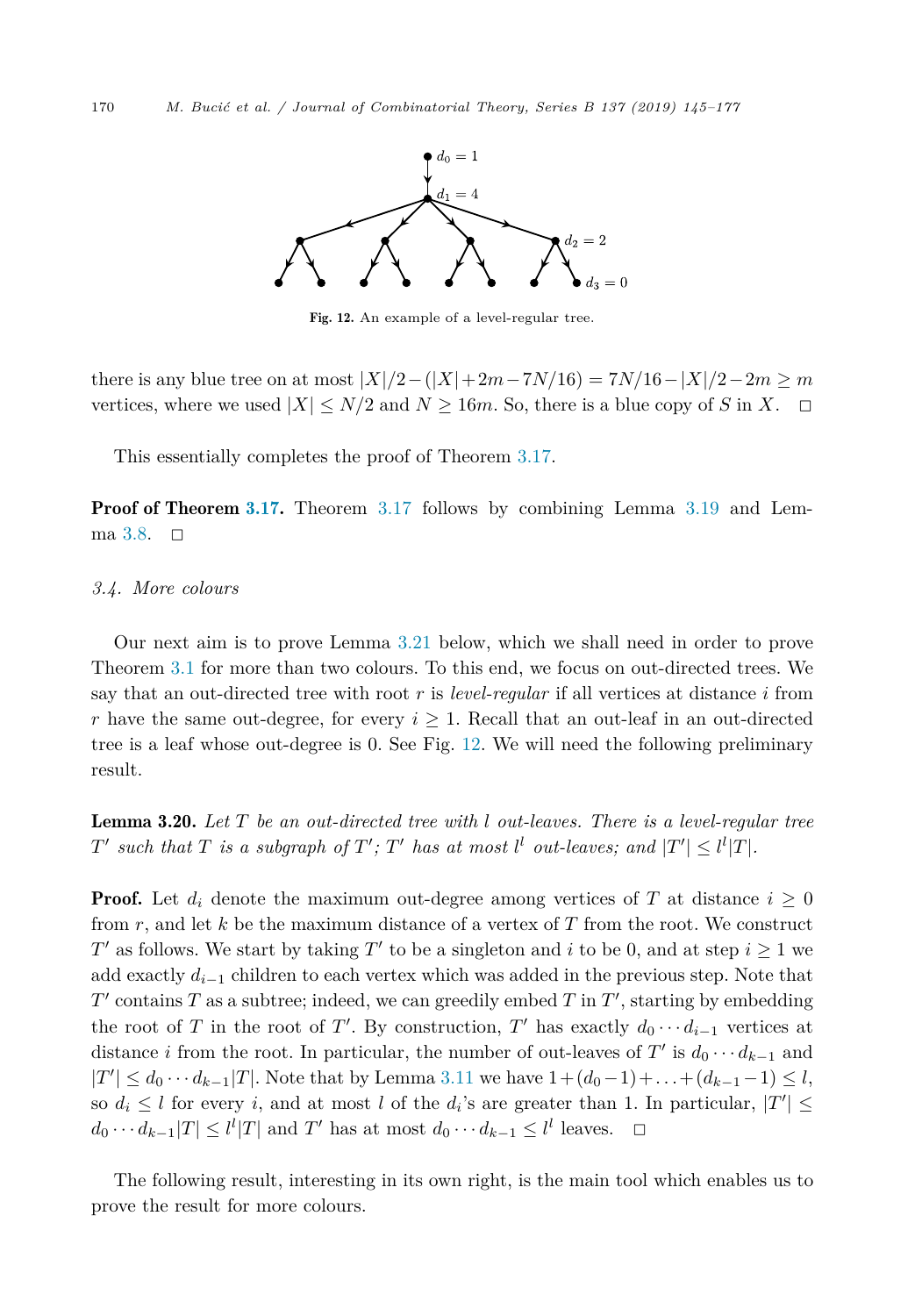<span id="page-26-0"></span>

Fig. 13. An illustration of the above notation.

Lemma 3.21. *Let T be an out-directed tree on n vertices, with l out-leaves. There is a constant c<sup>l</sup> such that any directed graph G on clnm vertices either contains T as a subgraph or has an independent set of size m.*

**Proof.** We first prove the special case of the lemma where T is additionally assumed to be level-regular. We prove this special case by induction on *l*. The base case  $l = 1$ , so *T* is a directed path, follows from Theorem [2.1](#page-4-0) with  $c_1 = 1$ . For the step, we assume that there is a constant  $c_{l-1}$  which satisfies the setting of the problem, for trees with  $l-1$ out-leaves. We assume that there is no independent set in *G* of size *m* and will show that there is a copy of *T* in *G*.

Let r be the root of T, and let u be a vertex of out-degree at least 2, whose distance from *r*, which we denote by *t*, is minimal among vertices of out-degree at least 2 in *T*. Let *d* be the out-degree of *u* (so  $d \geq 2$ ), and note that *T* consists of a directed path from *r* to *u* (of length *t*; note that *t* could be 0), and a level-regular out-directed tree rooted at *u*. Let  $v_1, \ldots, v_d$  be the children of *u* in *T*. Denote by *T'* the subtree of *T*, obtained by removing the subtrees rooted at  $v_i$  for  $i \geq 2$  (see Fig. 13). Note that *T'* is a level-regular out-directed tree, which has fewer out-leaves than *T* (as the out-leaves which are descendants of  $v_i$ , where  $i \geq 2$ , are removed, while no new out-leaves are introduced). Hence, by induction on  $l$  and by the assumption that there is no independent set of size  $m$ , there is a copy of  $T'$  in every induced subgraph of  $G$  of order  $c_{l-1}nm$ .

Let  $T_1, \ldots, T_k$  be a maximal collection of vertex-disjoint copies of  $T'$  in  $G$ . Then the vertices of these copies of *T'* cover all but at most  $c_{l-1}$ *nm* vertices of *G*, hence  $c_l$ *nm* =  $|G| \leq kn + c_{l-1}$ *nm*. It follows that  $k \geq (c_l - c_{l-1})$ *m* ≥ 2*l* · *m*, where the last inequality follows by letting  $c_l \geq c_{l-1}+2l$ . Denote by  $u_i$  the vertex in  $T_i$  that corresponds to  $v_1$  in T, and let  $U = \{u_1, \ldots, u_k\}$ . We claim that there is a vertex in U with out-degree at least *l* in *U*. Indeed, suppose otherwise. Then, in every subset *W* of *U*, the number of edges is at most  $(l-1)|W|$ , hence there is a vertex of in-degree at most  $l-1$ , so its degree in the underlying graph of  $G[W]$  is at most  $2l-2$ . It follows that the underlying graph of  $G[U]$  is  $(2l - 2)$ -degenerate; in particular, it has chromatic number at most 2*l* − 1. Therefore, there is an independent set of size at least  $|U|/(2l-1) \geq m$  in *U*, a contradiction. Hence, there is a vertex  $w_0 \in U$  whose out-degree in *U* is at least *l*.

Note that  $l \geq d$  by Lemma [3.11.](#page-16-0) We may thus pick *d* out-neighbours of  $w_0$  in *U*, denoted by  $w_1, \ldots, w_d$ . Let  $i_j$  be such that  $w_j \in T_{i_j}$ , where  $0 \leq j \leq d$ , recall that  $T_j$  are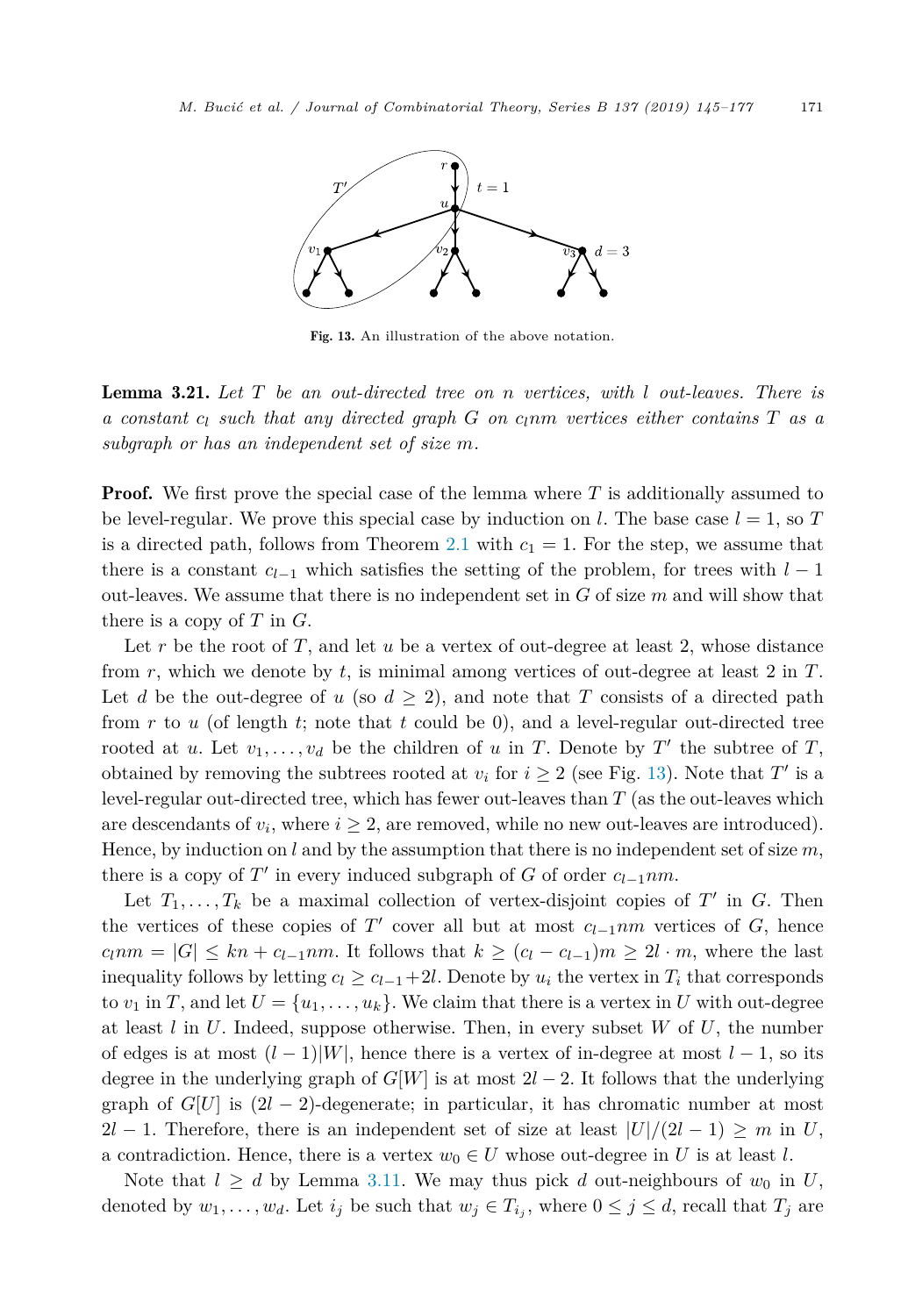

Fig. 14. An illustration of the embedding described above, for the tree *T* which appears in Fig. [13.](#page-26-0)

all disjoint. We embed *u* at  $w_0$  and combine it with subtrees of  $T_{i_j}$  rooted at  $w_j$  with the path from the child of the root to  $w_0$  in  $T_{i_0}$ , using the edges from  $w_0$  to  $w_1, \ldots, w_d$ . This forms a copy of *T* (see Fig. 14), as required.

This completes the proof of Lemma [3.21](#page-26-0) for level-regular trees. The general case, where the tree is not assumed to be level-regular, follows from the level-regular case by Lemma  $3.20.$   $\Box$ 

We are now ready to give the proof of our main result of this section, Theorem [3.1.](#page-11-0)

**Proof of Theorem [3.1.](#page-11-0)** We prove the theorem by induction on triples  $(k, l, \sum_{i=1}^{k} |T_i|)$ , ordered lexicographically, where *l* denotes the number of trees among  $T_1, \ldots, T_k$  that are not in- or out-directed. Specifically, we show that there exist constants  $c_{k,l}$  such that

$$
\overleftrightarrow{r}(T_1,\ldots,T_k) \le c_{k,l}|T_1|\cdots|T_k|\left(\sum_{i=1}^k\frac{1}{|T_i|}\right).
$$
\n(2)

For the base of the induction, note that the case  $k = 2$  follows directly from Theorem [3.17.](#page-23-0) Below, we will show how to prove (2) when for every so-called frequent colour *i* (defined below), the tree  $T_i$  is in- or out-directed. This includes the case where all trees are in- or out-directed, i.e. when  $l = 0$ . Finally, if one of the trees  $T_i$  is a single vertex, the assertion clearly follows.

Let  $n = c_{k,l}|T_1| \cdots |T_k| \sum_{i=1}^k \frac{1}{|T_i|}$  and let *G* be a *k*-colouring of  $\overleftrightarrow{K_n}$ ; denote its vertex set by *V* , and let *G<sup>i</sup>* be the graph of its edges in colour *i*. We assume, for the sake of contradiction, that  $G_i$  does not contain a copy of  $T_i$  for every  $i \in [k]$ .

We say that a colour *i* is  $\alpha$ -frequent in a set U, if at least  $\alpha$  proportion of the edges in *U* have colour *i*. Denote  $\alpha = \frac{1}{3(48k)^2}$ . We start by showing that we may assume that for every  $\alpha$ -frequent colour *i* in *V*, the tree  $T_i$  is in- or out-directed. Indeed, suppose that there is an  $\alpha$ -frequent colour *i* such that  $T_i$  is not in- or out-directed. Without loss of generality,  $i = 1$ . Denote  $S_1 = S_1(T_1, \ldots, T_k)$ . Then, by Lemma [3.6,](#page-14-0)

$$
\begin{aligned} \n\overleftrightarrow{r}(T_1, \dots, T_k) &\leq \frac{8}{\alpha} \left( \overleftrightarrow{r}(S_1, T_2, \dots, T_k) + |T_1| \right) \\ \n&\leq \frac{8}{\alpha} \left( c_{k, l-1} \cdot |S_1| \cdot |T_2| \cdots |T_k| \cdot \left( \frac{1}{|S_1|} + \sum_{i=2}^k \frac{1}{|T_i|} \right) + |T_1| \right) \n\end{aligned}
$$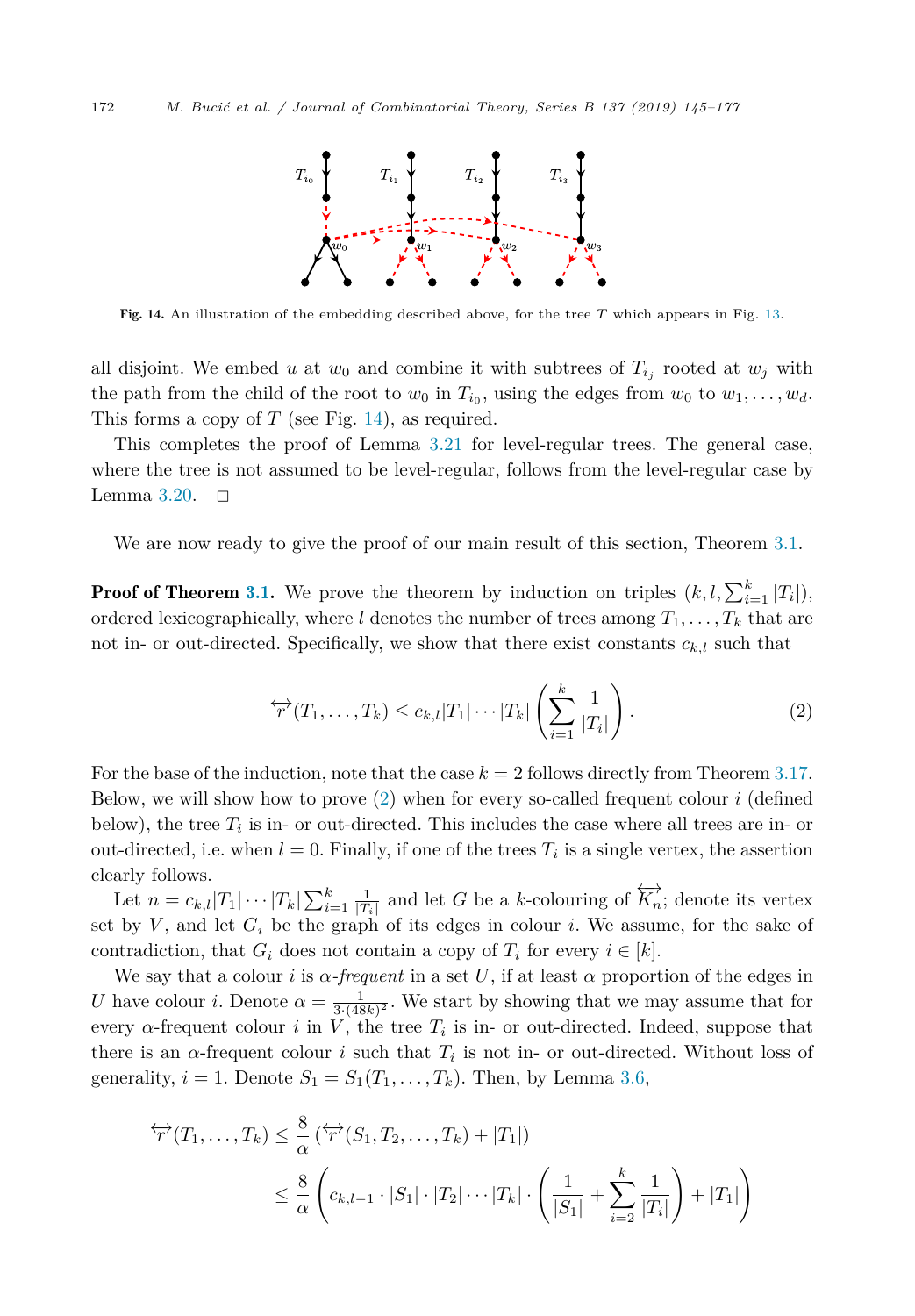$$
\leq \frac{8(c_{k,l-1}+1)}{\alpha} \cdot |T_1| \cdots |T_k| \cdot \sum_{i=1}^k \frac{1}{|T_i|}
$$
  
<  $c_{k,l} \cdot |T_1| \cdots |T_k| \cdot \sum_{i=1}^k \frac{1}{|T_i|} = n$ ,

<span id="page-28-0"></span>where the last inequality follows by taking  $c_{k,l} > \frac{8c_{k,l-1}+1}{\alpha}$ . This is a contradiction; therefore, from now on we may assume that for every frequent colour  $i$  in  $V$ , the tree  $T_i$ is in- or out-directed. In particular, as explained above, this covers the case where  $l = 0$ , i.e. all the trees  $T_i$  are in- or out-directed.

**Claim 3.22.** Let i be a  $\frac{1}{3k}$ -frequent colour in a set U of size at least  $\frac{n}{48k}$ . Then there exists a subset W of U of size at least  $\frac{1}{48k}|U|$ , within which there is no copy of  $T'_i$  coloured i, *where*  $T_i'$  *is some subtree of*  $T_i$  *of order at most*  $\beta |T_i|$ *, for*  $\beta = \frac{1}{(50k)^2}$ *.* 

**Proof.** Note that *i* is  $\alpha$ -frequent in *V*, hence,  $T_i$  is in- or out-directed. We assume, without loss of generality, that  $T_i$  is out-directed and  $i = 1$ . By Lemma [2.5,](#page-5-0) there is a  $\frac{|U|}{24k}$ -mindegree pair  $(X, Y)$  in *U*. Let *S* be the  $\beta^{-1}$ -core of  $T_1$ . If there is no copy of *S* in  $G_1[X]$ , then, by Lemma [3.21,](#page-26-0) as *S* has at most  $\beta^{-1} = (50k)^2$  out-leaves, there is an independent set in  $G_1[X]$  of size at least the following, where  $c = c_{(50k)^2}$  is the constant given by Lemma [3.21.](#page-26-0)

$$
\frac{|X|}{c|S|} \ge \frac{|U|}{24k \cdot c|S|} \ge \frac{n}{48k \cdot 24k \cdot c|T_1|} \ge \frac{c_{k,l}}{2(24k)^2 \cdot c} \cdot |T_2| \cdots |T_k| \cdot \sum_{i=2}^k \frac{1}{|T_i|}
$$

$$
\ge c_{k-1,l} \cdot |T_2| \cdots |T_k| \cdot \sum_{i=2}^k \frac{1}{|T_i|}.
$$

For the last inequality, we assume  $c_{k,l} \geq 2(24k)^2 \cdot c \cdot c_{k-1,l}$ . By induction on *k*, we find that there is a copy of  $T_i$  in colour *i*, for some  $i \geq 2$ , a contradiction. Hence, there is a copy of *S* in  $G_1[X]$ .

Let  $S_1, \ldots, S_r$  be the trees comprising of the forest  $T_1 \backslash S$ , and denote by  $u_i$  the vertex in *X* that corresponds to the vertex in *S* that sends an edge towards  $S_i$ , for  $i \in [r]$ . We attempt to embed the trees  $S_i$ , one by one, in the out-neighbourhood of  $u_i$  in  $G_1[Y]$ , such that the embedded copies of  $S, S_1, \ldots, S_r$  are vertex-disjoint. If we are able to embed all the trees  $S_i$ , we obtain a copy of  $T_1$  in colour 1, a contradiction. Hence, for some  $i \leq r$ , we fail. Note that the set *W* of vertices in the out-neighbourhood of  $u_i$  in  $G_1[Y]$  which were not already used, has size at least  $\frac{|U|}{24k} - |T_1| \ge \frac{U}{48k}$ . By choice of *i*, there is no copy of  $S_i$  in  $G_1[W]$ , and  $S_i$  is a subtree of  $T_1$  of order at most  $\beta[T_1]$ . Hence, *W* satisfies the requirements of the claim.  $\square$ 

Without loss of generality, suppose that 1 is a majority colour, so, it is  $\frac{1}{k}$ -frequent in *V*; in particular, it is  $\frac{1}{3k}$ -frequent. By Claim 3.22, there is a set *A* of size at least  $\frac{n}{48k}$ ,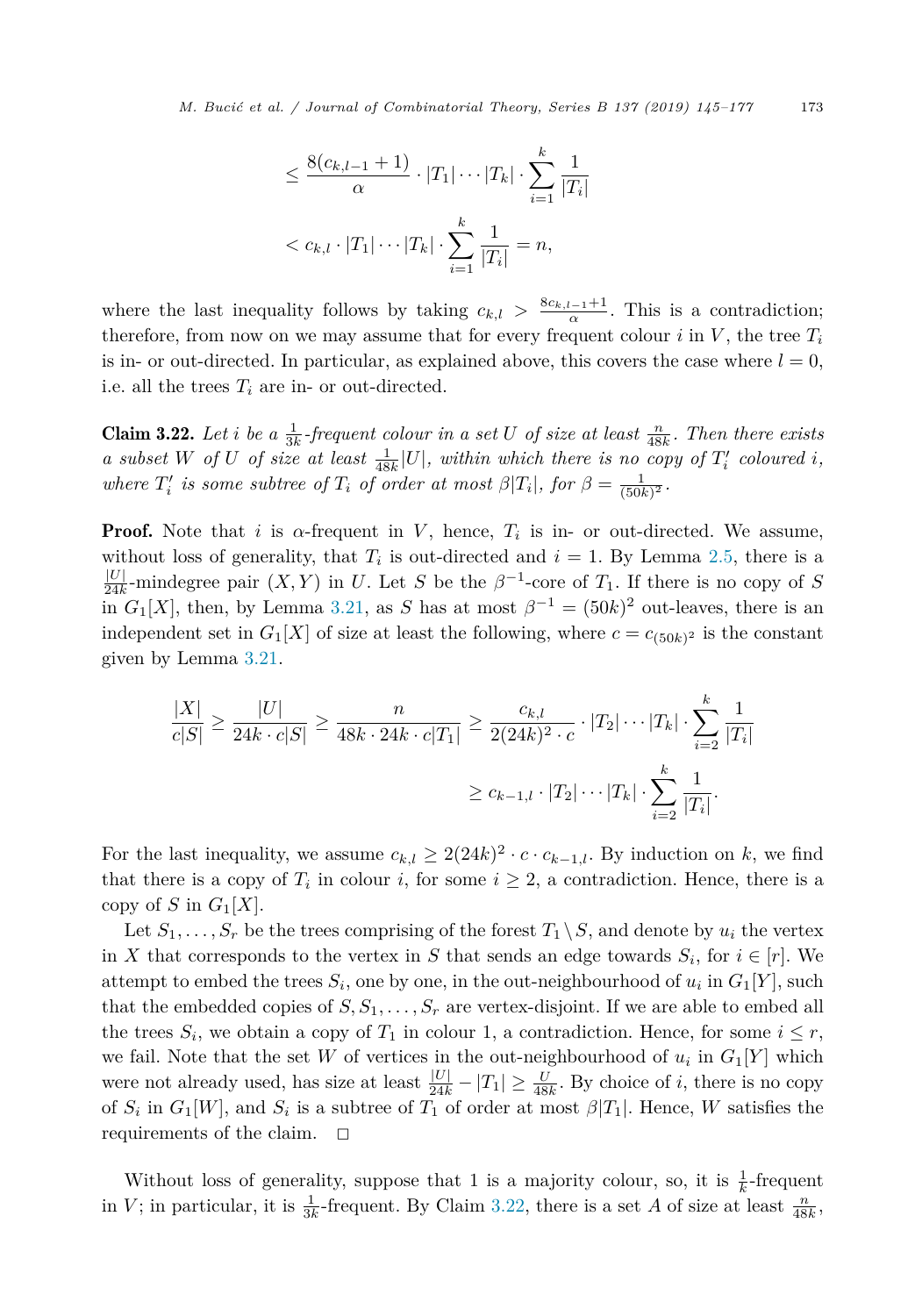<span id="page-29-0"></span>and a subtree  $T_1'$  of  $T_1$  of order at most  $\beta|T_1|$ , such that there is no copy of  $T_1'$  in colour 1 in *A*. Note that, 1 is not 2*/*3-frequent in *A*. Indeed, this would, by Lemma [3.3,](#page-12-0) imply that we can find any tree of size at most  $|A|/12 \geq |T'_1|$  in colour 1 in *A*, hence there is a copy of  $T_1'$  of colour 1 in  $A$ , a contradiction.

It follows that there exists a colour  $i \neq 1$ , such that *i* is  $\frac{1}{3k}$ -frequent in *A*; without loss of generality,  $i = 2$ . By Claim [3.22,](#page-28-0) there is a subset *B* of *A*, of size at least  $|A|/48k \ge n/(48k)^2$ , in which there is no copy of  $T_2'$  in colour 2, where  $T_2'$  is a subtree of *T*<sub>2</sub> of order at most  $\beta|T_2|$ . By induction on  $\sum_{i=1}^{k} |T_i|$ , the following holds.

$$
\frac{n}{(48k)^2} \leq \overleftrightarrow{r} (T_1', T_2', T_3, \dots, T_k)
$$
\n
$$
\leq c_{k,l} \cdot \left( |T_2'| \cdot |T_3| \cdots |T_k| + |T_1'| \cdot |T_3| \cdots |T_k| + |T_1'| \cdot |T_2'| \cdot |T_3| \cdots |T_k| \cdot \sum_{i=3}^k \frac{1}{|T_i|} \right)
$$
\n
$$
< \beta \cdot c_{k,l} \cdot \left( |T_1| \cdots |T_k| \cdot \sum_{i=1}^k \frac{1}{|T_i|} \right)
$$
\n
$$
= \frac{n}{(50k)^2}.
$$

This is a contradiction, completing the proof of Theorem [3.1.](#page-11-0)

## *3.5. Lower bound*

We conclude this section with the following lower bound, which shows that Theorem [3.1](#page-11-0) is tight for directed paths, up to a constant factor.

**Proposition 3.23.** Let  $k \geq 2$ , then  $\overleftrightarrow{r}(\overrightarrow{P_{2n+1}}, k+1) \geq 4n^k$ .

**Proof.** We first construct a *k*-colouring of the edges of  $\overleftrightarrow{K_m}$ , for  $m = n^{k-1}$ , for which there is no monochromatic directed path of order 2*n*. We represent vertices of  $\overleftrightarrow{K_m}$  by  $(k-1)$ -tuples  $(\alpha_1, \ldots, \alpha_{k-1})$  with  $\alpha_i \in [n]$ . We colour the edges as follows, where  $a =$  $(\alpha_1, \ldots, \alpha_{k-1})$  and  $b = (\beta_1, \ldots, \beta_{k-1})$ . It is convenient to define the colouring in steps, for *i* from 1 to *k*.

- Step 1: If  $\alpha_1 > \beta_1$  then we colour *ab* with colour 1.
- Step *i*, where  $1 < i < k$ : if *ab* has not been coloured in any step  $j < i$ , we colour *ab* with colour *i* if  $\alpha_i > \beta_i$ , or if  $\alpha_i = \beta_i$  and  $\alpha_{i-1} < \beta_{i-1}$ .
- Step *k*: we colour all remaining edges with colour *k*.

Note that if *ab* is coloured *k*, then  $\alpha_{k-1} < \beta_{k-1}$ . Indeed, clearly  $\alpha_i \leq \beta_i$  for every  $i \in [k-1]$ . Let *i* be maximal such that  $\alpha_i < \beta_i$  (note that such *i* exists, as otherwise  $a = b$ ). Then if  $i \leq k - 2$ , the edge *ab* would have been coloured by step  $i + 1 \leq k - 1$ , a contradiction.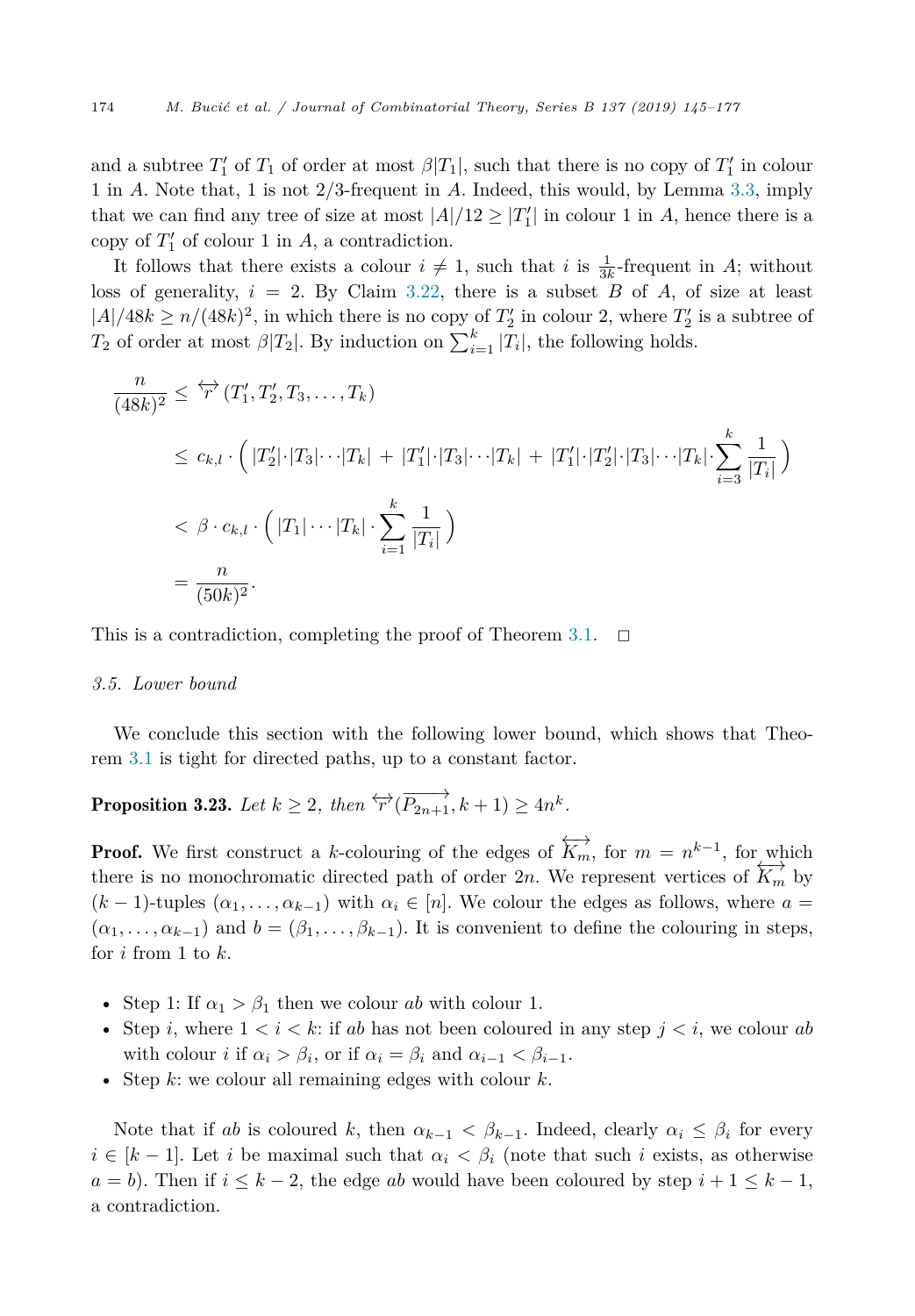<span id="page-30-0"></span>Let P be a monochromatic directed path; denote the colour of its edges by *i*. If  $i = 1$ , then the first coordinate of the vertices of the path (strictly) decreases along the edges of the path, hence  $|P| \le n$ . If  $1 \le i \le k$ , then along the path the *i*-th coordinates decrease and the  $(i - 1)$ -th coordinates increase, and at least one strictly decreases or increases. Hence  $|P| \leq 2n - 1$ . Finally, if  $i = k$ , then the  $k - 1$ -coordinates strictly increase along the path, hence  $|P| \leq n$ .

Let  $G_1$  and  $G_2$  be two disjoint copies of the above example. Colour all edges from  $G_1$ to  $G_2$  by colour 1, and colour all edges from  $G_2$  to  $G_1$  by colour  $k$ . The resulting graph, which we denote by *G*, is a *k*-colouring of  $\overleftrightarrow{K_m}$ , where  $m = 2n^{k-1}$ , without monochromatic paths of order  $2n + 1$ .

Finally, another factor of 2 can be gained as follows. Note that each of the colours of *G* spans an acyclic graph. Let *H* be a complete directed graph of order  $4n^k$  obtained by replacing each vertex *u* of *G* by a set  $S_u$  of size  $2n$ . Colour edges inside  $S_u$  by colour  $k+1$ , and for distinct  $u, v$  colour the edges from  $S_u$  to  $S_v$  according to the colour of  $uv$  in  $G$ . *H* is a  $(k + 1)$ -coloured complete graph of order  $4n^k$  which contains no monochromatic path of order  $2n + 1$  in this colouring, as desired.  $\Box$ 

# 4. Concluding remarks and open problems

In this paper we considered two very natural analogues of Ramsey theory for directed graphs. Specifically, in both oriented and directed cases we have found bounds on Ramsey numbers for oriented trees, which are tight up to a constant factor.

Burr and Erdős [\[9\]](#page-31-0) initiated the study of Ramsey numbers of bounded degree graphs in 1975. They conjectured that the Ramsey number of bounded degree graphs is linear in their size. This was subsequently proved by Chvátal, Rödl, Szemerédi and Trotter [\[11\]](#page-32-0). The dependence of the constant factor on the maximal degree in this bound was later improved, first by Eaton [\[13\]](#page-32-0), then by Graham, Rödl and Ruciński [\[17\]](#page-32-0) and the currently best bound is due to Conlon, Fox, Sudakov [\[12\]](#page-32-0). As a natural analogue of this problem, it would be interesting to determine the behaviour of directed or oriented Ramsey numbers of acyclic bounded degree digraphs; note that it is necessary here to require the graph to be acyclic, because both oriented and directed Ramsey numbers of a directed cycle are infinite. It is worth noting that even the case of one colour, in the oriented setting, is of interest; in particular, given *d*, is there a constant  $c = c(d)$  such that every tournament of order at least *cn* contains every acyclic graph of order *n* and maximum degree at most *d*?

While our results are all tight up to a constant factor, it would be interesting to determine the exact values of the directed or oriented Ramsey numbers of certain graphs. For example, in the oriented case the *k*-colour Ramsey number of a path is known:  $\overrightarrow{r}(\overrightarrow{P_n},k) = (n-1)^k + 1$ . On the other hand, in the directed case  $\overleftrightarrow{r}(\overrightarrow{P_n},k)$  is only known precisely for  $k = 2$ . Already the case  $k = 3$  is open, Proposition [3.23,](#page-29-0) combined with the standard GHRV based argument, would give  $n^2 \leq \overleftrightarrow{r}(\overrightarrow{P_n}, 3) \leq 2n^2$ .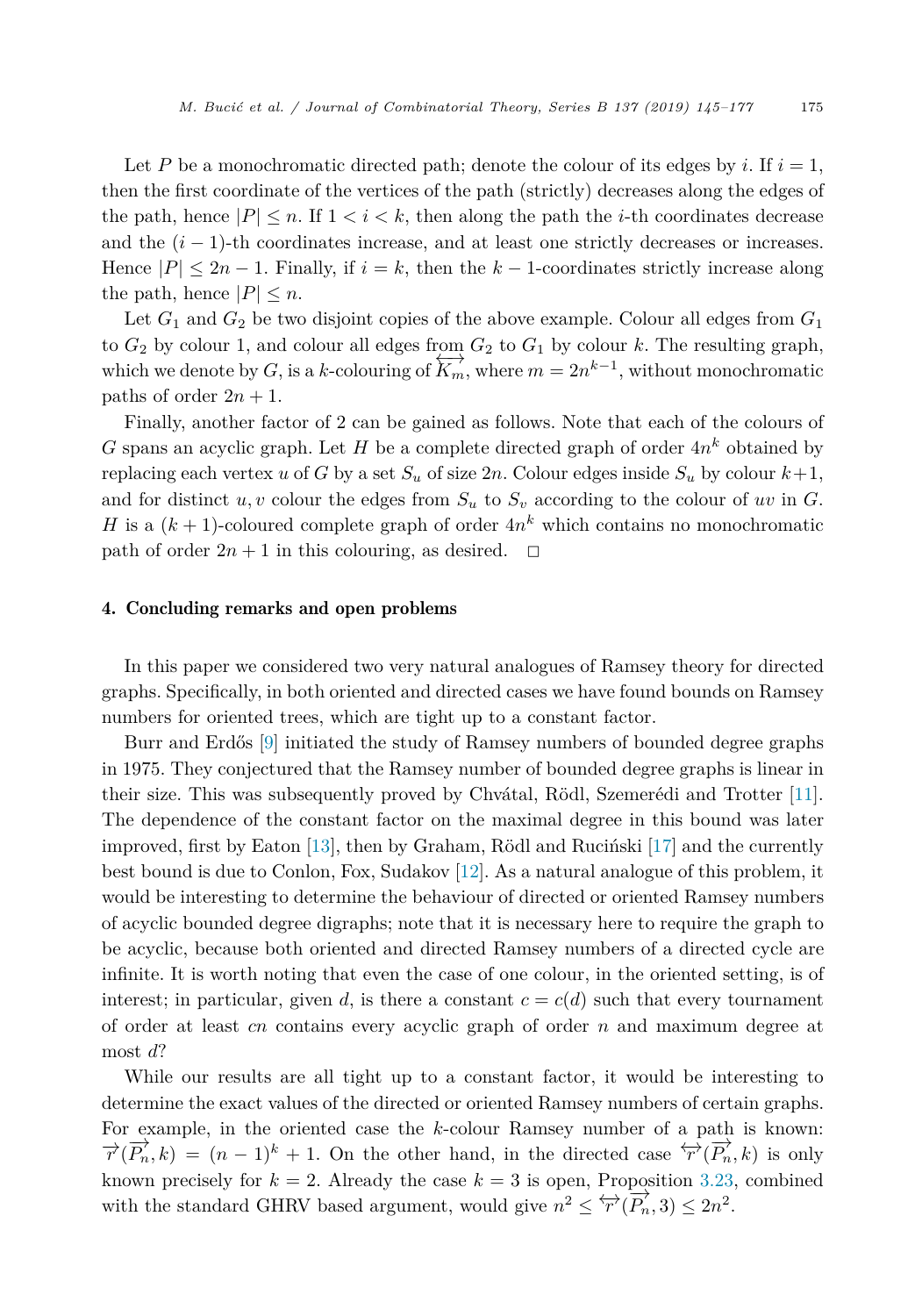<span id="page-31-0"></span>Our results Theorem [1.1](#page-2-0) and [1.3](#page-3-0) are tight up to a constant factor if we are only given the information on the order of the tree. However, in the oriented setting, Theorem [1.2](#page-3-0) shows that if we know more about the structure of the tree then we are sometimes able to get a significantly better bound. It would be interesting to know whether Theorem [1.2](#page-3-0) can be generalised to arbitrary trees, as this would show that the longest directed subpath of the tree represents the main obstruction to the existence of a monochromatic copy of the tree. It would also be interesting to determine if such a result holds in the directed Ramsey case as well.

Burr's conjecture, if true, would imply our result for oriented Ramsey number of trees, Theorem [1.1,](#page-2-0) although it would not be able to give an improvement, such as the one discussed in the previous paragraph. In the directed case, the main part of our argument is for two colours, where Burr's conjecture would again not be helpful, but it would imply the result for more colours directly. In fact, our argument for more colours uses an intermediate step towards Burr's conjecture, namely Lemma [3.21,](#page-26-0) which says that if in a directed graph of order *N*, there is no copy of a bounded degree tree of order *n*, then we can find an independent set of size  $\Omega(N/n)$ . It would be interesting to determine whether this result can be generalised to arbitrary trees. For arbitrary trees, it is not hard to show that if a graph on *N* vertices does not contain some oriented tree of order *n*, then there is an independent set of size  $\Omega(N/(n \log N))$ . Note that for *N* much larger than *n*, this is weaker than  $\Omega(N/n^2)$  implied by Burr's result. As an intermediate step towards a proof of Burr's conjecture, it would be interesting to determine whether the  $\Omega(N/n)$  result can be generalised to arbitrary trees.

#### Acknowledgments

We would like to thank Sven Heberle and the anonymous referees for their insightful comments.

### References

- [1] L. [Addario-Berry,](http://refhub.elsevier.com/S0095-8956(18)30126-6/bib6164646172696F2D6265727279303774776F2D626C6F636B73s1) F. Havet, S. Thomassé, Paths with two blocks in n-chromatic digraphs, J. Combin. Theory Ser. B 97 (4) (2007) [620–626.](http://refhub.elsevier.com/S0095-8956(18)30126-6/bib6164646172696F2D6265727279303774776F2D626C6F636B73s1)
- [2] L. [Addario-Berry,](http://refhub.elsevier.com/S0095-8956(18)30126-6/bib6164646172696F323031336F7269656E746564s1) F. Havet, C.L. Sales, B. Reed, S. Thomassé, Oriented trees in digraphs, Discrete Math. 313 (8) (2013) [967–974.](http://refhub.elsevier.com/S0095-8956(18)30126-6/bib6164646172696F323031336F7269656E746564s1)
- [3] I. Ben-Eliezer, M. Krivelevich, B. Sudakov, Long cycles in subgraphs of [\(pseudo\)random](http://refhub.elsevier.com/S0095-8956(18)30126-6/bib62656E323031326C6F6E672D6379636C6573s1) directed graphs, [J. Graph](http://refhub.elsevier.com/S0095-8956(18)30126-6/bib62656E323031326C6F6E672D6379636C6573s1) Theory 70 (3) (2012) 284–296.
- [4] I. [Ben-Eliezer,](http://refhub.elsevier.com/S0095-8956(18)30126-6/bib62656E3230313273697A65s1) M. Krivelevich, B. Sudakov, The size Ramsey number of a directed path, J. Combin. Theory Ser. B 102 (3) (2012) [743–755.](http://refhub.elsevier.com/S0095-8956(18)30126-6/bib62656E3230313273697A65s1)
- [5] J.-C. [Bermond,](http://refhub.elsevier.com/S0095-8956(18)30126-6/bib6265726D6F6E6431393734736F6D65s1) Some Ramsey numbers for directed graphs, Discrete Math. 9 (4) (1974) 313–321.
- [6] M. Bucić, S. Letzter, B. Sudakov, [Monochromatic](http://refhub.elsevier.com/S0095-8956(18)30126-6/bib70617468732D696E2D72616E646F6D2D746F75726E616D656E7473s1) paths in random tournaments, Random Structures [Algorithms](http://refhub.elsevier.com/S0095-8956(18)30126-6/bib70617468732D696E2D72616E646F6D2D746F75726E616D656E7473s1) 54 (1) (2019) 69–81.
- [7] S.A. Burr, Subtrees of directed graphs and [hypergraphs,](http://refhub.elsevier.com/S0095-8956(18)30126-6/bib62757272313938307375627472656573s1) in: Proceedings of the Eleventh Southeastern Conference on [Combinatorics,](http://refhub.elsevier.com/S0095-8956(18)30126-6/bib62757272313938307375627472656573s1) Graph Theory and Computing, Boca Raton, in: Congr. Numer., vol. 28, 1980, [pp. 227–239.](http://refhub.elsevier.com/S0095-8956(18)30126-6/bib62757272313938307375627472656573s1)
- [8] S.A. Burr, [Antidirected](http://refhub.elsevier.com/S0095-8956(18)30126-6/bib627572723832s1) subtrees of directed graphs, Canad. Math. Bull. 1 (1982) 119–120.
- [9] S.A. Burr, P. Erdős, On the magnitude of [generalized](http://refhub.elsevier.com/S0095-8956(18)30126-6/bib627572723733s1) Ramsey numbers for graphs, Colloq. Math. Soc. János Bolyai 10 (1975) [215–240.](http://refhub.elsevier.com/S0095-8956(18)30126-6/bib627572723733s1)